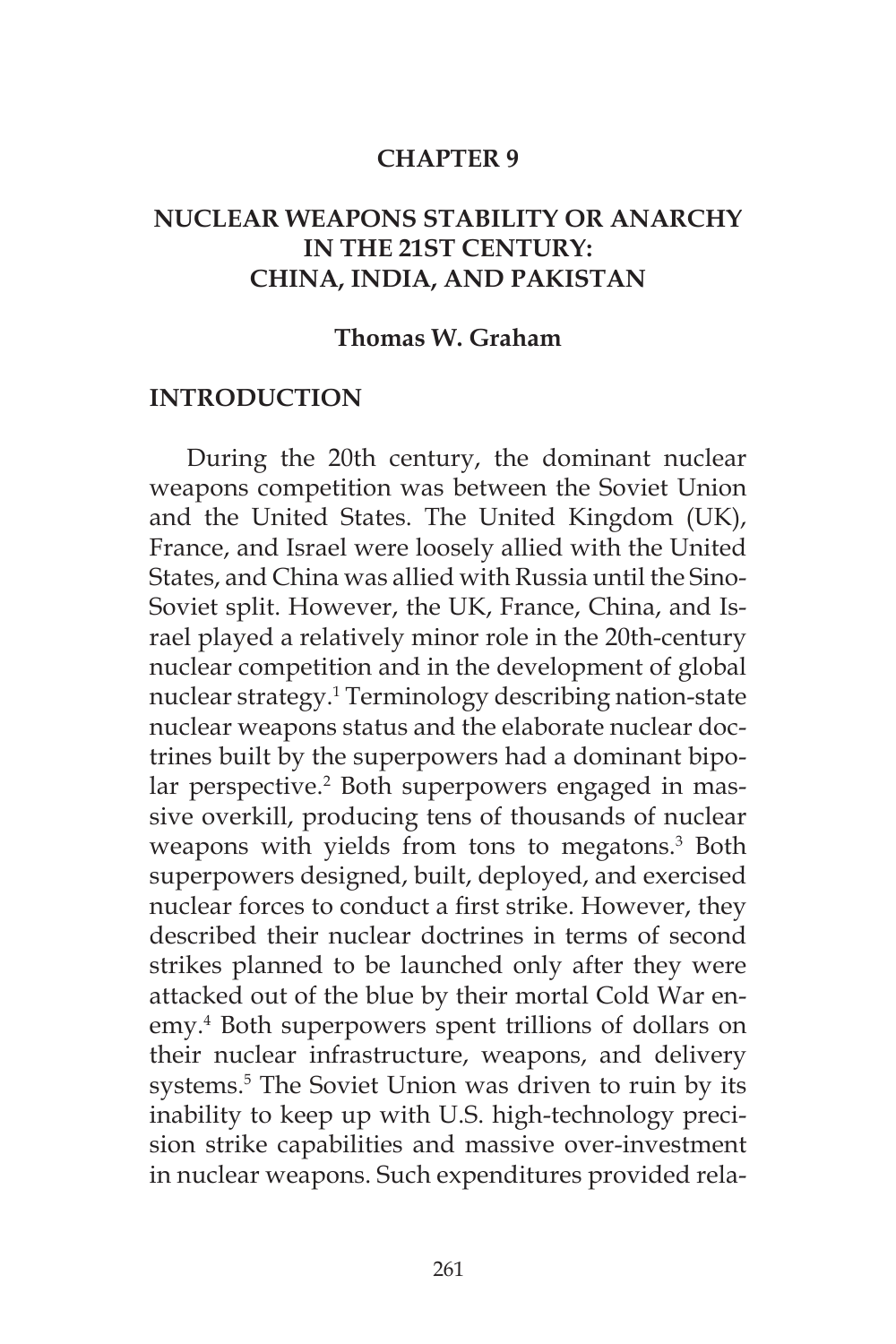tively few positive economic or technical spin-offs. This 20th-century nuclear narrative is not likely to be repeated in the 21st century. However, these important lessons are not being learned by an increasing number of 21st-century nuclear actors.

Only at the end of the Cold War did one American President mention the impossibility of achieving a military victory in fighting a nuclear war.<sup>6</sup> Memoirs or editorials written by American atomic scientists or former U.S. decisionmakers that attempt to put the actual utility of nuclear weapons into context have been largely ignored.7 Dramatic reductions in U.S. and Russian nuclear forces took place only *after* the end of the Cold War, the dissolution of the Union of Soviet Socialist Republics (USSR), and the relegation of Russia to second- or third-power status.

Partisan and bureaucratic politics in the United States and Russia are driven by 21st-century nuclear postures, North Atlantic Treaty Organization (NATO) Alliance relations, and Russia's fear that it cannot defend itself without the threat to use nuclear weapons early in a conflict.<sup>8</sup> However, what is missing is a realistic political rationale for the use of nuclear weapons to protect either country's vital national interests.<sup>9</sup>

Both the UK and France have reduced their nuclear forces to the point that the logical next step is to go to zero, a move inconceivable as long as their world status continues to be associated with 20th-century nuclear norms.10 Most countries are content to ignore Israel's unsafeguarded nuclear program, whose original strategic rationale died with the end of the Cold War.<sup>11</sup> North Korea, an exceedingly poor but tough nation with a tiny nuclear force, appears on the surface to be immune from either pressure from or the promise of cooperation with the global community.12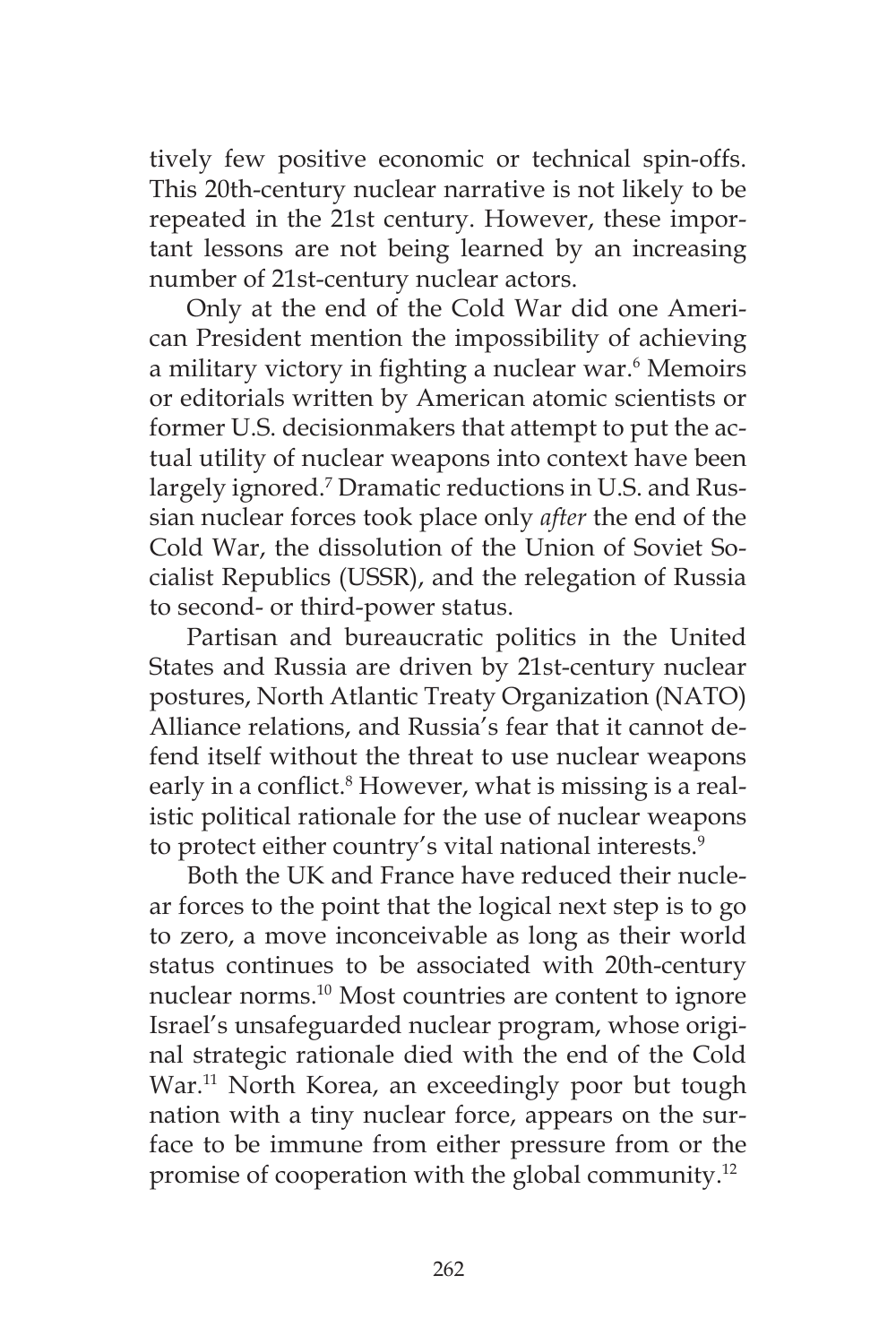If today's business-as-usual paradigm continues, the next 2 decades of the 21st century will look very different than the 20th century with respect to nuclear weapons. Current conventional wisdoms suggest change in nuclear status, and politics will be incremental. This may turn out to be tragically wrong if global nuclear dogma is influenced strongly by the unstable triangular nuclear weapons competition among China, India, and Pakistan.<sup>13</sup> Three indicators are worth watching to foreshadow whether the world will move toward nuclear stability or anarchy in South West Asia. First, will countries stabilize their operationally deployed nuclear forces at the approximate level of 150-200, 300-500 or larger? Second, will these three countries adopt compatible and increasingly stable nuclear postures, or will they continue to cling to three divergent nuclear postures? Third, will future military crises be resolved with or without use or threatened use of nuclear weapons? By and large, the United States, Russia, the UK, France, Israel, Iran, and the Democratic People's Republic of Korea (DPRK) will be bystanders in this Southwest Asian nuclear drama. As a result, to help assess forthcoming global nuclear stability, it is imperative to take a fresh look at the dynamics that are driving contemporary nuclear force structures and modernization in Southwest Asia.

To describe more accurately 21st-century nuclear proliferation, this chapter introduces a 10-stage categorization of nuclear weapons status. This conceptual framework combines elements from both vertical and horizontal dimensions of nuclear proliferation popularized in the 1960s.

Subsequent sections of this chapter will describe the emergence of five incompatible nuclear dogmas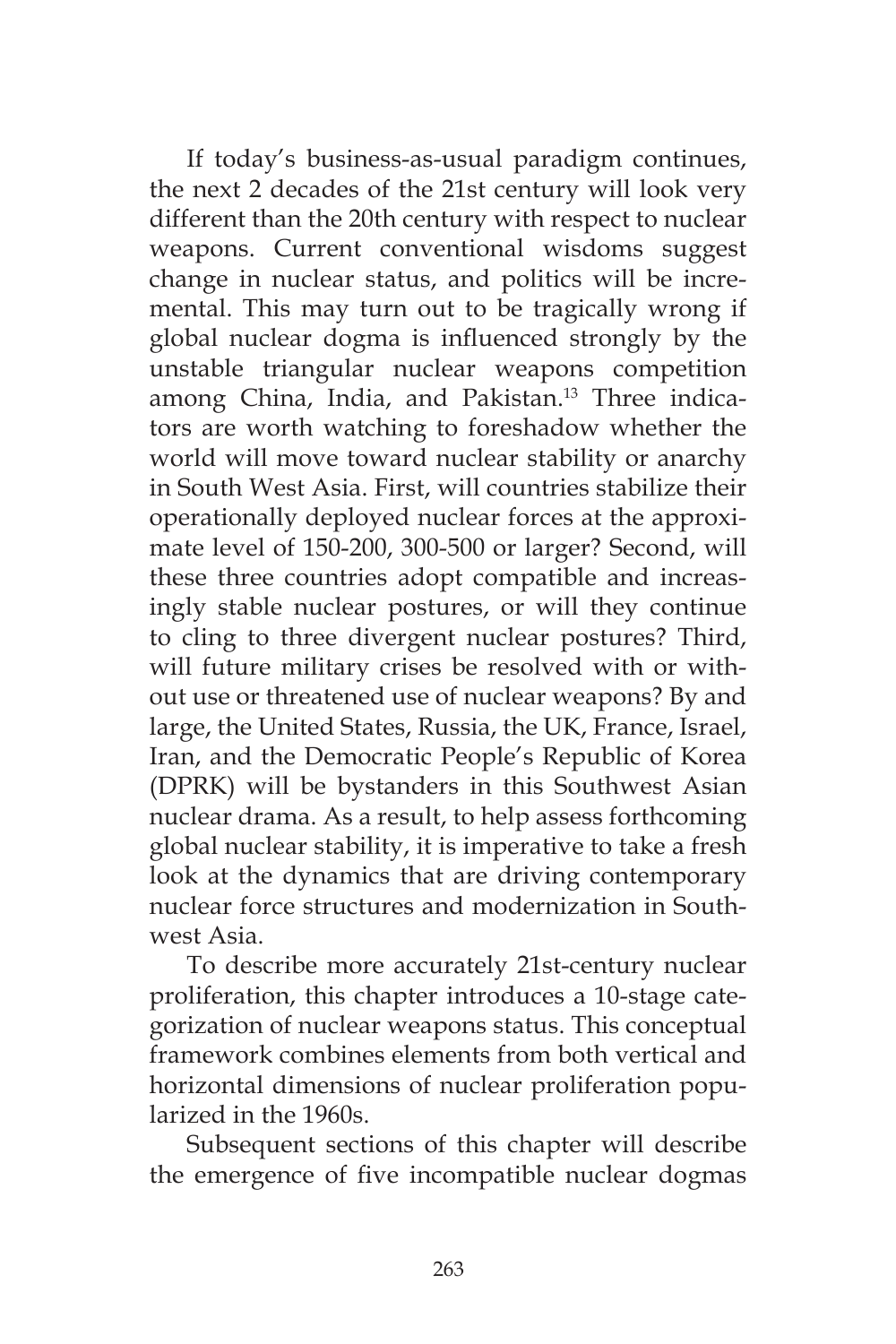that seem to be driving approximately 20 countries in the 21st century. This chapter then describes the evolution of nuclear doctrines in China, India, and Pakistan. The next section will assess heuristic drivers of Chinese, Indian, and Pakistani nuclear proliferation and force modernization. These factors will influence whether these Southwest Asian countries move toward excessive expansion of their nuclear forces or the politically risky path toward greater stability in both numbers and doctrine. The final analytical section will discuss the quantitative growth potential of nuclear forces in Southwest Asia over the next 2 decades. This chapter ends with a challenge to current conventional wisdoms with respect to Southwest Asia's role to foster or undermine global nuclear stability.

# **VOCABULARY FOR 21ST-CENTURY NUCLEAR PROLIFERATION**

In this century, old vocabulary used to categorize nuclear weapons status is inadequate to describe the evolution and complexity of the nuclear environment. The old terms were relevant for the 20th century. The terms "Nuclear Weapons States (NWS), de facto nuclear weapons states, threshold nuclear weapons states, and Non-Nuclear Weapons States (NNWS)" are not adequate to describe meaningful differences in the nuclear status of countries today. To solve this problem, a 10-stage categorization of nuclear weapons status has been developed. It draws on 70 years of nuclear history (see Appendix 9-1). Stage 1 (Watch List Nations) and Stage 2 (Threshold Nations) describe nation-states that are beginning to walk down a path that could lead to three different end points: nuclear weapons, latent nuclear weapons capability, or robust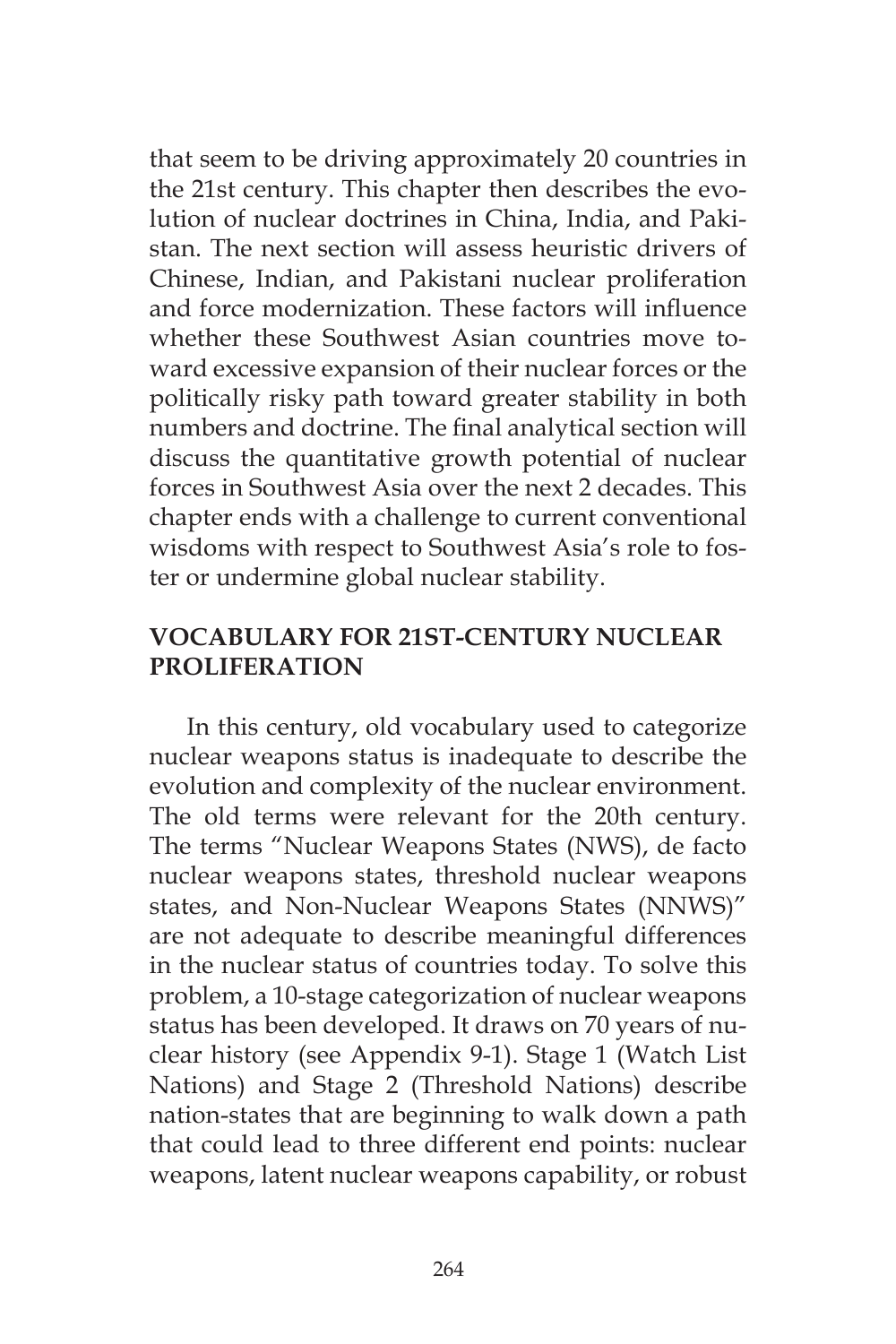use of nuclear power. Many states in these first two categories may be hedging against growing nuclear infrastructure being developed by their neighbors.<sup>14</sup>

Crossing the nuclear weapons threshold occurs between Stage 2 and Stage 3 (Tiny Nuclear Forces). At the other end of this categorization, Stage 10 (Superpower Nuclear Forces) describes the United States and the USSR, who had tens of thousands of nuclear weapons and sophisticated associated capabilities. These two countries largely defined the vocabulary of nuclear weapons status. No country in the 21st century is likely to repeat the process that led to the creation of similar gargantuan nuclear forces. Over the next 2 decades, it is conceivable both the United States and Russia will reduce their nuclear forces to the level of approximately 1,000 operationally deployed nuclear weapons.15 If they do so, this would move them down to Stage 9 (Massive Nuclear Forces).

During the Cold War, British, French, and Chinese nuclear forces had characteristics associated with Stage 8 (Mature Nuclear Forces). Over the last decade, British nuclear forces have dropped to Stage 7 (Large Nuclear Forces).

Nations that have developed first-generation nuclear weapons vary from Stage 3 (Tiny Nuclear Forces) to Stage 6 (Medium Nuclear Forces). Virtually all open source or academic literature on nuclear proliferation puts countries that have passed the nuclear weapons threshold into one category, de facto nuclear weapons states. This chapter argues the degree of nuclear weapons production, development, and deployment of delivery systems, and the creation of nuclear doctrine and postures cannot be described in a single category. This 10-stage categorization is capable of being used to describe more precisely where countries stand and how each might change in the future.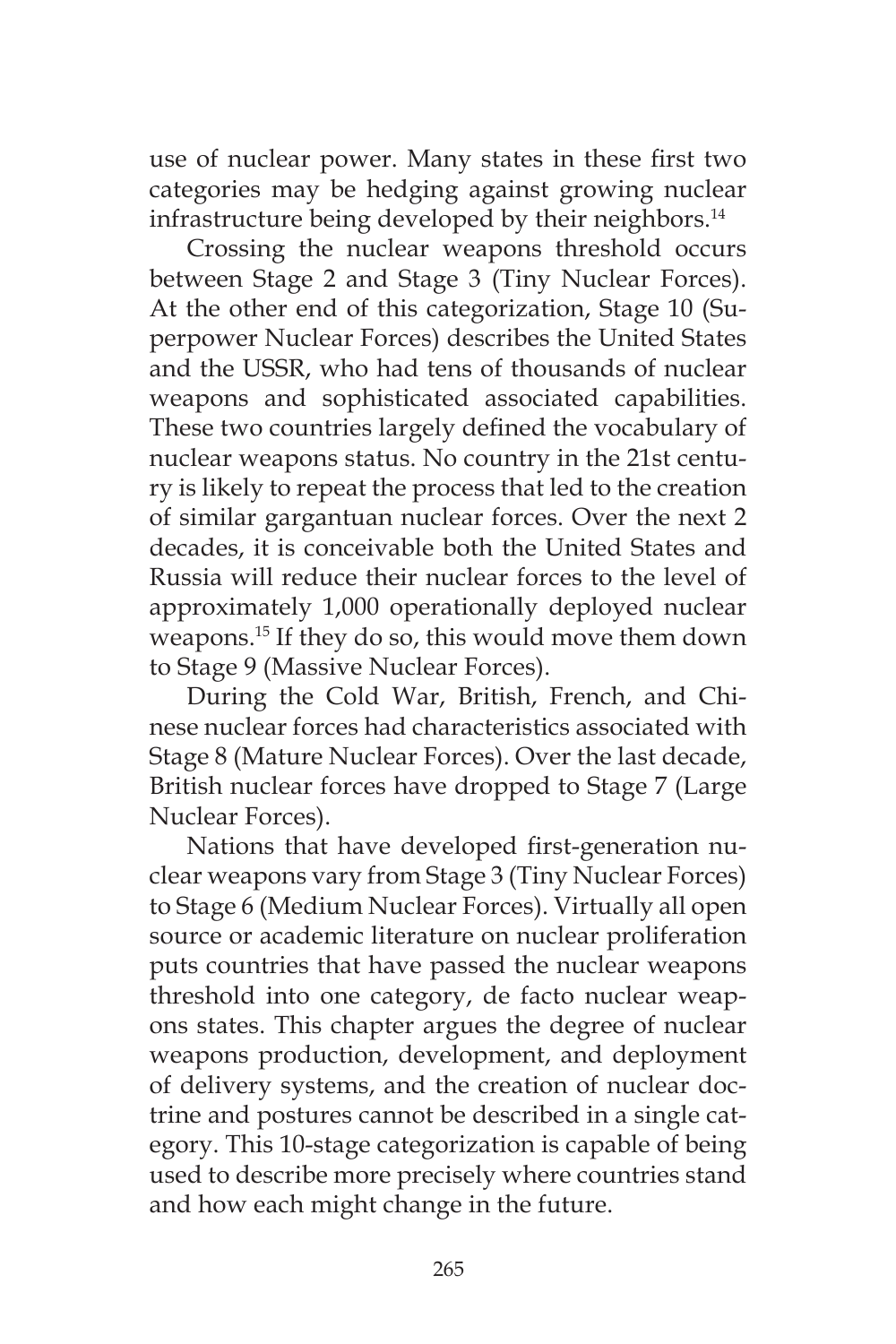For the countries in Southwest Asia—China, India, and Pakistan—the key question is whether each country decides its end point to be nuclear forces and postures associated with Large, Mature, or Massive Nuclear Forces. It is the thesis of this chapter that *all* three stages are credible under realistic assumptions for China, India, and Pakistan. The implications for the world will be profound, depending on which end point each country chooses or is forced to choose.

As countries in the Middle East develop nuclear research and development programs as a hedge against Iran's move toward nuclear weapons, characterizing their nuclear activities will place them into either Stage 1 or Stage 2. If history is any guide, by the time a country crosses from Stage 2A to Stage 2B, it becomes virtually impossible for external powers to turn it around (see Appendix 9-2). If a nuclear proliferation cascade takes place in the Middle East or East Asia, it will reinforce, not create, *more pressing* negative trends that are already evident in Southwest Asia.16 If hedging in the Middle East and East Asia and modernization in Southwest Asia take place, the prediction that 20 states will obtain or maintain nuclear weapons, which President John Kennedy feared in 1960, may become true in the 21st century.<sup>17</sup> If this occurs, it will be a truly historic and bipartisan accomplishment over the next two decades.18

# **NUCLEAR DOCTRINES AND FUNCTIONS OF NUCLEAR WEAPONS IN THE 20TH CENTURY**

During the Cold War, nuclear dogma of the five declared nuclear weapons states can be placed along a continuum (see Figure 9-1). Countries on the right, such as the USSR/Russia and the United States, built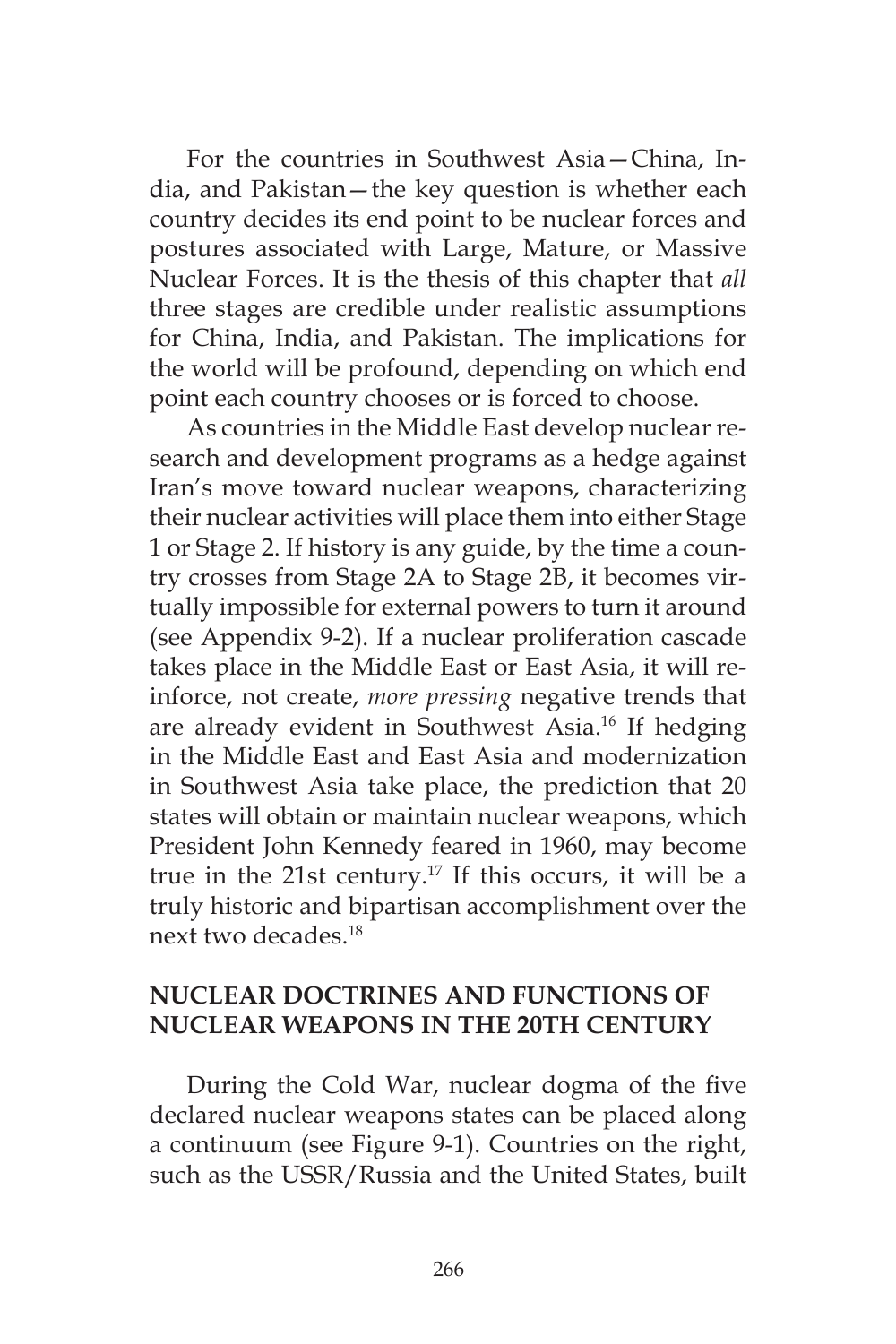excessive nuclear forces for nuclear warfighting. China, the country on the extreme left, built a small number of relatively crude operationally deployed nuclear weapons devoted to deterring an attack on their country.19 Countries in the middle had capabilities associated with both nuclear warfighting and deterrence, but their modest nuclear forces played a marginal role in the 20th-century nuclear balance of power.

| China                       | France | UK | US                         | <b>USSR</b> |
|-----------------------------|--------|----|----------------------------|-------------|
| ∗                           | *      | ∗  | ∗                          | ∗           |
| <b>Deter Nuclear Attack</b> |        |    | <b>Nuclear Warfighting</b> |             |

# **Figure 9-1. Nuclear Dogma for the 20th Century.**

In retrospect, Cold War history demonstrated that nuclear weapons served many different functions in addition to deterring the use of nuclear weapons (see Figure 9-2). During the Cold War, nuclear weapons were utilized not only to deter the use of nuclear weapons, but for several other purposes as well. In terms of military policy, they were used to deter the use of other weapons of mass destruction (WMD) and to deter an opponent with superior conventional forces. The classic NATO-Warsaw Pact standoff was characterized by the United States and NATO attempting to deter perceived overwhelming conventional forces from the USSR and Warsaw Pact with nuclear weapons. This was called "extended deterrence." No such Soviet attack on Western Europe took place, so advocates of nuclear weapons argue nuclear deterrence worked. However, despite massive spending, force prepara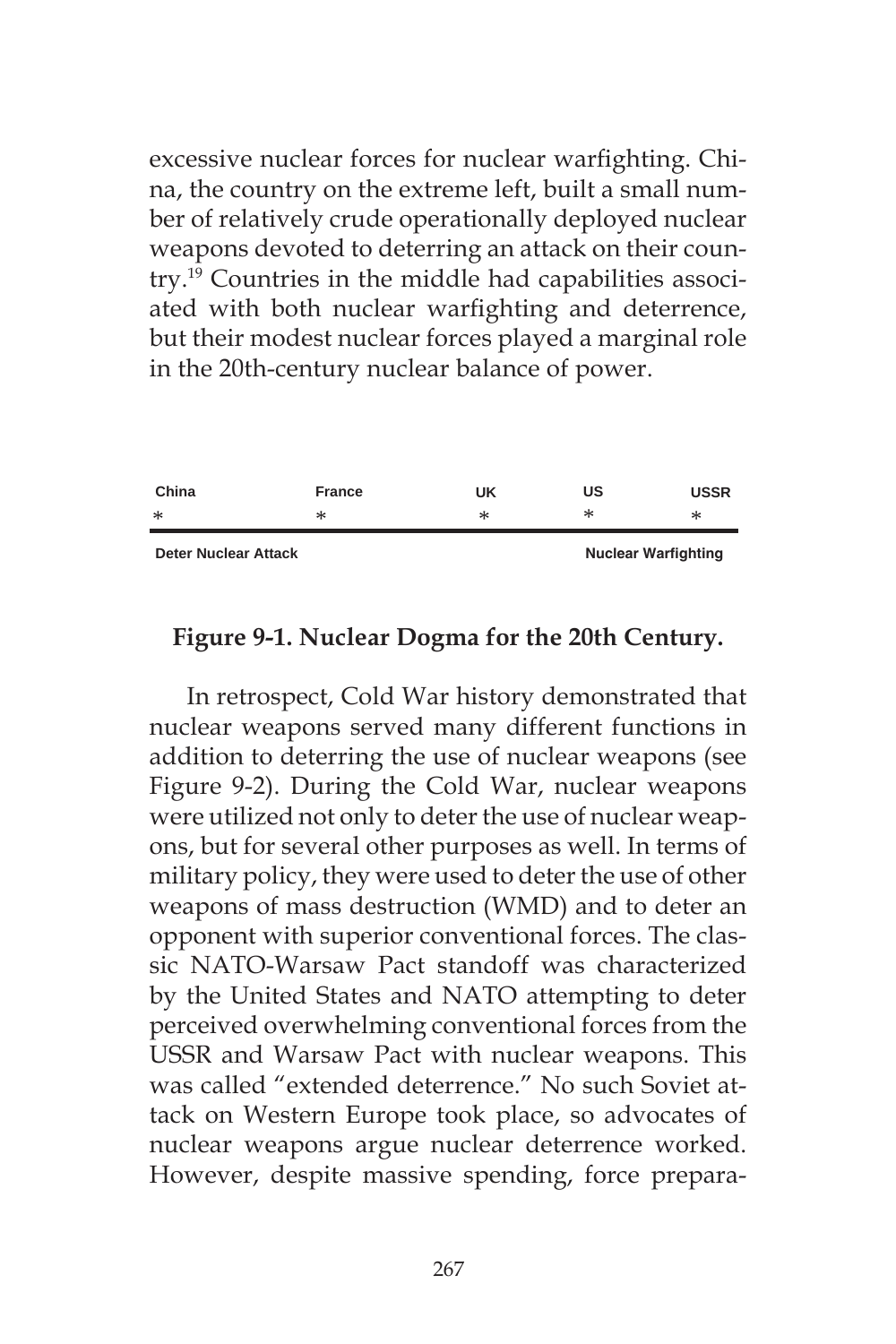tions, exercises, and war gaming, it is not clear from the historical record whether these specific NATO nuclear forces deterred a Soviet attack or whether Soviet decisionmakers never anticipated authorizing a first strike despite their considerable preparations to do so.



# **Figure 9-2. Functions of Nuclear Weapons in the 20th Century.**

Less described in the academic literature is the fact that nuclear weapons were used to achieve other diplomatic and political objectives only indirectly related to military operations.<sup>20</sup>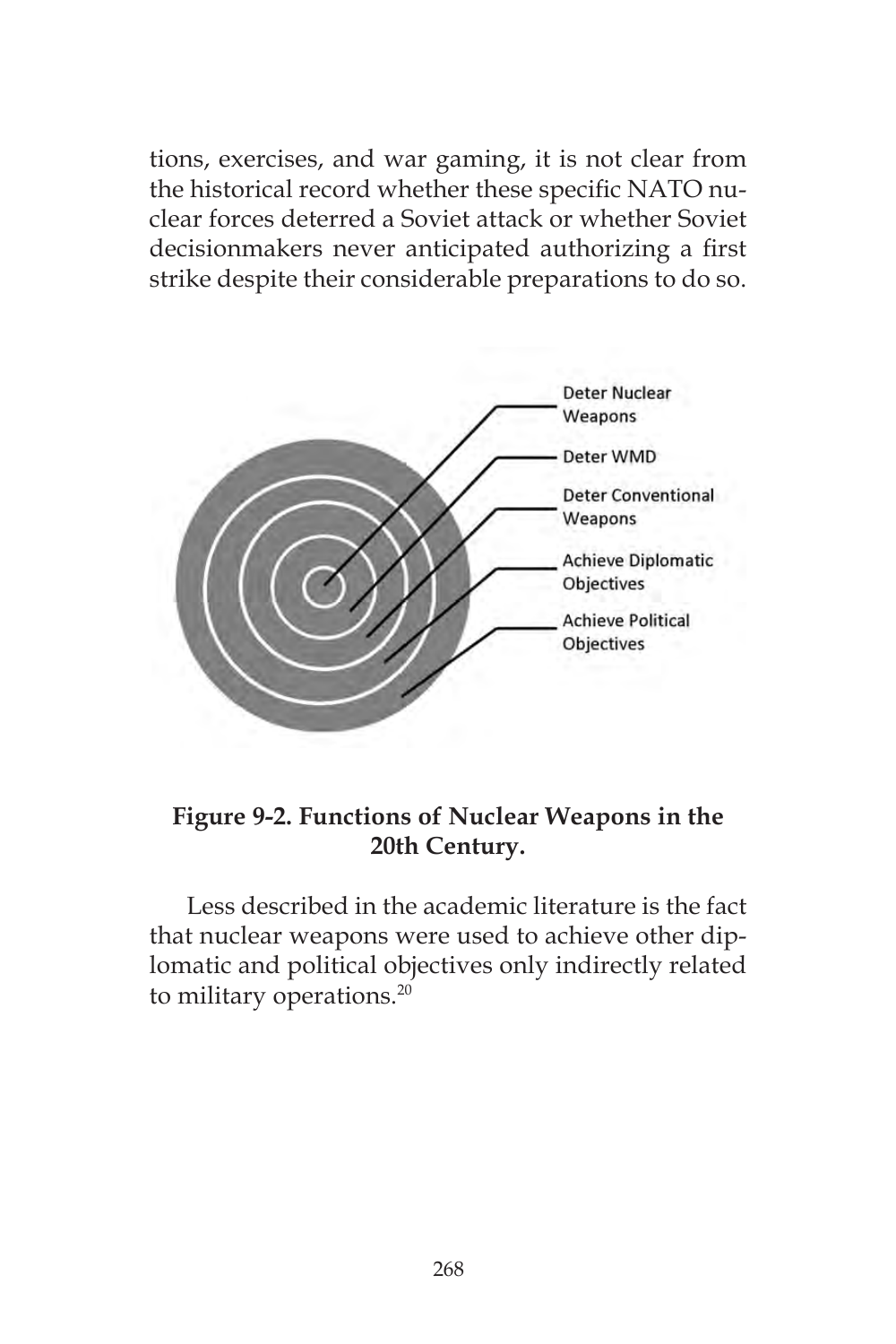### **Emerging 21st Century Nuclear Dogma.**

During our contemporary era, approximately 20 countries have had nuclear programs that can be described as Stage 1 to Stage  $10.<sup>21</sup>$  They seem to fall into five not mutually exclusive groups. The first group consists of the "declining nuclear powers." The United States, UK, and France are reducing their nuclear forces and are de-emphasizing their role in military strategy. However, even in these declining nuclear countries, the function of nuclear weapons remains broad. Nuclear weapons continue to play an important role in domestic and bureaucratic politics. For example, the Obama administration's *U.S. Nuclear Posture Review* saw a limited reduction in nuclear force size and a small narrowing of nuclear weapons use doctrine.<sup>22</sup> In the United States, even this incremental change triggered dramatic increases in spending on offensive nuclear weapons and infrastructure and intense partisan political struggle over ratification of nuclear arms control treaties.23 Ironically, one distinguished participant in decades of nuclear politics, Brent Scowcroft, has argued the intense partisan politics associated with nuclear weapons are more extreme today than they were during the Cold War.<sup>24</sup> This suggests that in political terms, the movement toward zero nuclear weapons is dead in the United States. In the UK, controversy continues over the size of Britain's remaining sea-based leg of its nuclear force, the Trident.<sup>25</sup>

The second group consists of "maximalist" countries. Four such nations—Russia, Pakistan, the DPRK, and Iran—seem to be embracing the broadest possible function for nuclear weapons. At least two of them have adopted doctrines that emphasize nuclear warfighting. Russia and Pakistan are treating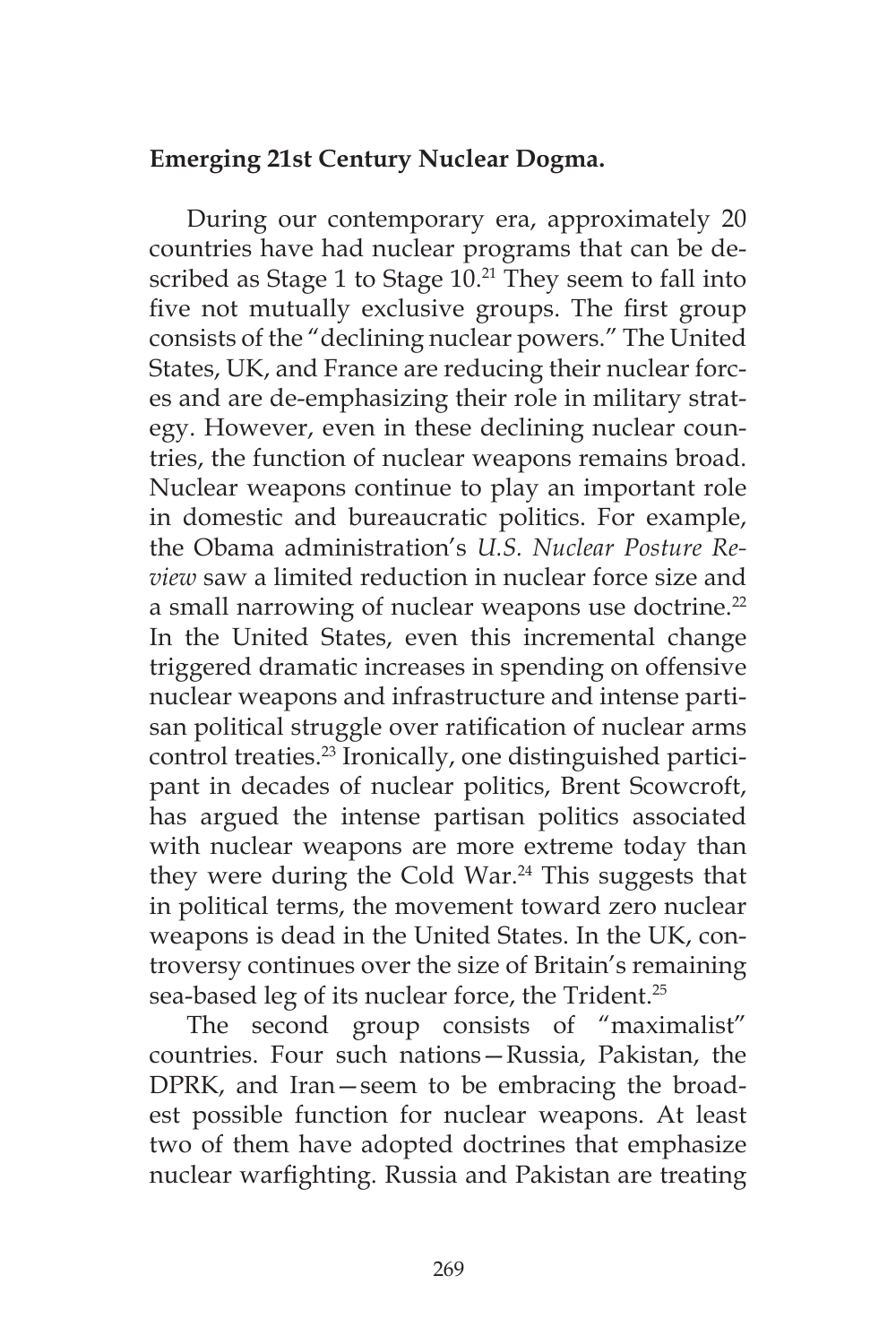nuclear weapons as the *single* essential military capability that allows them to defend their territory against the superior conventional forces of NATO and India, respectively. The DPRK and Iran have incorporated nuclear weapons into the hypernationalism associated with the protection of their countries' national security and sovereignty. Both countries assume hostile neighbors and foreign powers intent on fomenting regime change.26 Both countries paint a picture of being threatened by the United States in ways that seem laughable to anyone who is living in an increasingly divided, inward-looking, and budget-cuttingobsessed America of 2012.

Countries in the third group include China, Israel, and India. For different reasons, these three countries seem to be engaged in limited nuclear weapons modernization. They seem to be waiting to see which way the world nuclear order will move before deciding on the final end point for their nuclear forces and postures.

A fourth group consists of countries that seem to be using nuclear weapons to strengthen their legitimacy, resist internal reforms, and guarantee regime survival. If one looks at the countries associated with Stage 1, Stage 2, or Stage 3, more than a few appear to be thinking about nuclear weapons as the new "weapons of the weak."27 Burma, Iran, North Korea, and Syria, to name a few, are fragile countries without much stake in the existing world order. These countries reject interaction with the rest of the world and perceive that nuclear weapons will allow their regimes to continue on their present course. These nations are placing a bet that nuclear weapons will provide them with *total security*, internal as well as external. Thus, they are underinvesting in other tools to maintain their sover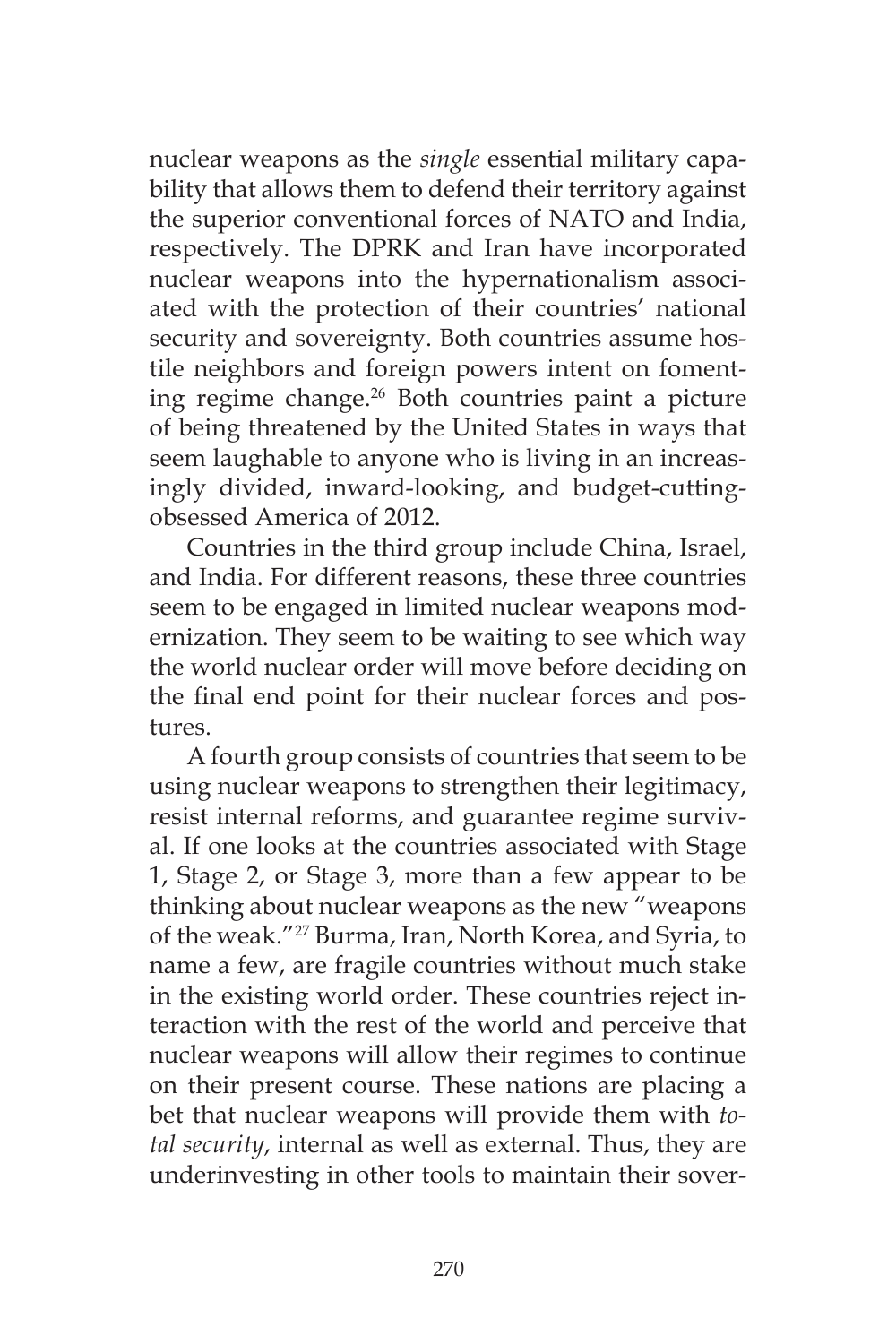eignty and secure their prosperity. If this model gains traction, one of the most important functions of nuclear weapons in the 21st century may become to secure regime survival among totalitarian governments (see Figure 9-3).



# **Figure 9-3. Functions of Nuclear Weapons in the 21st Century.**

Countries in a fifth category seem to be hedging against the prospect that Iran and North Korea's nuclear weapons program continues to gain strength and triggers a nuclear proliferation cascade, primarily in the Middle East and North East Asia.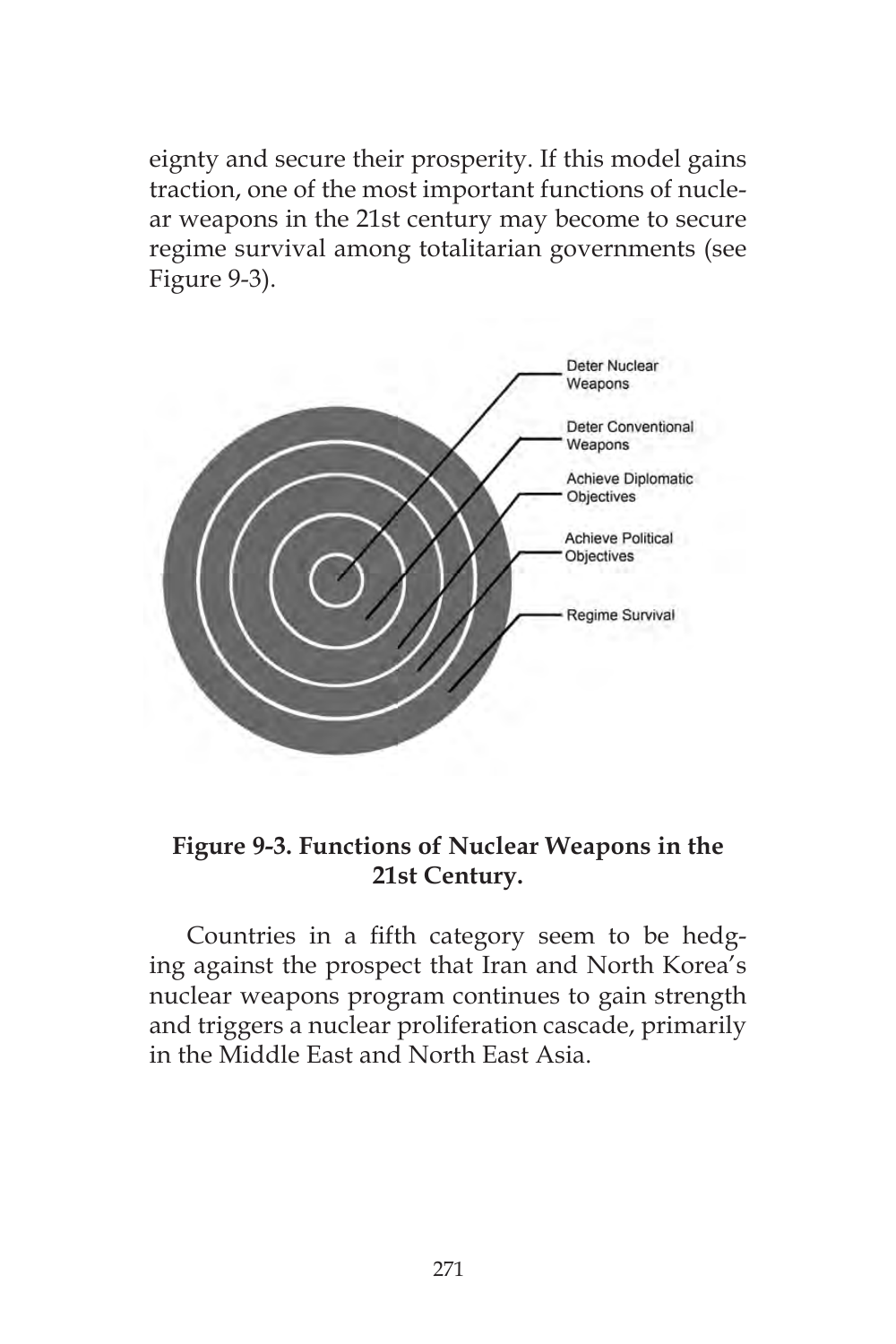### **Nuclear Dogma in Southern Asia.**

Equally important as the steady, quantitative grown of nuclear forces that has taken place in Southwest Asia is the existence of three mutually incompatible nuclear doctrines in the region.<sup>28</sup> For over 5 decades, China has maintained a nuclear posture that has been built around a relatively small, operationally deployed force and no first use. China deterred both the Soviet Union and the United States with mediumsized nuclear forces in the Cold War. During the 1970s through at least 2010, China has maintained a robust nuclear research, development, testing and evaluation (RDT&E) system, but it has deployed relatively few nuclear weapons.<sup>29</sup> While academic debates in China can be identified—advocating larger and more offensively oriented nuclear forces and doctrine—such debates seem to be theoretical at present.<sup>30</sup>

In contrast, Pakistan has an openly first-strikeoriented nuclear force. Its nuclear weapons must be dispersed very early during a military crisis with India.31 It is during movement that Pakistan's nuclear weapons may be most vulnerable to theft from terrorists.32 Authoritative Pakistani statements of the country's nuclear doctrine emphasize that India could cross one of Pakistan's "red lines" relatively early during a conventional conflict.<sup>33</sup> Pakistan is thus playing a big game of chicken with itself, India, and the whole world. Pakistan's refusal or inability to terminate its use of Islamic terrorists to further its goals in Kashmir and Afghanistan and its decreasing ability to control the terrorist groups it created suggest that another terrorist attack against India could take place at any time.34 Such an attack could take place with or without explicit Pakistani government approval. Given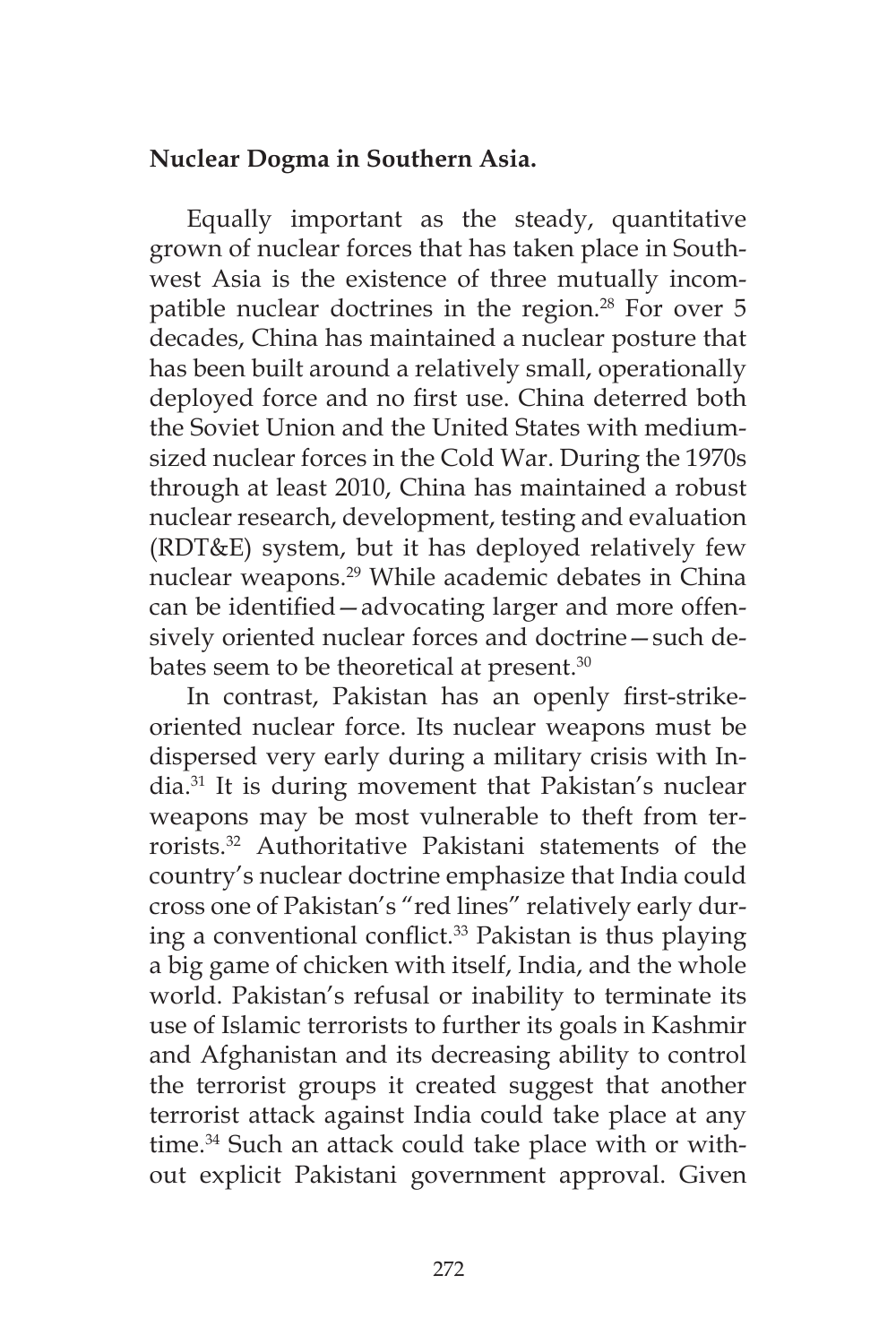India's Cold Start conventional military doctrine and modernization, the world could face another nuclear crisis in South Asia at any time. Such a crisis could be started by a terrorist group that has limited means and capabilities and no proclivity to foster stability among nuclear-armed states.

This picture illustrates that we are already very far from the logic of 20th-century nuclear deterrence, even if a proliferation cascade does *not* take place in the Middle East or East Asia. It is within this context that the 2009 Indian debate generated by former defense scientist Dr. K. Santhanam is fascinating.<sup>35</sup> During this debate, a vast amount of information about India's nuclear weapons program was presented to the Indian public. Many former heads of India's Department of Atomic Energy argued that India must resume nuclear weapons testing and both develop and deploy thermonuclear weapons. In this same time frame, India announced plans to develop the Agni 5 ballistic missile, reportedly designed to have the intercontinental range to hit all targets in China.<sup>36</sup> India is also engaged in research on ballistic missile defense, which is already being used by Pakistani strategists to justify production of more nuclear weapons. From this perspective, Indian nuclear and missile technical elites have set the stage for a nuclear arms race with both China and Pakistan that could last decades into the future.

On the other hand, some Indian strategists who often reflect thinking within South Block, such as the late K. Subrahmanyam and Dr. V. S. Arunachalam—who brought Santhanam into the nuclear weapons business and was his immediate superior—argue that India can use fission weapons and accurate delivery systems to achieve the same deterrent effect that thermonuclear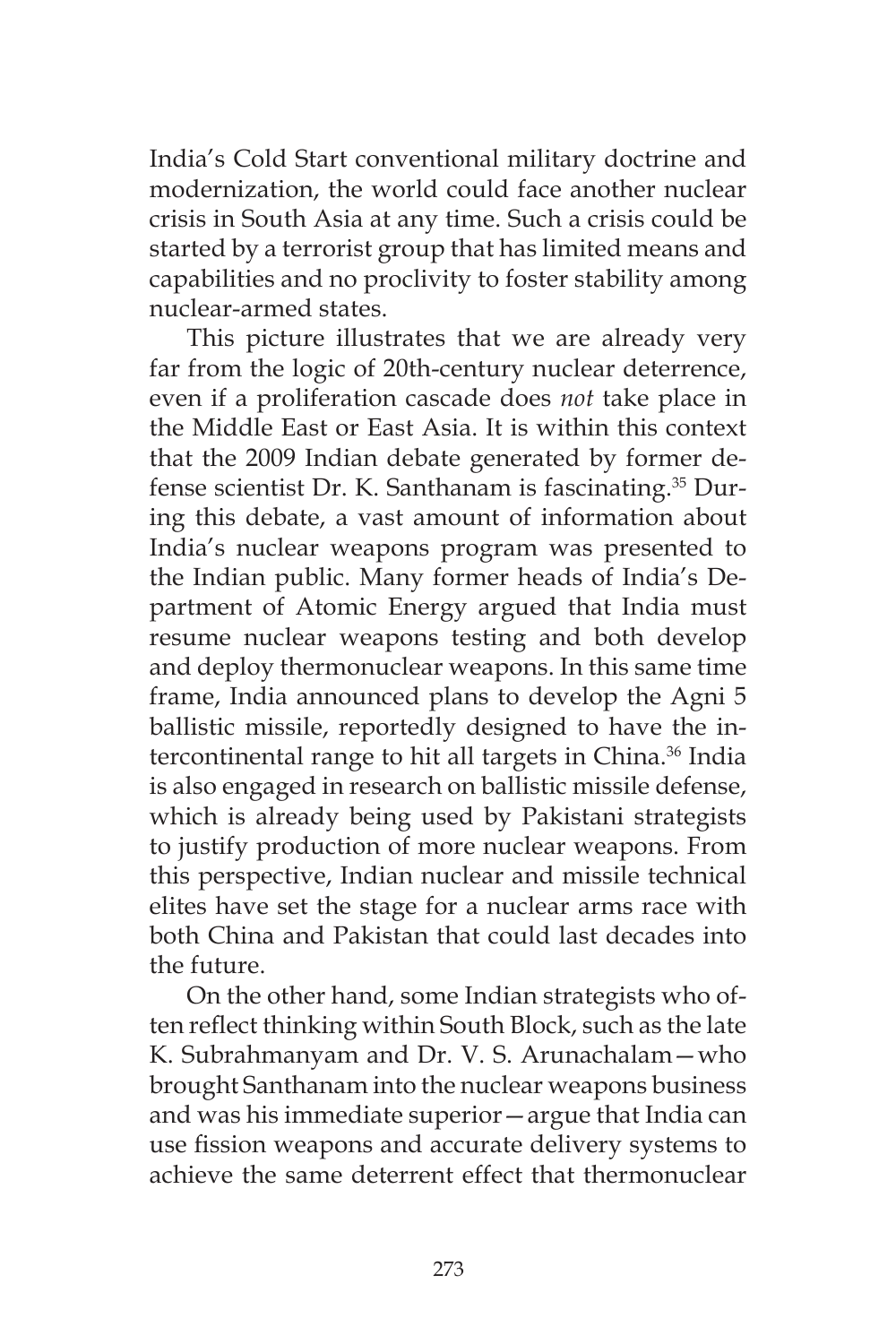weapons and inaccurate intercontinental ballistic missiles (ICBMs) achieved in the 20th century.37 It is known that current Prime Minister Manmohan Singh is a relative dove toward both Pakistan and China. When he was Finance Minister, he was skeptical of the ability of the Department of Atomic Energy to achieve results.38 The Prime Minister's entire career has been dedicated to giving India the opportunity to compete on the global stage in terms of economics and technology. Thus, a dramatic expansion of India's nuclear weapons force under his watch would conflict with his lifelong goal to make India a major world power by using its proven comparative advantages—such as its skilled manpower, the rule of law, a vibrant civil society, and a relatively productive interaction with the global community.

These two schools of thought have existed in India for many years. Today, India seems to be unsure where it is headed. Some in India advocate renewed nuclear testing and thermonuclear weapons on ICBMs to approach capabilities associated with China. Others argue that nuclear deterrence can be achieved at lower levels, in part because Chinese nuclear forces are relatively small.<sup>39</sup>

If one puts the evolution of nuclear doctrines in China, India, and Pakistan into a global context, the key driver is Pakistan. All unclassified indications suggest Pakistan is expanding its nuclear weapons program, with no end in sight.<sup>40</sup> Whether Pakistan is ahead of India or not in terms of nuclear weapons capabilities is a debatable point. However, if the high estimates of Pakistan's nuclear force and low estimates of Chinese nuclear force are compared, it is logical to conclude Pakistan may surpass China in quantitative terms over the next decade, if not before.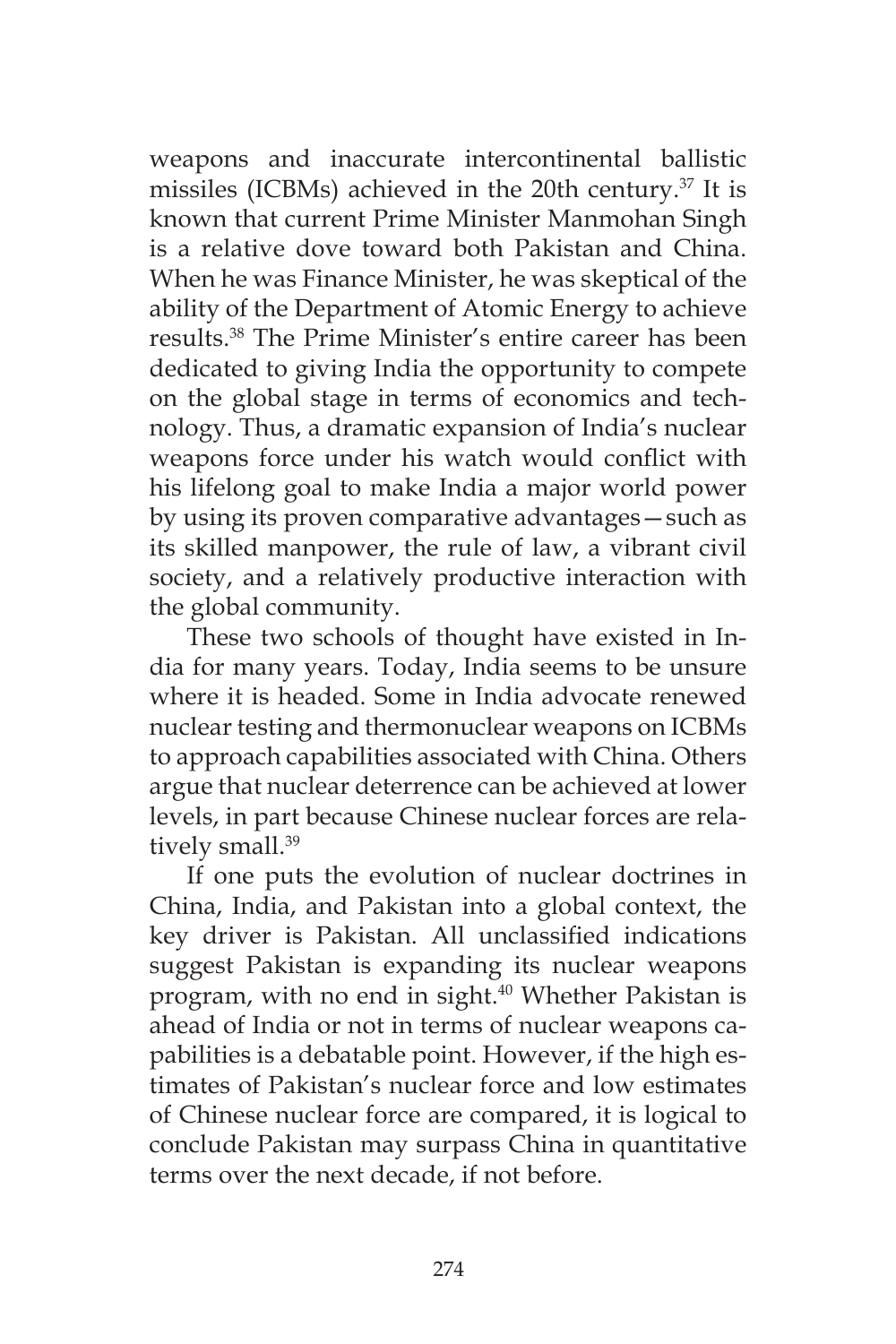Pakistani writings emphasize the need for nuclear weapons to balance India's superior conventional forces. While this logic was compelling for the United States in the Cold War, it is a *hollow concept* in terms of justifying *how many* nuclear weapons Pakistan needs to build and deploy to deter only one country, India. Does Pakistan require 50, 100, 150, 200, 250, 300, 350, 400, or more nuclear weapons? If Pakistan feels it must target India's entire military, industrial, and research complex; hold India's major cities at risk; and be prepared to fight using nuclear weapons on the battlefield, it will require at least 300-500 nuclear weapons. This would require a huge expenditure of funds with even larger opportunity costs. If Pakistan follows this path, will it essentially give up maintaining a credible conventional military force and put all of its eggs into a nuclear basket? Will the drain on Pakistan's military to fight Islamic terrorists and make up for inadequate civilian government capacity make it depend even more on nuclear weapons? Will Pakistan continue its own Cold War ideology toward India?41 Will Pakistani military decisionmaking continue to exhibit deeply flawed logic that led it to start and lose four conflicts with India?42 If Pakistan follows this path, the lesson of the former Soviet Union should loom large. Who in Pakistan has the courage to raise these issues?

There is no debate that China is building up its conventional military capabilities across the board.<sup>43</sup> China is modernizing its nuclear force, but it is also retiring old nuclear delivery systems. Some descriptions of the growth in Chinese missile systems include medium-range systems that may be armed with both nuclear and conventional warheads.<sup>44</sup> Thus, it is not clear whether the *net increase* in Chinese operationally deployed nuclear weapons is significant in quantita-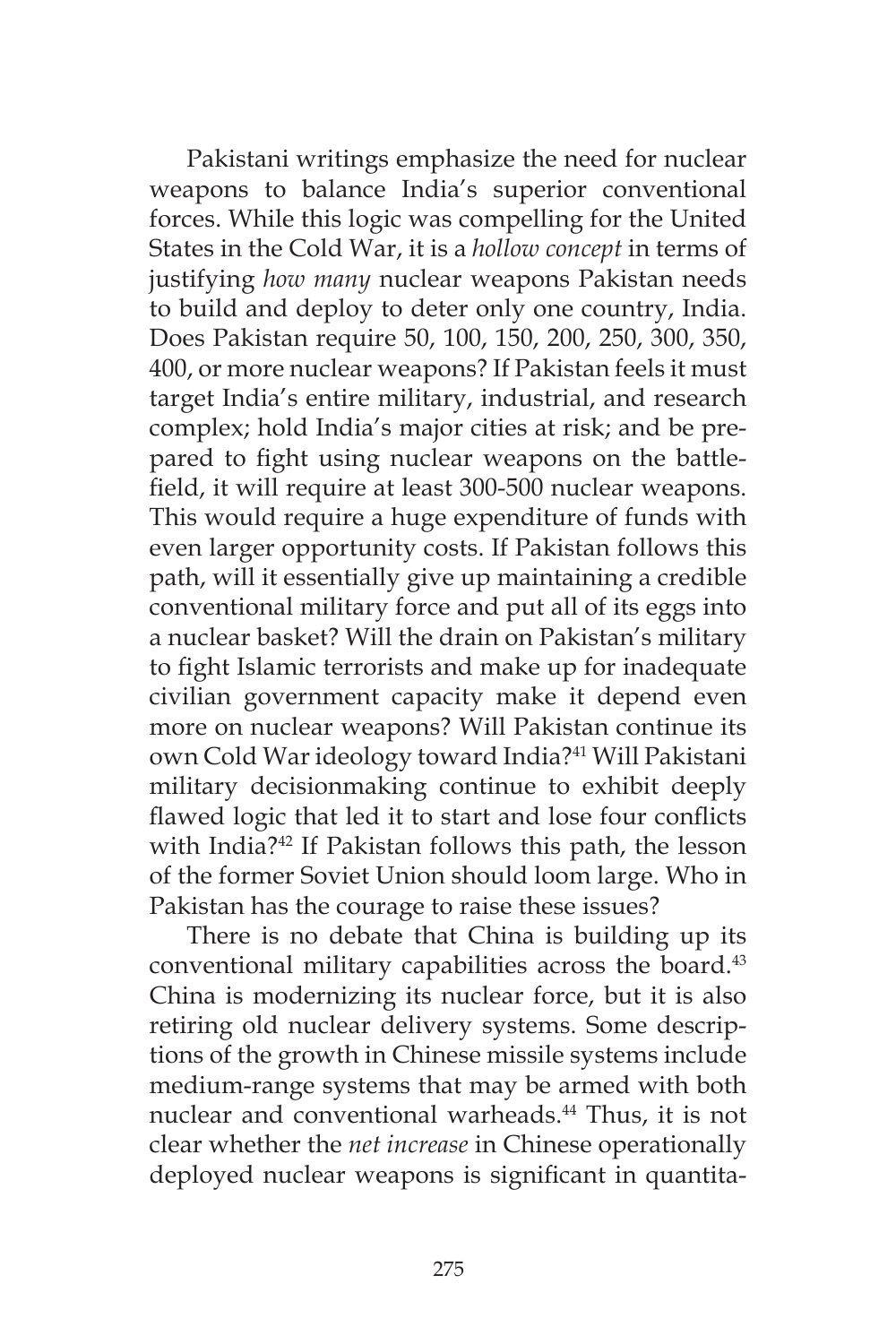tive terms.45 It is clear China is replacing vulnerable liquid-fueled systems with mobile and solid-fueled systems. This means China's nuclear force of the future will be more stable, not less. However, China's large (1,000-plus) ballistic missile and cruise missile force, armed with conventional weapons, gives it a massive breakout potential in terms of nuclear-capable delivery systems.<sup>46</sup> As a result, Chinese perceptions of the legitimate role for nuclear weapons and Chinese perceptions of how the United States targets China are extremely important. This, in turn, relates to the debate over the legitimate role for nuclear weapons in the 21st century. Will it be narrowed in the 21st century to the innermost circle shown in Figure 9-2, or will it be expanded to the outer-most circle in Figure 9-3?

Beginning in 1970, China has embarked on the largest expansion of nuclear power in the world.<sup>47</sup> In 2010, China has 13 operating nuclear power plants, 62 nuclear power plants under construction or firmly planned, and an additional 76 units proposed. It plans to have 80 Giga-watts electric (GWe) by 2020, 200 GWe by 2030, and 400 GWe by 2050. A close reading of construction schedules reveals that China is proceeding from first pouring concrete to hooking up a reactor to the grid in approximately 5 years. China has imported nuclear reactor technology and equipment from Canada (AECL), France (Framatome/AREVA), the United States/Japan (Westinghouse/Toshiba), and Russia (Atomstroyexport). It is starting to manufacture major components of its nuclear power reactors. China also has ambitious plans for 18 high temperature gascooled reactors (HTGR) and breeder reactors. 48

The magnitude of this expansion has several implications for nuclear proliferation on a global basis.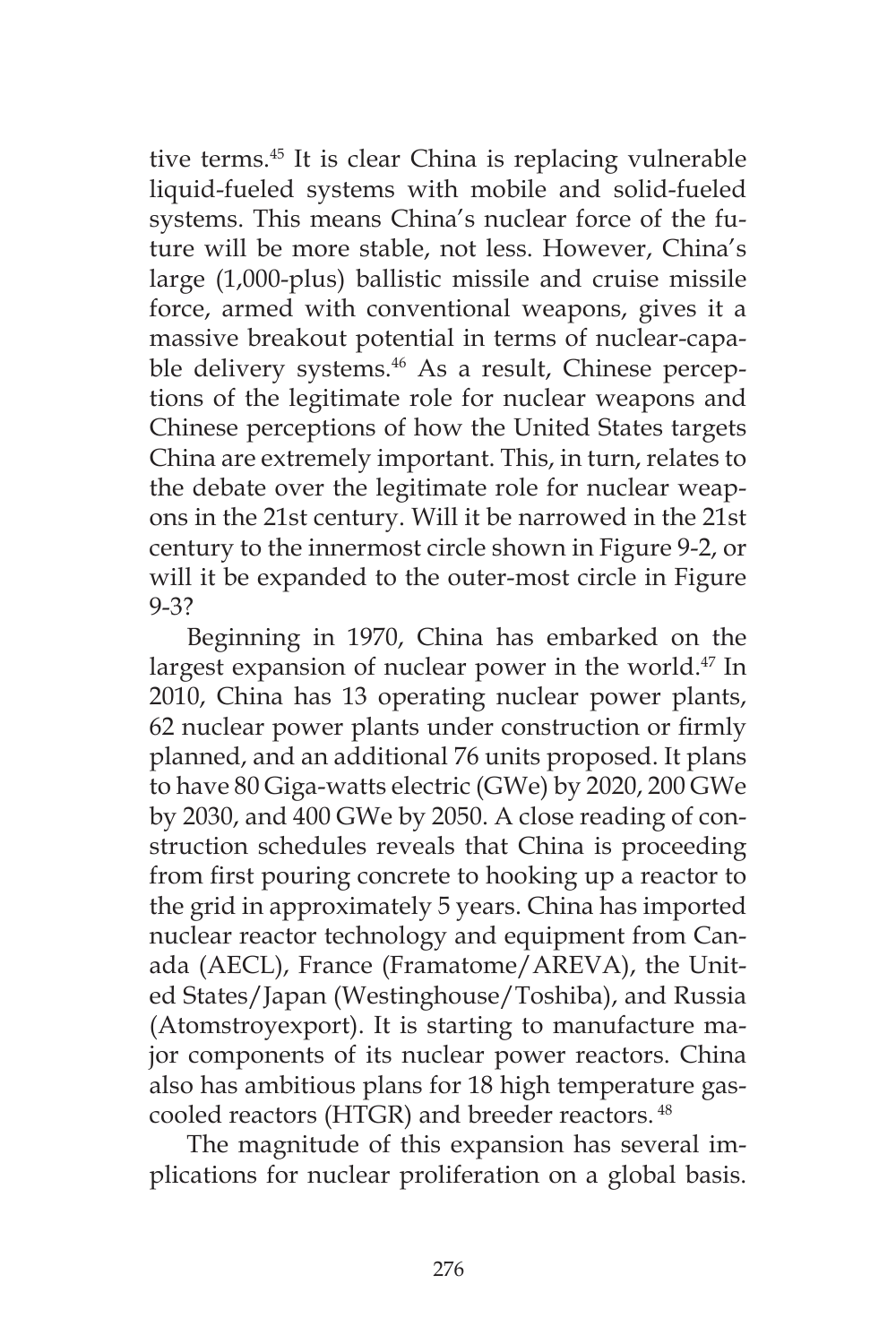First, it may create financial pressure on the International Atomic Energy Agency (IAEA) if safeguards are going to be applied to all these nuclear power plants. Second, in terms of the world export market, once China firmly establishes which reactor will become its dominant third-Generation model and proves its indigenous construction capabilities, it will become a major potential exporter of nuclear power reactors. At that stage, China will have one simple sales pitch: We have built more modern nuclear reactors than any other country in the world over the last decade. Western companies that have sold China their nuclear power reactor technology may have sealed their own fate. Third, China has ambitious plans to utilize recycled reactor-grade plutonium (RGPu).<sup>49</sup> Associated reprocessing and fuel fabrication facilities will stress the state of the art for safeguarding bulk handling facilities. The combination of a large future stockpile of RGPu and significant error margins in outside knowledge of China's past production of weapons-grade plutonium (WGPu) and highly enriched uranium (HEU) suggests China may have a huge potent breakout capability of up to 800 nuclear weapons.<sup>50</sup> While this scenario is just a scenario, these theoretical projections indicate just how important China will be to the global nuclear balance of power in the 21st century.

For the present, the technical, management, capital, materials, and diplomatic requirements for this peaceful nuclear program and the lack of an acute national security threat suggest a major expansion in China's nuclear weapons force is not likely in the immediate future. China faced more acute nuclear threats during the Cold War and reacted by deploying a relatively small nuclear force. However, most unclassified publications continue to describe the growth in China's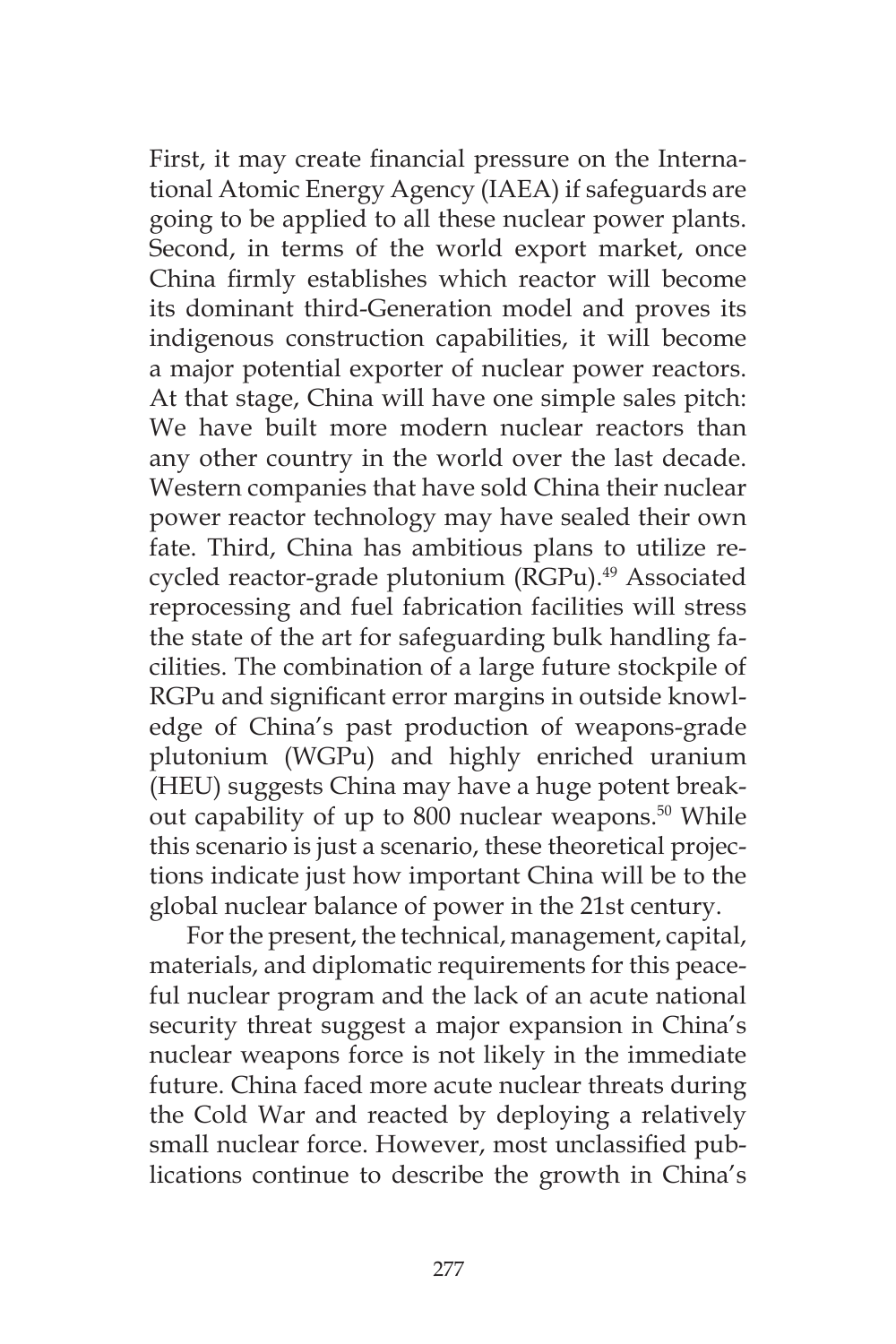military and its lack of transparency. Most assessments assume China's nuclear force will be on the rise in a big way. The view that China may be a smaller nuclear threat than advertised is clearly a minority perspective in the U.S. strategic community.

# **WHAT DRIVES CHINESE, INDIAN, AND PAKISTANI NUCLEAR FORCE DEVELOPMENT?**

For purposes of this chapter, it is assumed China has 150 operationally deployed nuclear weapons plus or minus 50.51 It is assumed that both India and Pakistan have approximately 80 nuclear weapons plus or minus 20.<sup>52</sup>

These numbers differ from conventional wisdom in several ways. First, China's operationally deployed nuclear forces may be significantly smaller than the oft-quoted number of 400 nuclear weapons.<sup>53</sup> Second, most assessments of the India-Pakistan nuclear balance have argued India has been ahead of Pakistan for several decades.<sup>54</sup> This may or may not be correct today. Based on the assumptions used in this chapter, three possibilities exist for the Indo-Pak nuclear balance. India and Pakistan may be approximately equal. India may be ahead by as much as 100 to 60. Alternatively, Pakistan may be ahead by as much as 100 to 60.

Two important conclusions can be drawn from this assessment. First, if India is ahead of Pakistan or Pakistan is ahead of India in quantitative terms, the differences are relatively *small.* They are insignificant in terms of military power or deterrence impact. Second, when viewed in terms of the history of nuclear weapons, China, India, and Pakistan all have relatively modest nuclear forces at present. However, this situation may not remain static for the future. China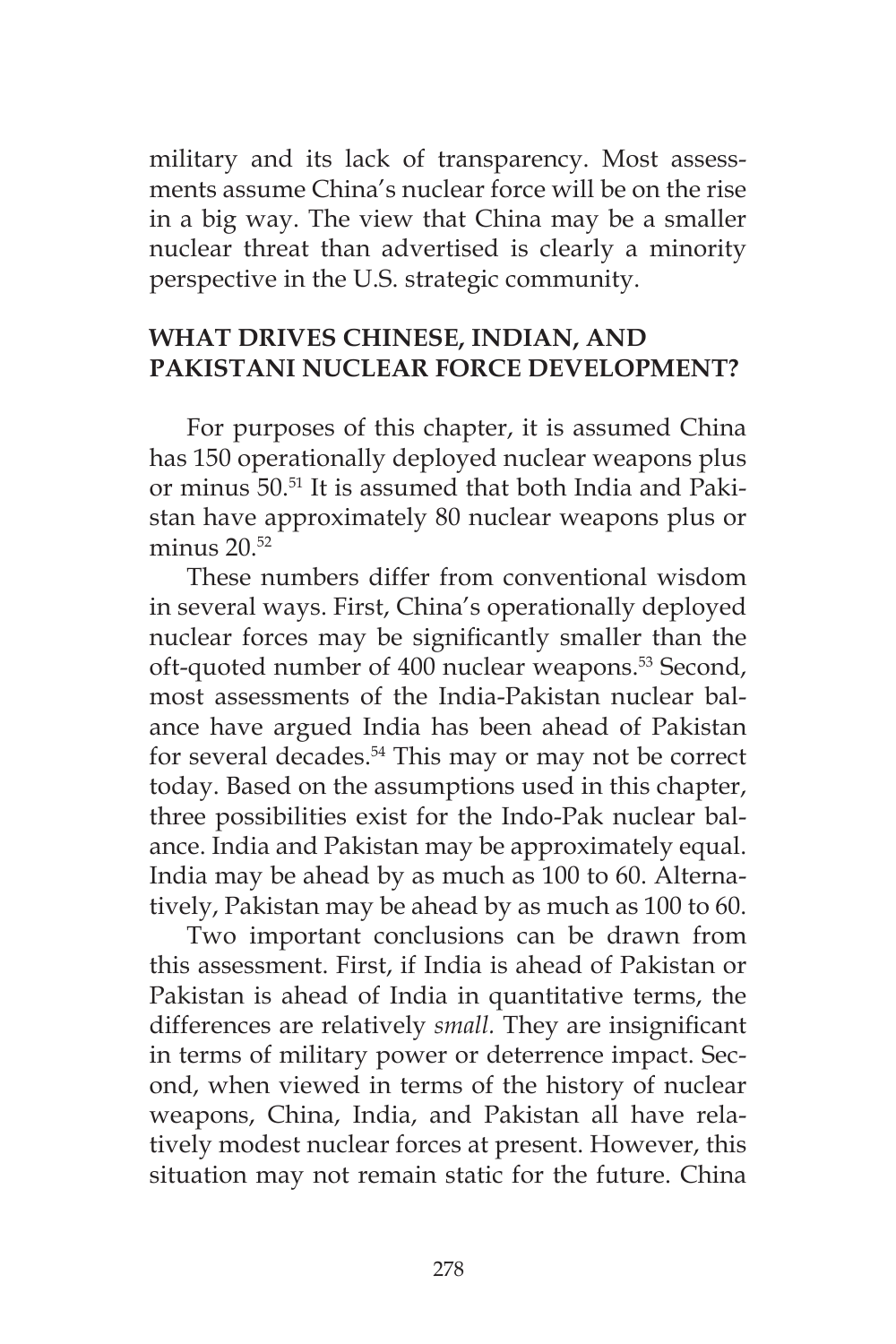and India have significant breakout potential if they decide to use RGPu in their nuclear weapons. Pakistan has a huge appetite for nuclear weapons and has publicized no statements that provide any suggestion that an end point is yet in sight.<sup>55</sup>

A review of the history of Chinese, Indian, and Pakistani nuclear weapons programs reveals that each started with multiple drivers (see Appendix 9-3). These drivers have *changed* over time. Today, we find that the primary driver for China is a fear of a conventional or nuclear attack on its nuclear forces by the United States. For India, the primary pressure seems to be from its nuclear and defense scientists, who want to prove against most evidence to date that they are world class. For Pakistan, the primary driver appears to be a fear of India's superior conventional force. For each of these three countries, one could see a future with two dramatically different nuclear futures. One would feature a nuclear arms race that takes place for several decades, leading to several hundred nuclear weapons. The other would be relatively stable nuclear forces maintained close to current levels. The key will be elite decisionmakers *within each country*. If senior leaders want nuclear weapons to play a limited role in their national security to deter the use of nuclear weapons, then medium-sized and stable nuclear forces are compatible with their countries' national security interests and targeting requirements. On the other hand, if senior leaders believe their national survival rests on nuclear warfighting capabilities to deter superior conventional forces, then large nuclear forces and hair-trigger nuclear postures will be required. These key decisions will be made in Southwest Asia, not in the Middle East or Northeast Asia.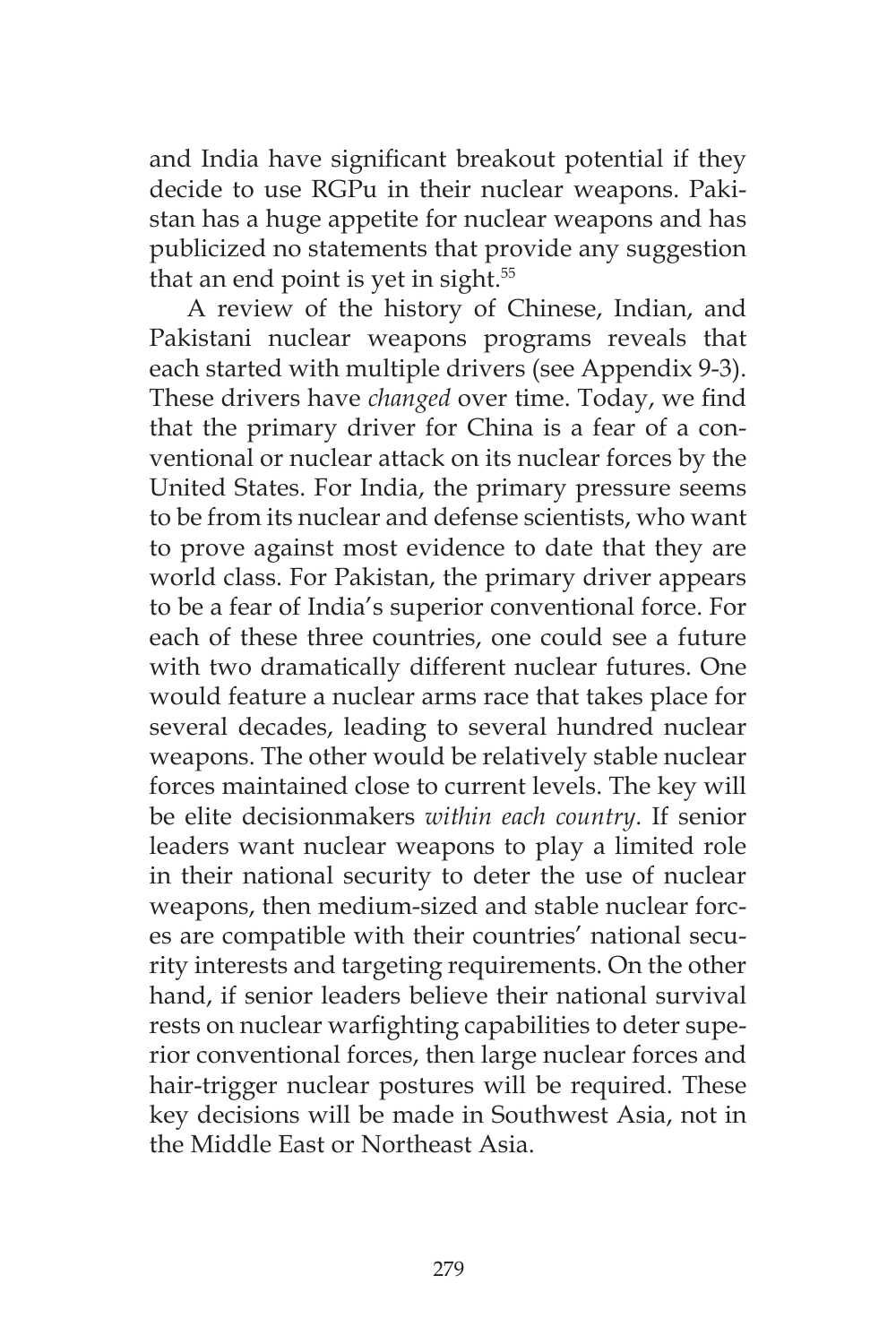A close examination of the drivers of proliferation in each country suggests that Indian scientists have a major influence on government decisionmaking. Drawing on the excellent article in this volume by Mian and Ramana, Indian policymakers have always sought to maintain the capability to use the country's civilian nuclear power program for weapons purposes. Not only does India have an estimated 6.8 ton-stockpile of mostly unsafeguarded RGPu, but it has the potential to produce WGPu in its eight unsafeguarded power reactors and its breeder reactors. Figures calculated by Mian and Ramana suggest India could have an arsenal of over 850 nuclear weapons using these sources.

# **QUANTITATIVE GROWTH POTENTIAL FOR NUCLEAR WEAPONS IN SOUTHWEST ASIA**

A review of Appendix 9-4 reveals that even a relatively small monthly production of nuclear materials used for weapons purposes could lead to potential growth of hundreds of nuclear weapons over a period of 2 decades. Unclassified assessments of China, India, and Pakistan show that each country has the technical infrastructure to produce unsafeguarded nuclear material at this level of magnitude.<sup>56</sup> On the high end of the scale, if China were to determine as a matter of urgent national priority it needed to approach quantitative parity with the United States and Russia, it could reach the level of approximately 1,000 nuclear weapons within 2 decades. This would probably require it to resume production of fissionable material for weapons purposes or use RGPu to produce nuclear weapons.57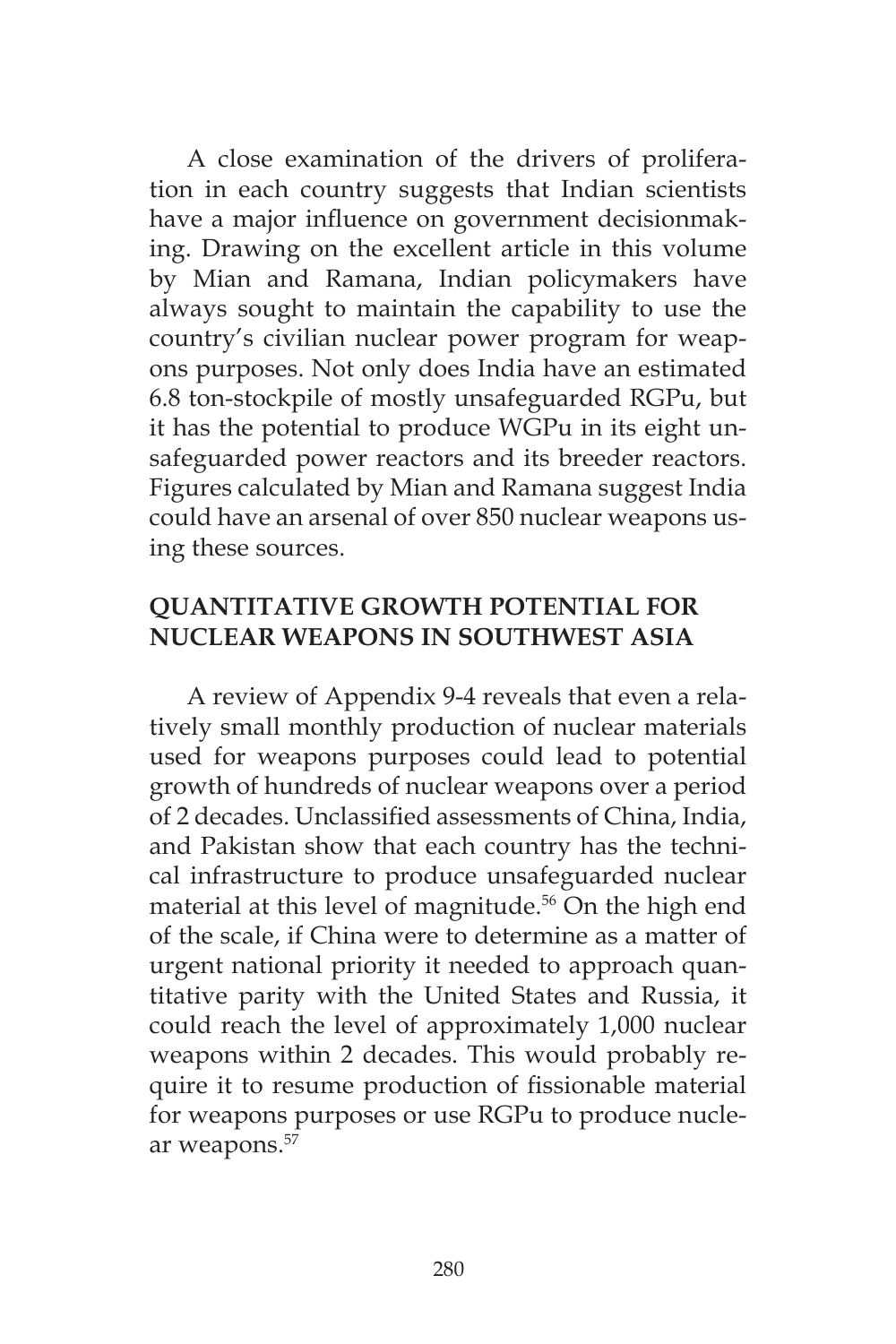The primary conclusion from this theoretical mathematical projection is to alert global decisionmakers that the range of future nuclear force sizes and postures in Southwest Asia is *extremely broad*. There are no technical or institutional controls capable of preventing China, India, and Pakistan from developing substantial nuclear forces over the next 2 decades. Thus, the primary driver will be the direction in which the world moves in terms of the perceived legitimate function of nuclear weapons. If the United States, China, and other major powers are able to convince the world that the sole legitimate function of nuclear weapons is to deter the use of nuclear weapons, then it is plausible nuclear forces in China, India, and Pakistan could stabilize around 150-200. From Pakistan's perspective, this would require that its legitimate security concerns vis-à-vis India are addressed by creative solutions involving both China and the United States.

### **CONCLUSION**

The world faces a stark choice between business as usual and a concerted effort to deal with the root causes of serious national security threats seen by decisionmakers in China, India, and Pakistan. As recommended by Mian and Ramana and supported by this author, "A basic reordering of priorities in each of these countries is long overdue."

All governments are forced by events to manage short-term crises and thus give lower priority to longterm problems. From an American perspective, there are more than enough reasons to avoid addressing the nuclear weapons challenge in the context of U.S. bilateral relations with China, India, and Pakistan. How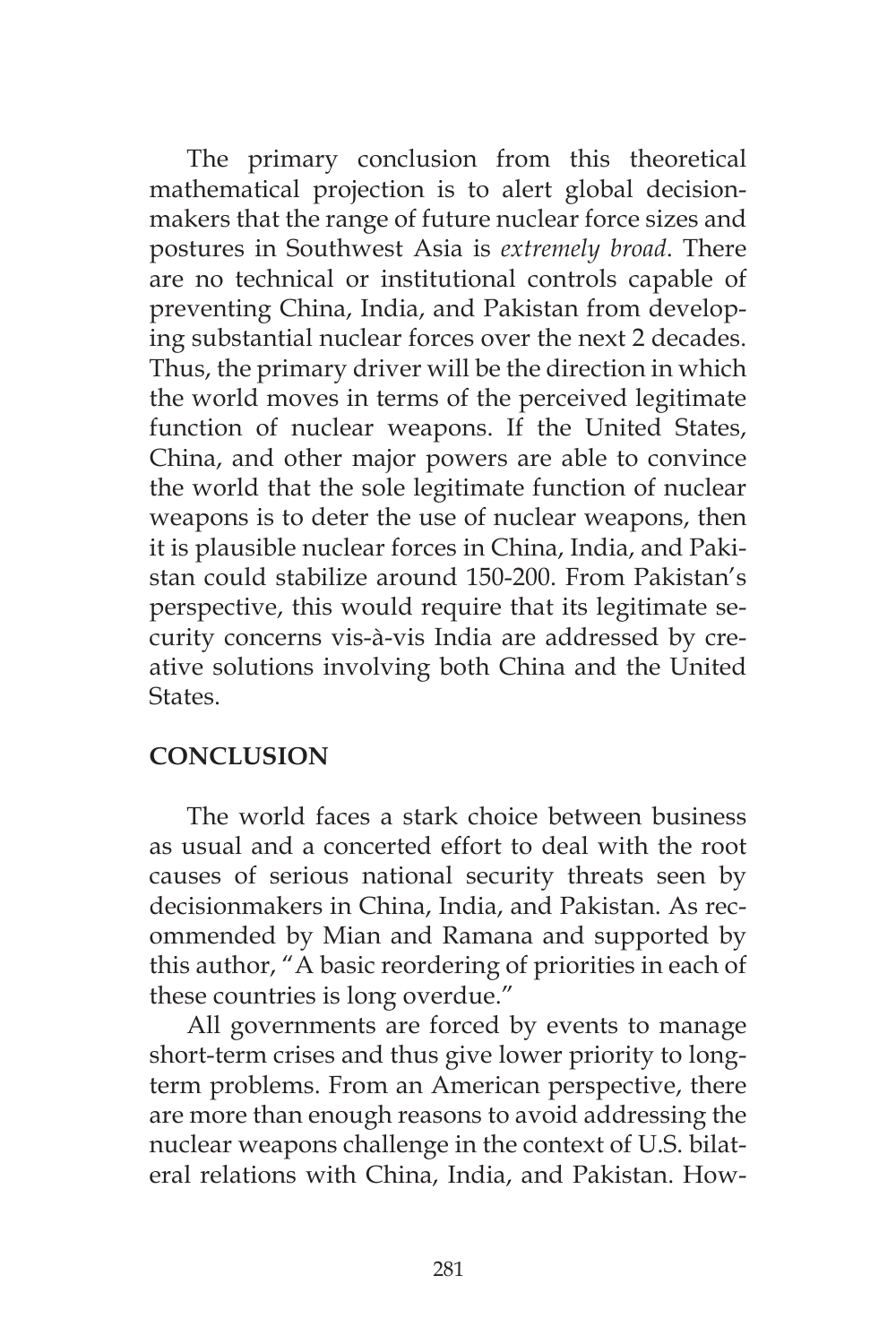ever, if this proclivity persists among U.S. decisionmakers, the result is likely to be both larger nuclear forces and nuclear postures that shift toward nuclear warfighting over the next 2 decades.

This business-as-usual approach is likely to yield the following: China, India, and Pakistan will continue to maintain three mutually incompatible nuclear doctrines. Multiple drivers for nuclear force modernization in each country will provide sufficient domestic and bureaucratic political pressure to expand and modernize nuclear weapons for decades to come.

Given this situation, proposed arms control treaties such as the Comprehensive Test Ban Treaty (CTBT) and Fissile Material Cutoff Treaty (FMCT) will not be implemented. Both proposed agreements are opposed by all three countries to varying degrees. The roots of their opposition are not being addressed seriously with policy research, strategic planning, or diplomacy.

The Obama administration's rhetoric associated with nuclear weapons sounds idealistic.<sup>58</sup> However, its actions reflect a business-as-usual proclivity. The administration is acting as if nuclear weapons represent one issue that can be partitioned into its own narrow policy lane and managed by mid-level officials within the U.S. Government. This is understandable, given the pressing economic, environmental, terroristic and Afghanistan-Pakistan war agendas the Obama administration inherited and has created for itself.

The United States has adopted a neo-Cold War nuclear posture to keep a few European allies quiet and to avoid a major bureaucratic fight between the White House and a few civilian Pentagon officials who work closely with Republican allies on Capitol Hill. How U.S. nuclear weapons based in Europe will translate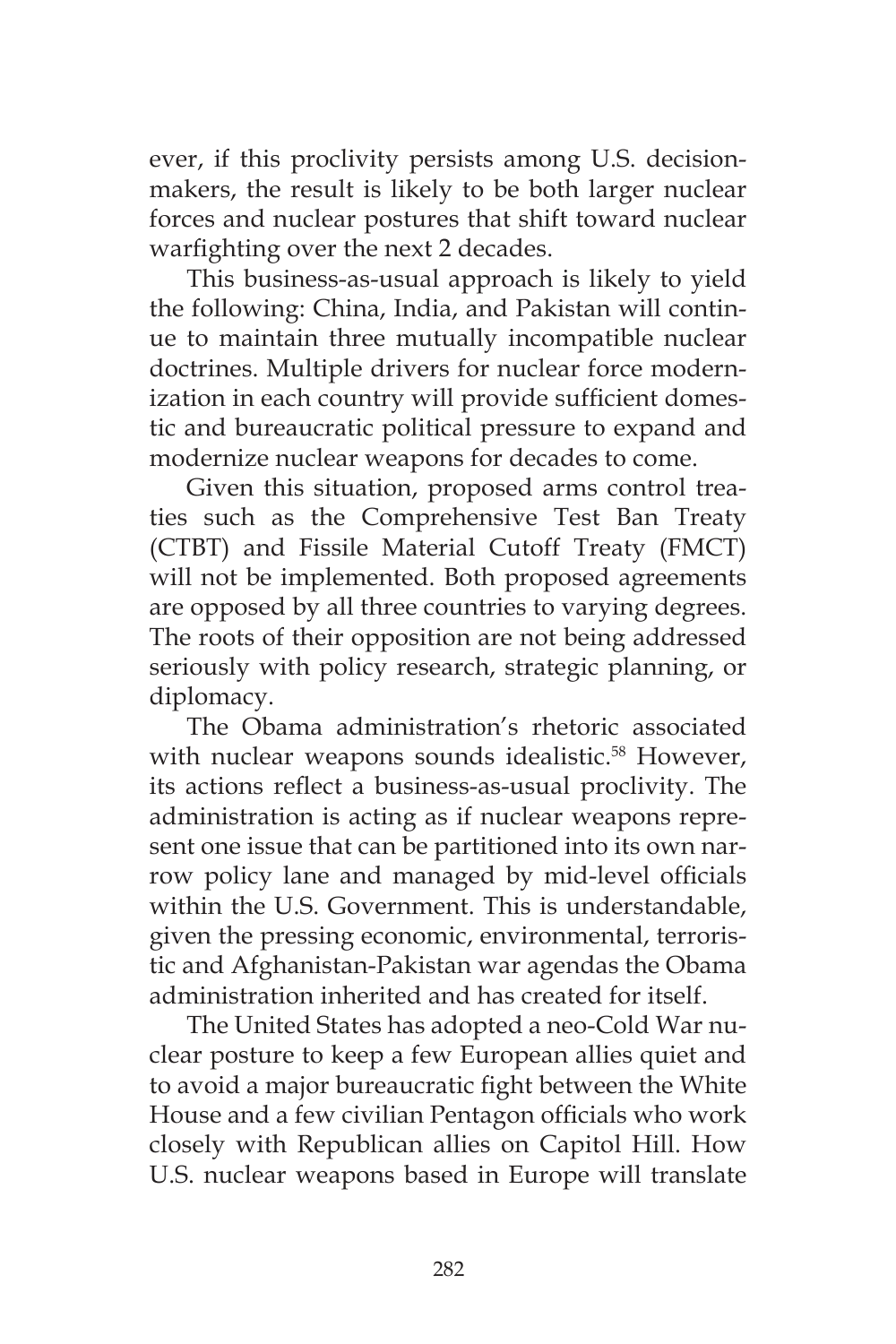into greater security in Europe is never discussed with any degree of rigor or intellectual honesty. Perhaps the administration's logic was that it perceived the demonstration effect of a fundamentally new American nuclear posture would have little significant impact on thinking in China, India, and Pakistan. So why pay a short-term domestic political price for the prospects of marginal increases in long-term stability? However, absent such a fundamental change and serious discussions between the United States and China, one can predict with a high degree of confidence that business as usual will produce nuclear arms races in Southwest Asia for decades.

Other reasons to sustain a business-as-usual approach are obvious. America will continue to spend approximately \$10 billion per year on national missile defense to neutralize potent domestic constituencies regardless of its technical feasibility and negative impacts on Russia and China.<sup>59</sup> The United States does not want to think seriously about steps it could take to address the Kashmir conflict because it is so complex; India's position has been set in stone for decades, and it is easier to think of India as a global economic power sympathetic to American values. The United States has not invested in civilian governance and rebuilding civil administrative capability in Pakistan because the military is the only functioning entity in the country in the short term.<sup>60</sup> Honest and capable civilian political leadership in Pakistan is almost entirely lacking and will take many years to develop and mature, if it ever occurs. Pakistani-born Islamic terrorists and the "India-phobic and paranoid"61 Pakistani strategic culture is acknowledged by American decisionmakers as a key problem, but American decisions and actions are focused almost exclusively on the War on Terror.<sup>62</sup> (To date, even after Osama bin Laden was killed, no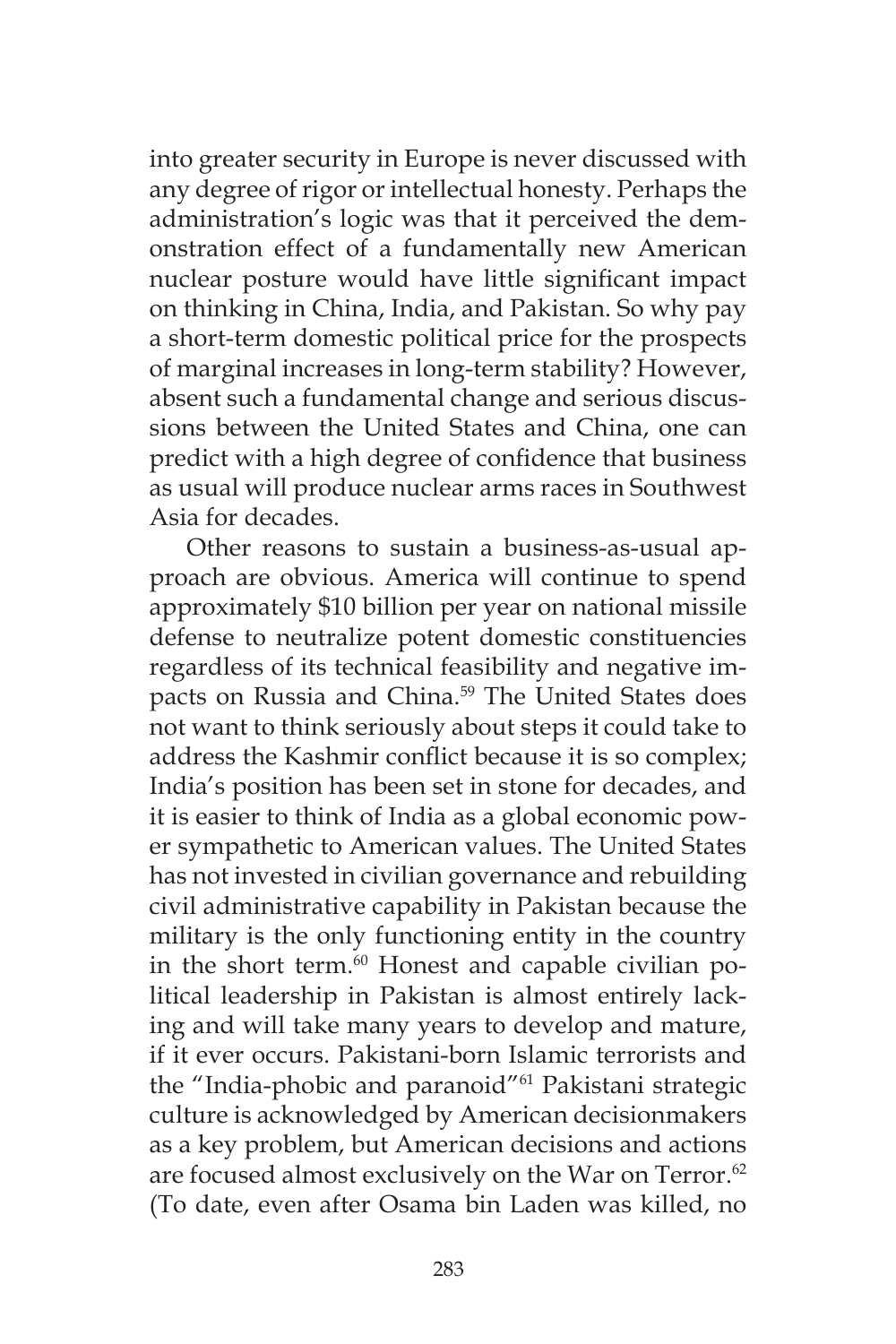significant policy changes seem to be taking place in Washington or Islamabad.)

The perception persists in both Washington and Islamabad that the United States needs Pakistan more than Pakistan needs the United States. In this context, adding the nuclear weapons issue to an overly crowded policy agenda with Pakistan will definitely overload the circuits. The net result is probably that Pakistan leaders have concluded they can build as many nuclear weapons as they can produce plutonium and HEU. They will take symbolic steps to appear to secure nuclear materials and weapons better, but the question of "how much is enough" is off the table.<sup>63</sup>

If this business-as-usual situation continues, the world should ready itself for a very rough ride in terms of nuclear weapons in the next 2 decades of the 21st century. Southwest Asia will be the dominant driver to the unstable world our children will rightly accuse us of having ignored to their peril. American decisionmakers in the 1980s chose to ignore realities on the ground after the Soviets were defeated in Afghanistan. The blowback next time will be orders of magnitude larger and more tragic.

### **ENDNOTES - CHAPTER 9**

1. Lawrence Freedman, *The Evolution of Nuclear Strategy,* New York: St. Martin's Press, 1981; Richard Rhodes, *The Making of the Atomic Bomb*, New York: Simon & Schuster, 1986; Richard Rhodes, *Dark Sun: The Making of the Hydrogen Bomb,* New York: Simon & Schuster, 1995; Richard Rhodes, *Arsenals of Folly: The Making of the Nuclear Arms Race*, New York: Alfred A. Knopf, 2007; Richard Rhodes, *The Twilight of the Bomb,* New York: Alfred A. Knopf, 2010; Margaret Gowing, *Independence and Deterrence: Britain and Atomic Energy, 1945-1952, Vol. I, Policy Making*, New York: St. Martin's Press, 1974; David S. Yost "France's Evolving Nuclear Strategy," *Survival*, Vol. 47, Issue 3, 2005; Avner Cohen, *Israel and the*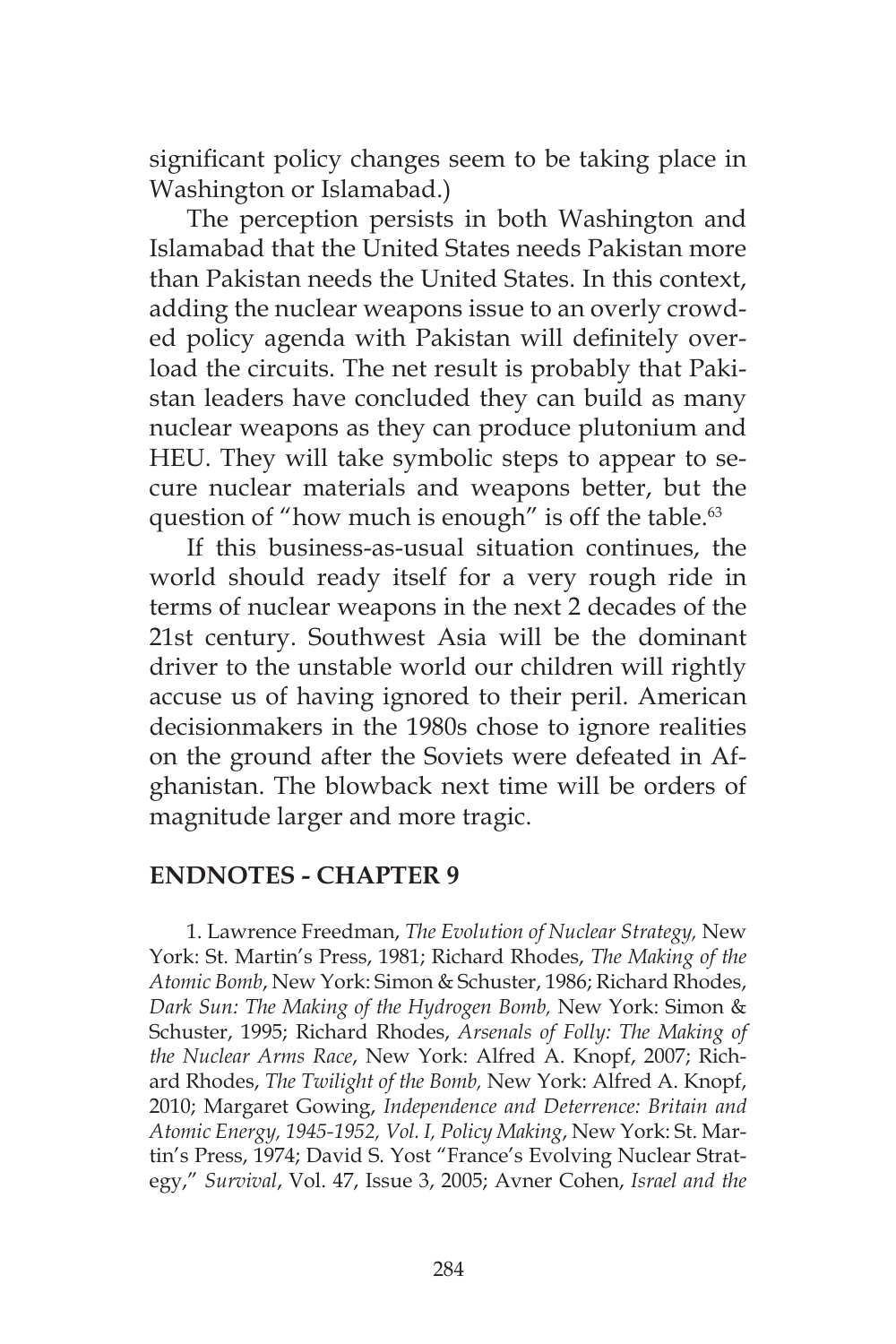*Bomb*, New York: Columbia University Press, 1983, Stephen M. Millett, "Soviet Perceptions of Nuclear Strategy and Implications for U.S. Deterrence," *Air University Review*, March-April 1982; David Holloway, *Stalin and the Bomb,* New Haven, CT: Yale University Press, 1994.

2. Fred Kaplan, *The Wizards of Armageddon*, New York: Simon and Schuster, 1983.

3. *America's Strategic Posture: The Final Report of the Congressional Commission on the Strategic Posture of the United States*, Washington, DC: United States Institute of Peace, 2009, p. 111.

4. Morton H. Halperin, *Nuclear Fallacy: Dispelling the Myth of Nuclear Strategy,* Cambridge, MA: Ballinger, 1987.

5. Stephen I. Swartz, *Atomic Audit: The Costs and Consequences of U.S. Nuclear Weapons since 1940,* Washington, DC: Brookings Institution Press, 1998; Stephen I. Schwartz and Deepti Choubey, *Nuclear Security Spending: Assessing Costs, Examining Priorities*, Washington, DC: Carnegie Endowment for International Peace, 2009.

6. On April 30, 1994, President Reagan stated in a speech delivered in China:

We live in a troubled world, and the United States and China, as two great nations, share a special responsibility to help reduce the risks of war. We both agree that there can be only one sane policy to preserve our precious civilization in the modern age. A nuclear war cannot be won and must never be fought. And no matter how great the obstacles may seem, we must never stop our efforts to reduce the weapons of war. We must never stop at all until we see the day when nuclear arms have been banished from the face of this Earth.

Peter Lettow, *Ronald Reagan and His Quest to Abolish Nuclear Weapons*, New York: Random House, 2005.

7. Vannevar Bush, *Modern Arms and Free Men: A Discussion of the Role of Science in Preserving Democracy,* New York: Simon and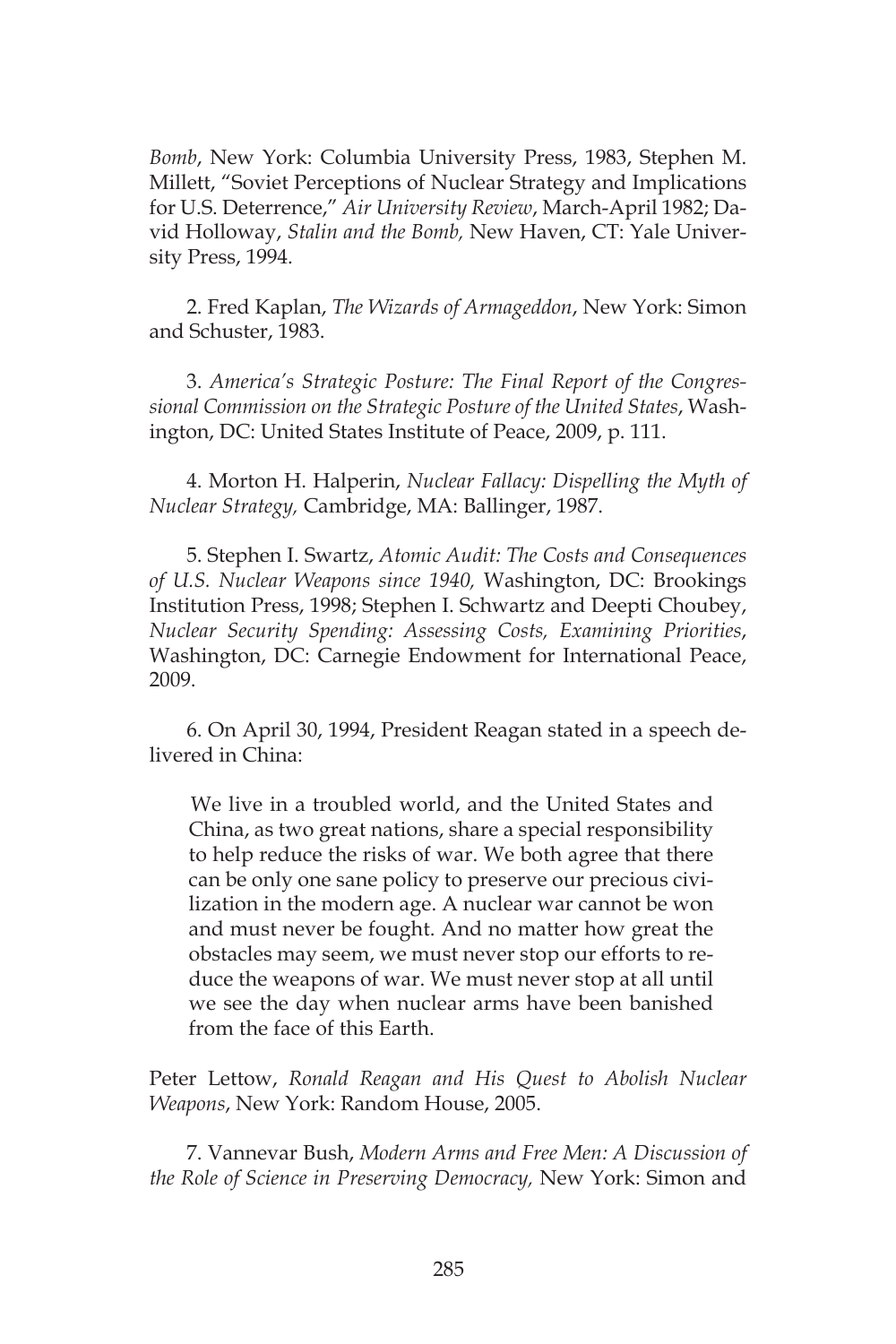Schuster, 1949; George F. Kennan, *The Nuclear Delusion: Soviet-American Relations in the Atomic Age*, New York: Pantheon Books, 1976; James R. Killian, *Sputnik, Scientists, and Eisenhower: A Memoir of the First Assistant to the President for Science and Technology,* Cambridge, MA: MIT Press, 1982; McGeorge Bundy, William T. Crowe, Jr., Sidney Drell, *Reducing Nuclear Danger: The Road Away from the Brink,* New York: Council on Foreign Relations, 1983; Robert S. McNamara, *Blundering Into Disaster: Surviving the First Century of the Nuclear Age,* New York: Pantheon Books, 1986; Morton H. Halperin, *Nuclear Fallacy: Dispelling the Myth of Nuclear Strategy,* Cambridge, MA: Ballinger, 1987; Herb York, *Making Weapons, Talking Peace: A Physicist's Odyssey from Hiroshima to Geneva*, New York: Basic Books, 1987; McGeorge Bundy, *Danger and Survival: Choices About the Bomb in the First Fifty Years,* New York: Random House, 1988; Sidney D. Drell, *In the Shadow of the Bomb: Physics and Arms Control*, New York: American Institute of Physics, 1993; Graham Allison, *Nuclear Terrorism: The Ultimate Preventable Catastrophe*, New York: An Owl Book, 2004; George P. Schultz, William J. Perry, Henry A. Kissinger, and Sam Nunn, "A World Free of Nuclear Weapons," *The Wall Street Journal*, January 4, 2007.

8. Daryl G. Kimball and Greg Thielmann, "Obama's NPR: Transitional, Not Transformational," *Arms Control Today*, Vol. 40, No. 5, May 2010; Morton H. Halperin, "A New Nuclear Posture," *Arms Control Today*, Vol. 40, No. 5, May 2010; Jacob W. Kipp, "Asian Drivers of Russia's Nuclear Force Posture," Arlington, VA: Nonproliferation Policy Education Center, Unpublished Essay, 2010.

9. David E. Sanger, *The Inheritance: The World Obama Confronts and the Challenges to American Power,* New York: Harmony Books, 2009, p. 176.

10. "British Nuclear Arsenal Stands at 225 Warheads," *Nuclear Threat Initiative: Global Security Newswire*, available from *www. nti.org/gsn/article/british-nuclear-arsenal-stands-at-225-warheads/*; see United States Institute of Peace, p. 111.

11. Exceptions to the proclivity to ignore Israel's nuclear weapons program can be seen in Avner Cohen, *Israel and the Bomb,* New York: Columbia University Press, 1983; Victor Gilinsky, "Sometimes We Don't Want to Know: Kissinger and Nixon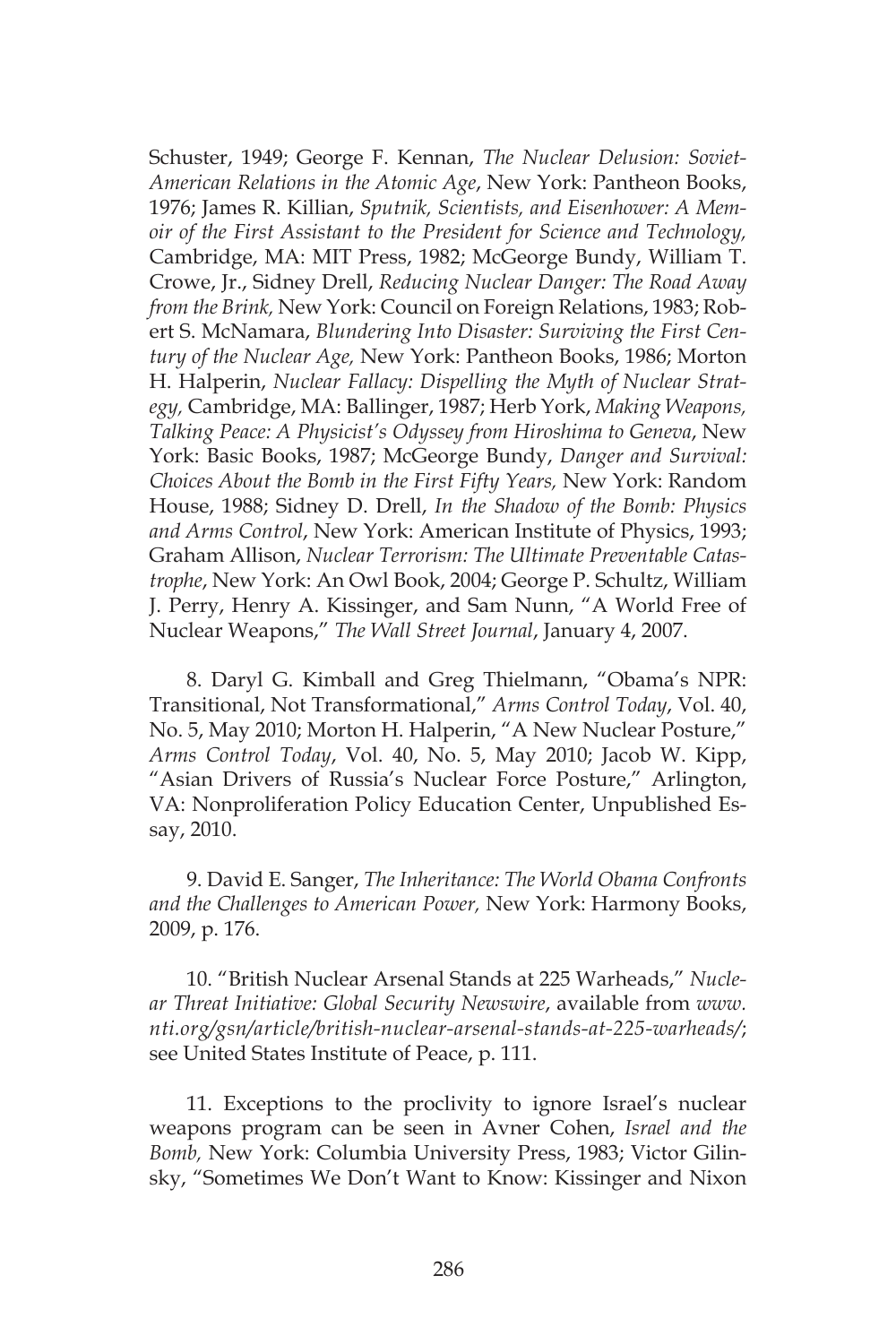Finesse Israel's Bomb," Washington, DC: Nonproliferation Policy Education Center, Unpublished Analysis, 2011; Avner Cohen, *The Worst-Kept Secret: Israel's Bargain with the Bomb*, New York: Columbia University Press, 2010.

12. Joel S. Wit, Daniel B. Poneman, and Robert L. Gallucci, *Going Critical: The First North Korean Nuclear Crisis*, Washington, DC: The Brookings Institution Press, 2004. A highly informed assessment that the Democratic People's Republic of Korea (DPRK) might be willing to give up its nuclear weapons if the United States implemented its agreements is contained in Leon V. Sigal, "Primer-North Korea, South Korea, and the United States: Reading Between the Lines of the Cheonan Attack," *Bulletin of the Atomic Scientists*, Vol. 66, No. 5, 2010, pp. 35-66.

13. This author is in agreement with a comment made by George Perkovich that the Southwest Asia triangle of China, India, and Pakistan is influenced by a U.S.-Russia-China triangle. This comment was made at the "Life After START: New Challenges, New Opportunities" conference held in Washington, DC, on January 27, 2011.

14. Bruno Tertrais, "After Iran: Prospects for Nuclear Proliferation in North Africa," Washington, DC: Nonproliferation Policy Education Center, Unpublished Analysis, 2010; Shraham Chubin, "Nuclear Proliferation Prospects in the Middle East to 2025," Washington, DC: Nonproliferation Policy Education Center, Unpublished Analysis, 2011.

15. McGeorge Bundy, William T. Crowe, Jr., Sidney Drell, *Reducing Nuclear Danger: The Road Away from the Brink*, New York: Council on Foreign Relations, 1983, p. 99.

16. International Security Advisory Board, "Report on Discouraging a Cascade of Nuclear Weapons States," Washington, DC: Department of State, October 19, 2007.

17. Presidential candidate John Kennedy's oft-referenced prediction about the spread of nuclear weapons: "There are indications, because of new inventions that 10, 15, or 20 nations will have a nuclear capability—including Red China—by the end of the presidential office in 1964." Cited in Joseph Cirincione, *Bomb*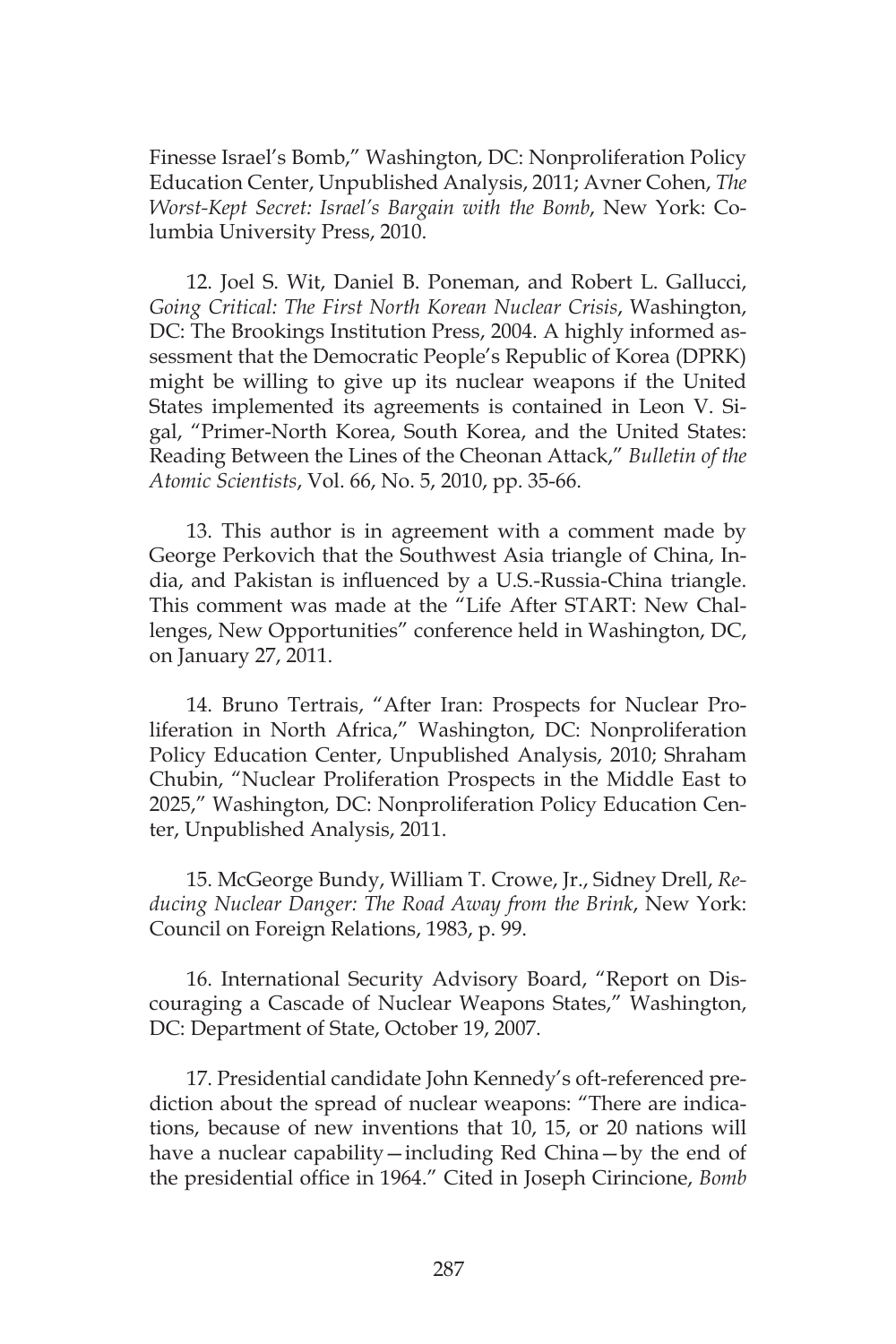*Scare: The History and Future of Nuclear Weapons*, New York: Columbia University Press, 2007, p. 28.

18. Since the Nixon administration, both Democrats and Republicans have supported nuclear nonproliferation efforts at the rhetorical level, but they have rarely been willing to pay a significant diplomatic, economic, or domestic political price to achieve nuclear nonproliferation outcomes.

19. Robert E. Johnson, "China's Nuclear Forces and Policies," in Larry M. Wortzel, ed., *China's Military Modernization and International Implications*, New York: Greenwood Press, 1988.

20. Thomas W. Graham, *The Politics of Failure: Strategic Nuclear Arms Control, Public Opinion and Domestic Politics in the United States*, MIT Ph.D. dissertation, 1989.

21. The most interesting category is Stage One: Watch List Nations. With the prospects of Iran crossing from Stage 2 to Stage 3 and the DPRK moving from Stage 3 to Stage 4, an unusually large number of countries can be considered Watch List Nations. For purposes of this chapter, they would include Algeria, Egypt, Saudi Arabia, Syria, and Turkey (in the Middle East); Japan, South Korea, and Taiwan (in East Asia); and Burma/Myanmar (in South Asia). Unlike in the 20th century, when Watch List countries were mostly Third World countries with emerging technical capabilities, in the 21st century these countries range in technical capabilities from Japan on one end to Burma on the other.

22. United States Institute of Peace*.*

23. This is best demonstrated by the April 6, 2010, cover letter to the *Nuclear Posture Review* signed by Secretary of Defense Robert Gates. It committed to transferring nearly \$5 billion from the Department of Defense to the Department of Energy to be used for purposes of maintaining offensive nuclear weapons. Thus, the United States will spend more money on offensive nuclear weapons research, development, testing, and evaluation (RDT&E) than it did during the Cold War. This figure increased to approximately \$ 80 billion in the context of the debate over ratification of the New START treaty in 2010.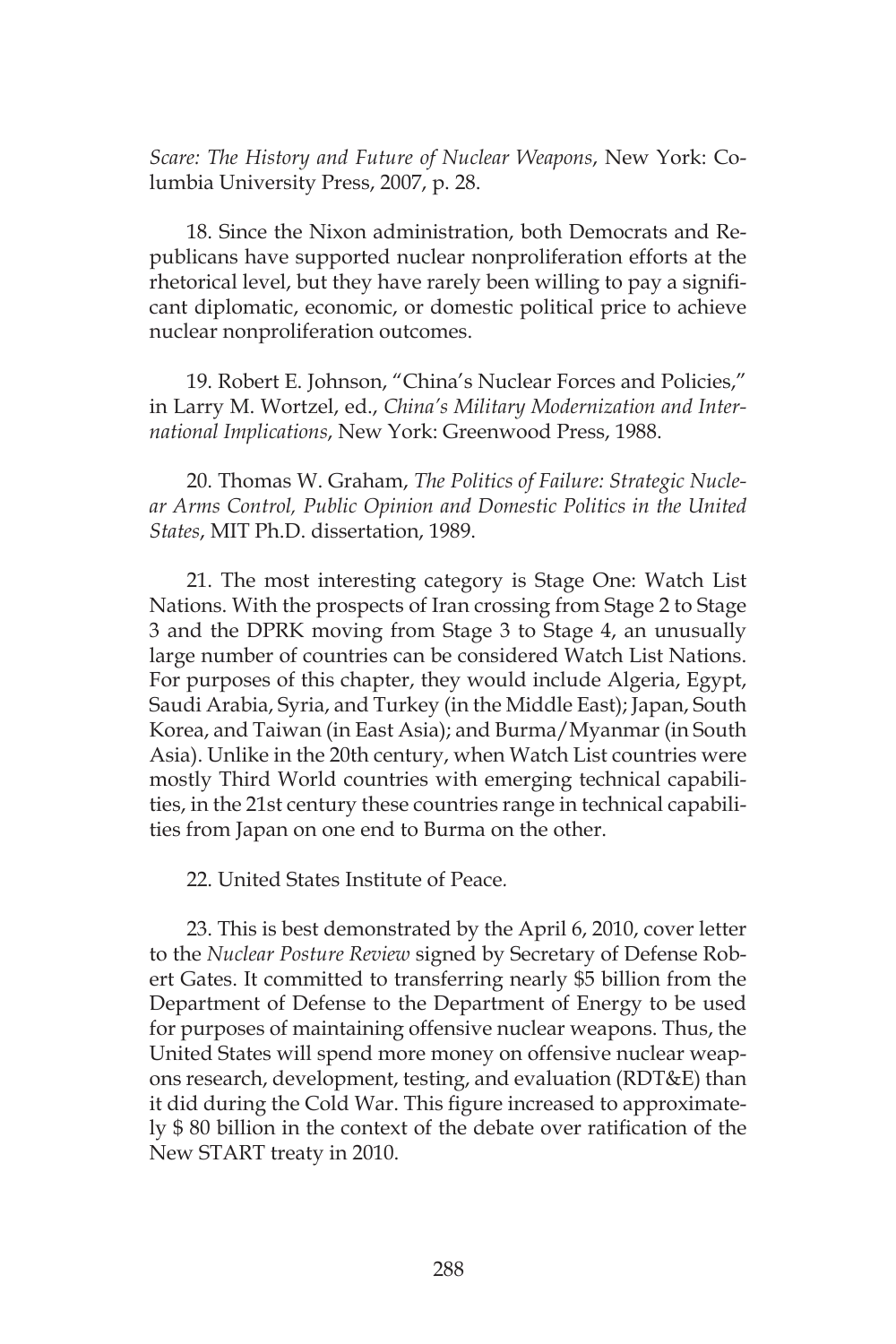24. "John Kerry Puts off Key Vote on Arms Treaty; Hopes Dim for Quick Passage," *The Washington Post*, August 4, 2010.

25. BBC News, "Trident Scale Back Urged Amid Cost Worries," July 28, 2010.

26. It seems ironic that the "Axis of Evil" concept used by President George W. Bush in his 2002 State of the Union Address seems to continue to frame how many Americans view nuclear proliferation long after President Bush left office. Fear associated with Iran and North Korea obtaining or increasing small stockpiles of nuclear weapons dominate fear that operationally deployed nuclear forces will expand in Southwest Asia.

27. The phrase "weapons of the weak" comes from James C. Scott, *Weapons of the Weak: Everyday Forms of Peasant Resistance,* New Haven, CT: Yale University Press, 1985.

28. For a discussion of growth in nuclear forces in China, India, and Pakistan, see the excellent essay written by Zia Mian and M. V. Ramana, "Imbricated Regional Rivalries and Global Order: South Asia, China and the United States," Washington, DC: Nonproliferation Policy Education Center, Unpublished Analysis, 2010.

29. Jeffrey Lewis, "How Many Chinese Nuclear Weapons?" cited from *Arms Control Wonk*, March 7, 2004, available from *Lewis.Armscontrolwonk.com/archive/99/howmany-chinese-nuclear-weapons*; *Annual Report to Congress: Military and Security Developments Involving the People's Republic of China,* Washington, DC: Department of Defense, 2011, pp. 3-4, 34-35, 38, 78.

30. *Annual Report to Congress: Military and Security Developments,* 2011, p. 34; *Annual Report to Congress: Military and Security Developments Involving the People's Republic of China,* Washington, DC: Department of Defense, 2010, p. 35; *Annual Report to Congress: Military Power of the People's Republic of China*, Washington, DC: Department of Defense, 2006, p. 25; *Annual Report to Congress: Military Power of the People's Republic of China,* Washington, DC: Department of Defense, 2008, pp. 26-27.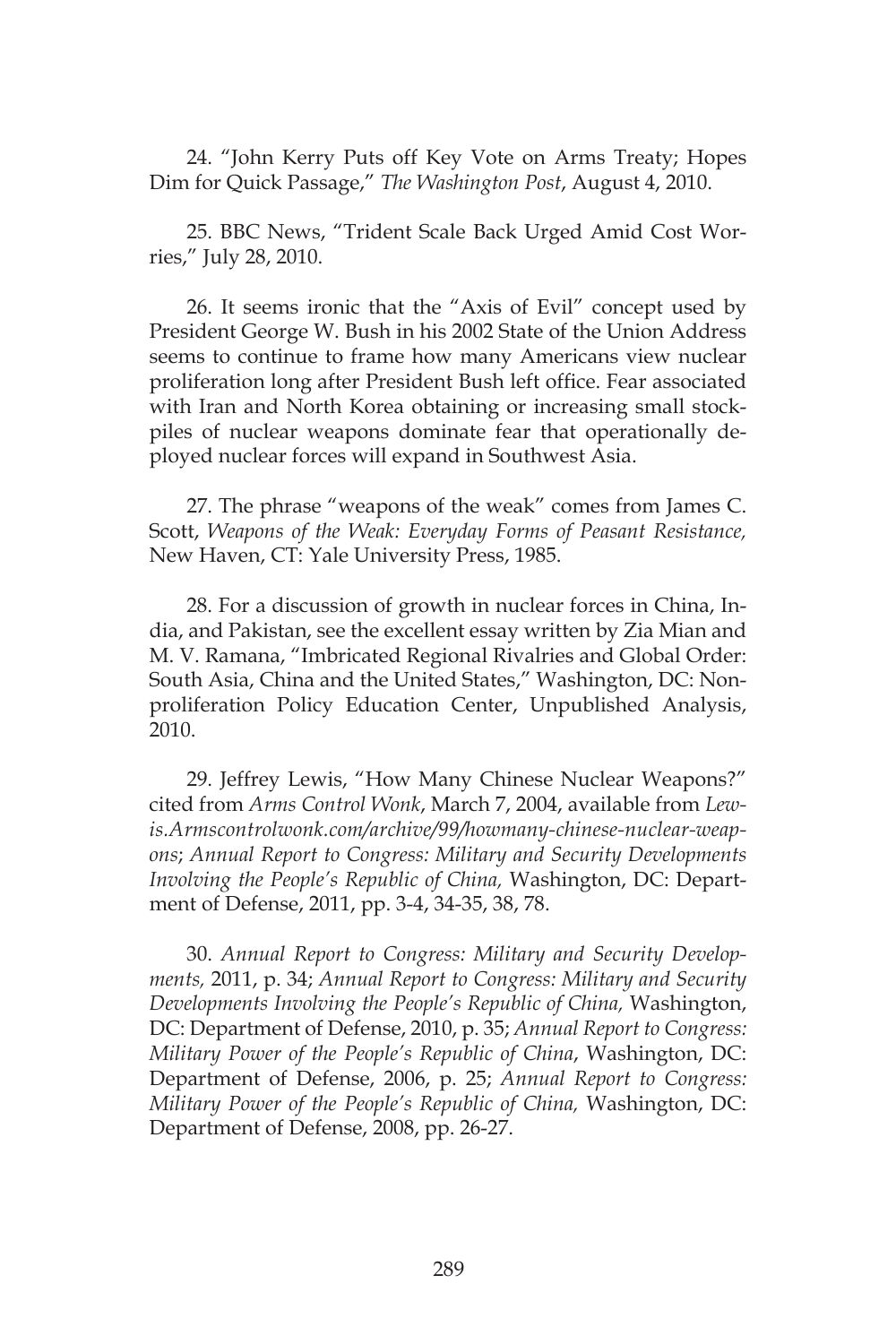31. Vipin Narang, "Posturing for Peace? Pakistan's Nuclear Postures and South Asian Stability," *International Security*, Vol. 34, No. 3, Winter 2009/10, p. 44.

32. Sanger, p. 179.

33. Peter Lavoy, "Islamabad's Nuclear Posture: Its Premises and Implementation," in Henry D. Sokolski, ed., *Pakistan's Nuclear Future: Worries beyond War*, Carlisle, PA: Strategic Studies Institute, U.S. Army War College, 2008; Vipin Narang*,* pp. 59-62.

34. Pakistan's rigid military dogma is well described in Ahmed Rashid, "And Hate Begat Hate," *The New York Times*, Sunday Review, September 11, 2011, pp. 1, 7.

35. L. K. Krishnan, "Why Pokhran Yield Does Not Matter Now," *Rediff News*, August 31, 2009; K. Santhanam and Ashok Parthasarathi, "Pokhran-II Thermonuclear Test, a Failure," *The Hindu*, September 17, 2009.

36. "What Makes 5000 km Range Agni-5 Missile Deadlier," *Rediff News*, October 12, 2009; "India's Agni-5 Can Target Our Harbin City: Chinese Daily," *The Times of India*, October 15, 2009; "Agni-5, India's Answer to China's Lethal Missile," *Deccan Herald*, February 10, 2010.

37. K. Subrahmanyam and V.S. Arunachalam, "Deterrence and Explosive Yield," *The Hindu*, September 21, 2009.

38. George Perkovich, *India's Nuclear Bomb: The Impact on Global Proliferation,* Berkeley, CA: University of California Press, 1999, pp. 320-21, 347, 351; Raj Chengappa, *Weapons of Peace: The Secret Story of India's Quest to be a Nuclear Power,* New Delhi, India: HarperCollins Publishers India, 2000, pp. 368-69, 380-81, 390-97.

39. Manpreet Sethi, *Nuclear Deterrence in Second Tier Nuclear Weapon States: A Case Study of India*, CHS Occasional Paper No. 25, Pondicherry, India: French Research Institute of India, December 2009, pp. 6, 37-9, 43.

40. David Albright and Paul Brannan, "Pakistan Appears to be Building a Third Plutonium Production Reactor at Khushab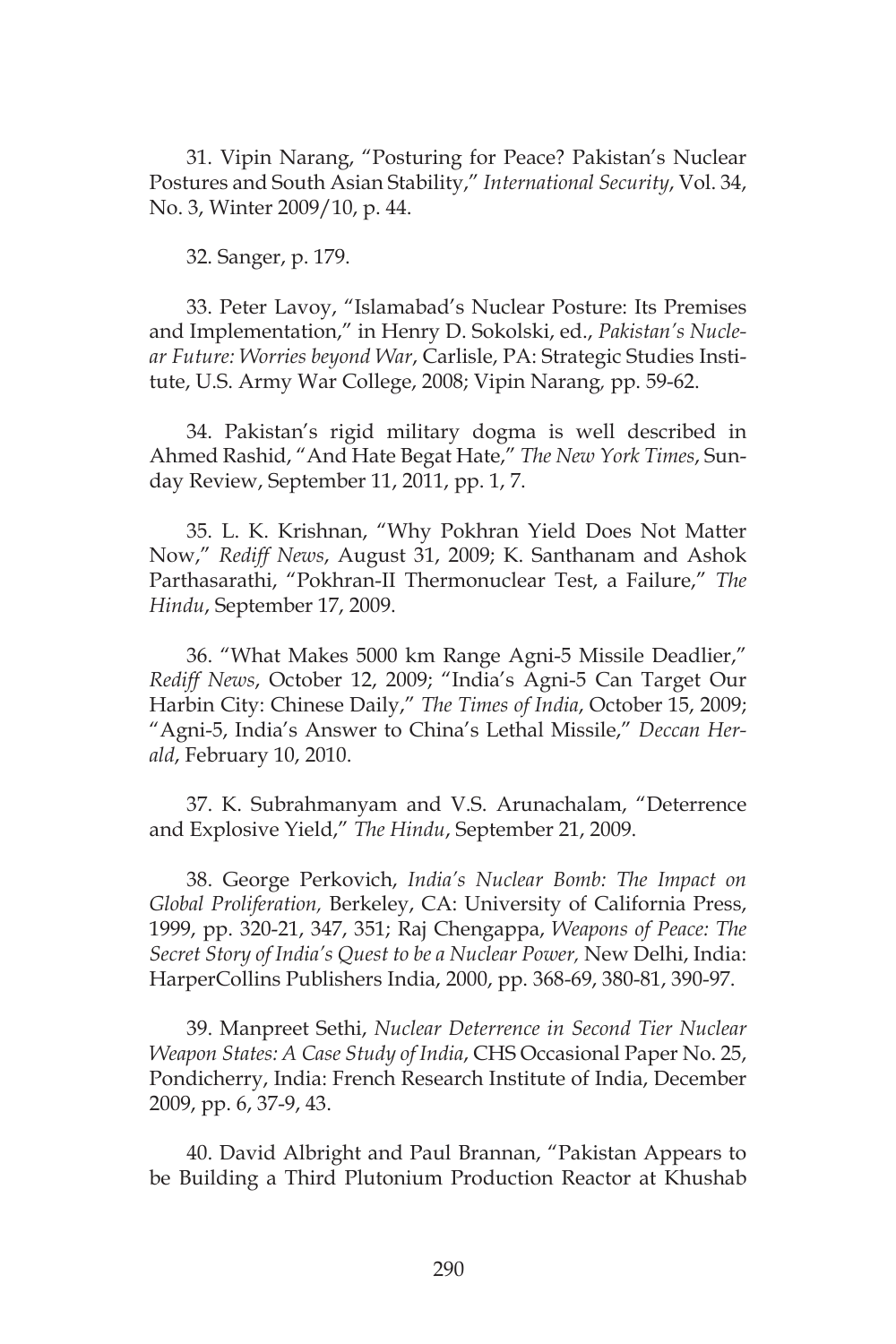Nuclear Site," the Institute of Science and International Security, June 21, 2007; Zian Min, "Pakistan May Have Completed New Plutonium Production Reactor, Khushab-II," International Panel on Fissile Materials, February 28, 2010; Discussion at the Stimson Center on February 23, 2011, suggested the increasing conventional imbalance between India and Pakistan will result in Pakistan's building more nuclear weapons and relying more on terrorists to counter India.

41. In terms of Pakistan's strategic culture, see Husain Haqqani, *Pakistan: Between Mosque and Military*, Washington, DC: Carnegie Endowment for International Peace, 2005; Ayesha Siddiqa, *Military Inc. Inside Pakistan's Military Economy,* London, UK: Pluto Press, 2007.

42. There is an extensive academic debate about the number of wars India and Pakistan have fought. However, there is no debate that India and Pakistan have engaged in military conflicts in 1947, 1965, 1971, and 1999. Most scholarship concludes that Pakistan started each conflict with India. Most scholarship, including important research produced in Pakistan, has concluded that Pakistan's military, political, and economic position was weaker after each conflict than it was before hostilities were initiated. In addition, India and Pakistan have had several tense confrontations that could have led to war in 1986-87 (Brasstacks) and 2001-02. See P. R. Chari, Pervez Iqbal Cheema, and Stephen P. Cohen, *Four Crises and a Peace Process: American Engagement in South Asia*, Washington, DC: The Brookings Institution, 2007; Polly Nayak and Michael Krepon, *US Crisis Management in South Asia's Twin Peaks Crisis*, Report 57, Washington, DC: The Stimson Center, 2007.

43. Robert D. Kaplan, "The Geography of Chinese Power: How Far Can Beijing Reach on Land and at Sea?" *Foreign Affairs*, Vol. 89, No. 3, May/June 2010; Henry Sokolski, "Missiles for Peace," *Armed Forces Journal*, July 2010; *Annual Report to Congress: Military and Security Developments Involving the People's Republic of China*, 2011; *Annual Report to Congress: Military and Security Developments Involving the People's Republic of China*, 2010.

44. See description available from *www.deagel.com/Ballistic-Missiles/DF-21\_a000859001.aspx*.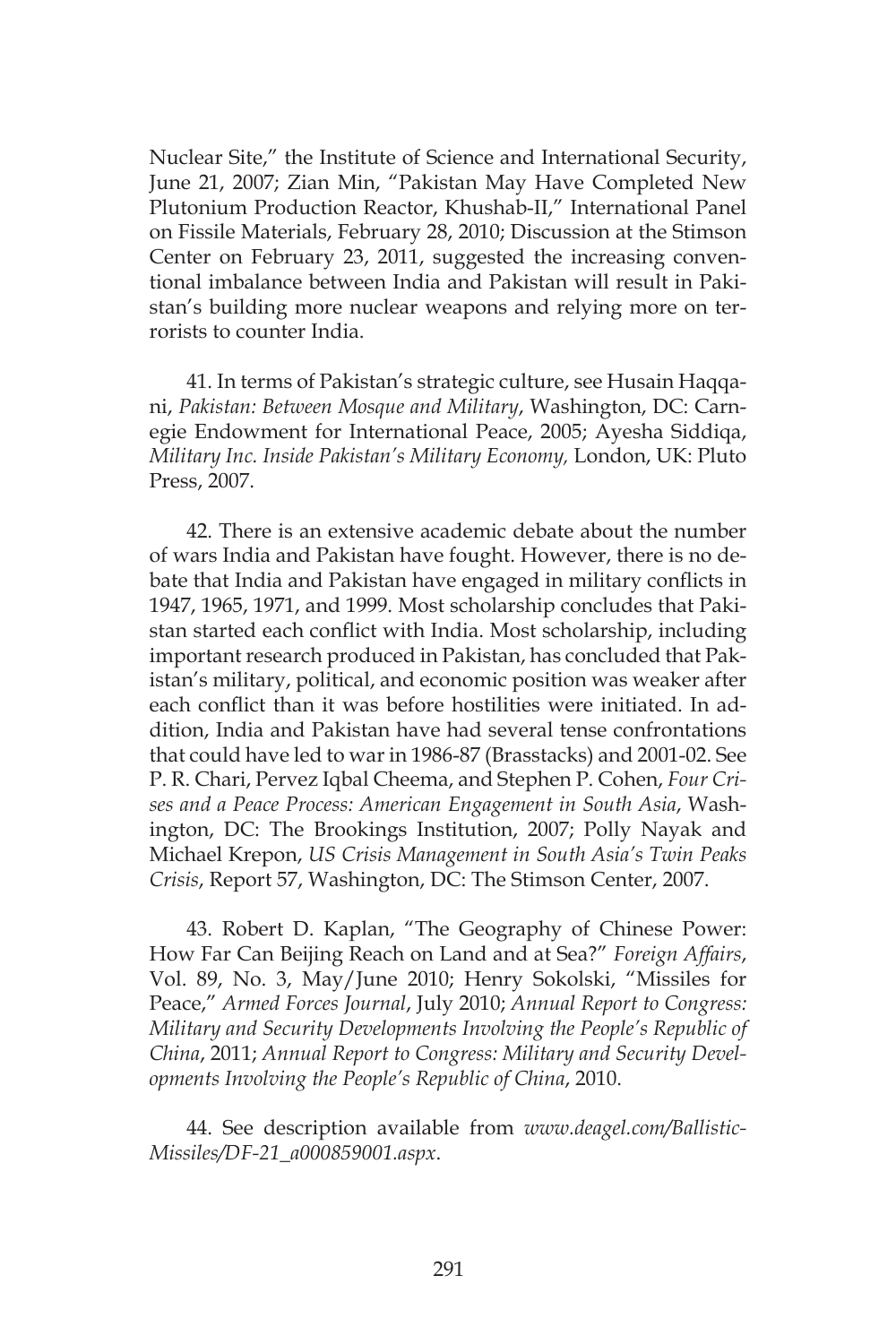45. One article that assumes the Chinese nuclear buildup is substantial and is having an increasing impact on Russian threat perceptions can be found in Jacob W. Kipp, "Asian Drivers of Russia's Nuclear Force Posture," Washington, DC: Nonproliferation Policy Education Center, Unpublished Analysis, 2010.

46. *Annual Report to Congress: Military and Security Developments Involving the People's Republic of China,* 2011, pp. 30, 33, 78; *Military and Security Developments*, 2010, p. 35; Ian Easton, "The Asia-Pacific's Emerging Missile Defense and Space Competition," Washington, DC: Nonproliferation Policy Education Center, Unpublished Analysis, 2010; Mark Stokes and Ian Easton, "Evolving Aerospace Trends in the Asia-Pacific Region," Washington, DC: Nonproliferation Policy Education Center, Unpublished Analysis.

47. Yun Zhou, "The Security Implications of China's Nuclear Energy Expansion," *Nonproliferation Review*, Vol. 17, No. 2, July 2010.

48. "Nuclear Power in China," *World Nuclear Association,* pp. 10, 13-14, available from *www.world-nuclear.org/info/inf63.html*.

49. AFP, "China Needs 10 Years for Nuclear Fuel Recycling: CNNC," January 17, 2011.

50. The initial "guesstimate" of China's weapons-grade plutonium (WGPu) production was included in David Albright, Frans Berkhout, and William Walker, *Plutonium and Highly Enriched Uranium 1996: World Inventories, Capabilities and Policies*, 1997, pp. 76-77. A more recent estimate, with lower figures for the estimated production of weapons-grade material by China, can be found in Hui Zhang, "China," *Global Fissile Material Report*, 2010. The figure of 800 weapons was used by Mian and Ramana.

51. The assumption China has approximately 150, plus or minus 50, operationally deployed nuclear comes from multiple public estimates. A comprehensive nongovernment assessment concluded in 2006 that China had 93 land-based nuclear-armed ballistic missiles, 12 JL-1 SLBMs, and 40 aircraft-delivered nuclear weapons, for a total of approximately 145 operational warheads. Hans M. Kristensen, Robert S. Norris, and Matthew G. McKinzie,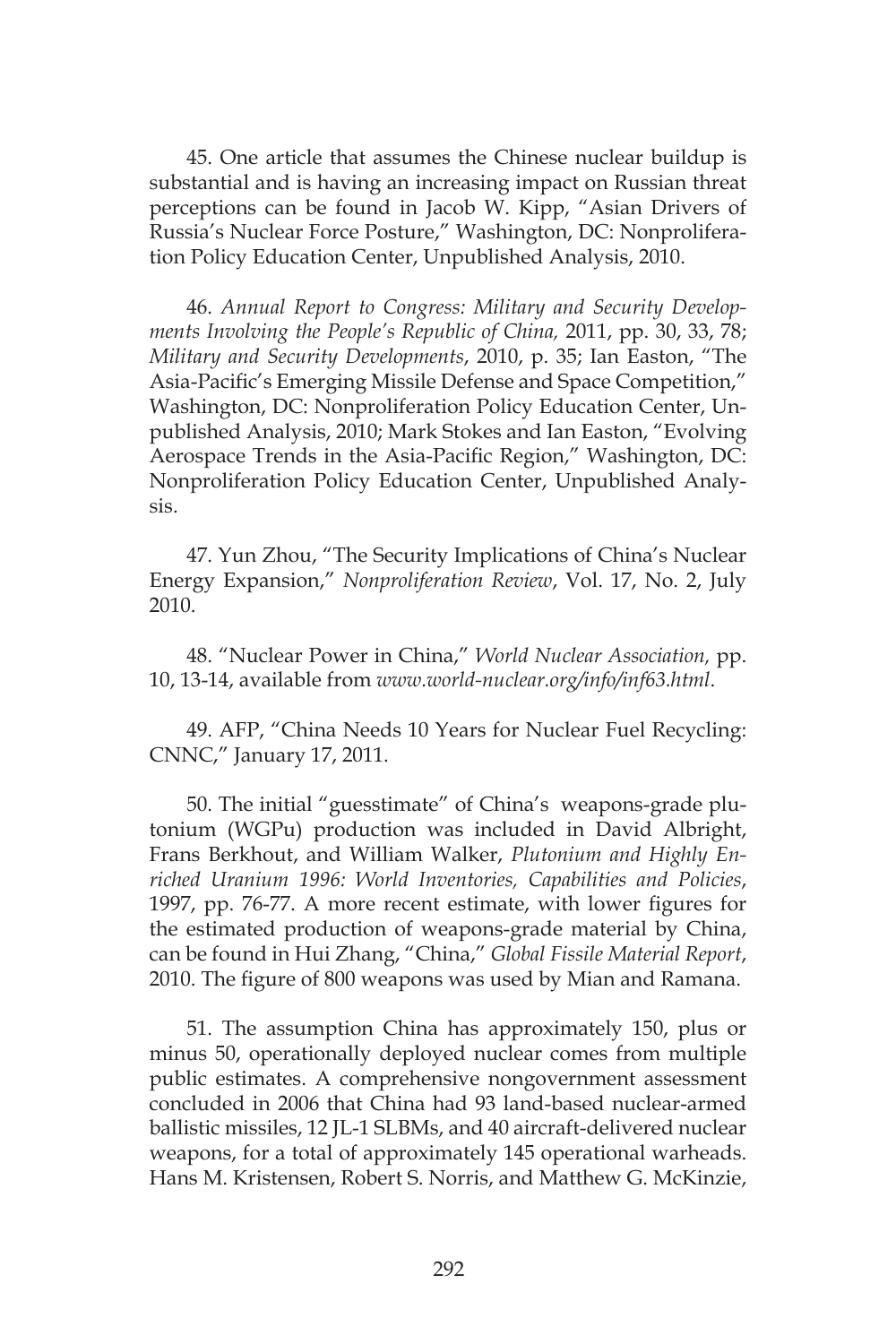*Chinese Nuclear Forces and U.S. Nuclear War Planning,* Washington DC: The Federation of American Scientists and the Natural Resources Defense Council, 2006, p. 202. A retired Indian military intelligence officer associated with the Chennai Centre for China Studies assessed that China has around 130 nuclear warheads deployed on missiles and aircraft. See Colonel R. Hariharan, "Nuclear Capability of India and China," *The Island*, July 13, 2010. On February 28, 2006, the Director of the DIA, Lieutenant General Michael D. Maples, presented before the Senate Armed Services Committee the following prepared statement: "It is likely the number of deployed Chinese nuclear-armed theater and strategic systems will increase in the next several years. China currently has more than 100 nuclear weapons." Michael D. Maples, Lieutenant General USA, Director DIA, *Current and Projected National Security Threats to the United States*, Statement for the Record before the Senate Armed Services Committee, February 28, 2006, p. 4. Jeffrey Lewis concluded China has around 100 nuclear weapons in "How Many Chinese Nuclear Weapons?" March 7, 2004, cited from *Arms Control Wonk*, available from *Lewis.Armscontrolwonk.com/archive/99/howmany-chinese-nuclear-weapons*. "The Public Estimates of the Size of the Chinese Nuclear Arsenal are Less than 200 Warheads, cited in Mian and Ramana*,* p. 9. Senior Colonel Yao Yunzhu, "China's Perspective on Nuclear Deterrence," *Air and Space Power Journal*, Spring 2010; Michael Wines and Edward Wong, "China's Push to Modernize its Military Is Bearing Fruit," *The New York Times*, January 6, 2011. In 2011, Hua Han stated China has approximately 150 operationally deployed nuclear weapons. Statement made at a panel called "Two Triangles: India-Pakistan-China and China-U.S.-Russia," at the 2011 Carnegie Endowment International Nuclear Policy Conference, Washington, DC; "China Least Potent among N-powers, Says Harvard Study," *Times of India*, May 8, 2011. "The military's nuclear deterrent estimated by experts at no more than 160 [nuclear] warheads, has been redeployed since 2008 into mobile launchers and advanced submarines that no longer are sitting ducks for attacks," *The New York Times*, January 6, 2011, p. A4.

52. "According to open source estimates, today Pakistan has about 85 nuclear weapons, which are under the complete control of the Pakistani military," *World at Risk: The Report of the Commission on the Prevention of Weapons of Mass Destruction Proliferation and Terrorism*, New York: Vintage Books, 2008, p. 67. Pakistan has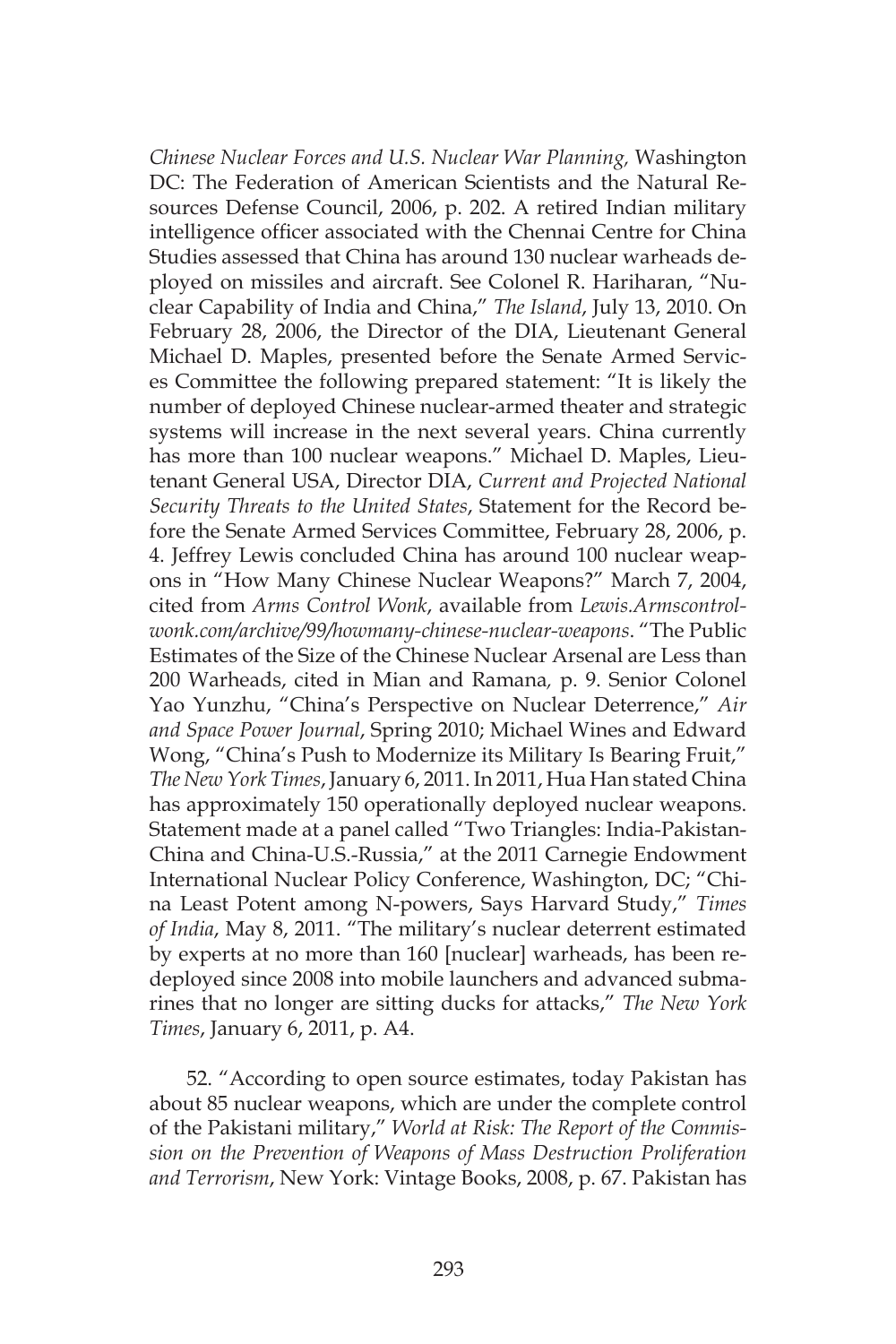70 to 90 strategic nuclear weapons as opposed to India's 60 to 80. "Pakistan Has More Nukes and Fissile Materials than India," *Economic Times*, August 2, 2010.

53. Robert S. Norris, Andrew S. Burrows, and Richard W. Fieldhouse, eds., *Nuclear Weapons Databook* Vol. V, "British, French and Chinese Nuclear Weapons," Boulder, CO: Westview Press, 1994, pp. 324, 359; United States Institute of Peace, p. 111.

54. Leonard S. Spector, *Nuclear Proliferation Today,* New York: Vintage Books, 1984; Leonard S. Spector, New York: Vintage, 1985; Leonard S. Spector, *Going Nuclear,* Cambridge, MA: Ballinger Publishing Company, 1987; Leonard S. Spector, *The Undeclared Bomb,* Cambridge, MA: Ballinger Publishing Company, 1988; Leonard S. Spector with Jacqueline R. Smith, *Nuclear Ambitions,* Boulder, CO: Westview Press, 1990; Rodney W. Jones and Mark G. McDonough with Toby F. Dalton and Gregory D. Koblentz, *Tracking Nuclear Proliferation: A Guide in Maps and Charts*, Washington, DC: Carnegie Endowment for International Peace, 1998; Joseph Cirincione, Jon B. Wolfsthal, and Miriam Rajkumar, *Deadly Arsenals: Nuclear, Biological, and Chemical Threats*, 2nd Ed., Washington, DC: Carnegie Endowment for International Peace, 2005; Jeffery T. Richardson, *Spying On The Bomb: American Nuclear Intelligence From Nazi Germany to Iran and North Korea*, New York: W. W. Norton, 2006; Joseph Cirincione, *Bomb Scare: The History & Future of Nuclear Weapons,* New York: Columbia University Press, 2007.

55. David E. Sanger and Eric Schmitt, "Pakistani Arms Pose Challenge to U.S. Policy," *The New York Times*, January 31, 2011, p. A1, 7.

56. Alexander Glaser, "Weapons-grade Plutonium Production Potential in the Indian Prototype Fast Breeder Reactor," December 13, 2006, p. 38.

57. Hui Zhang*.*

58. Remarks of President Barack Obama, Prague, Czech Republic, April 5, 2009.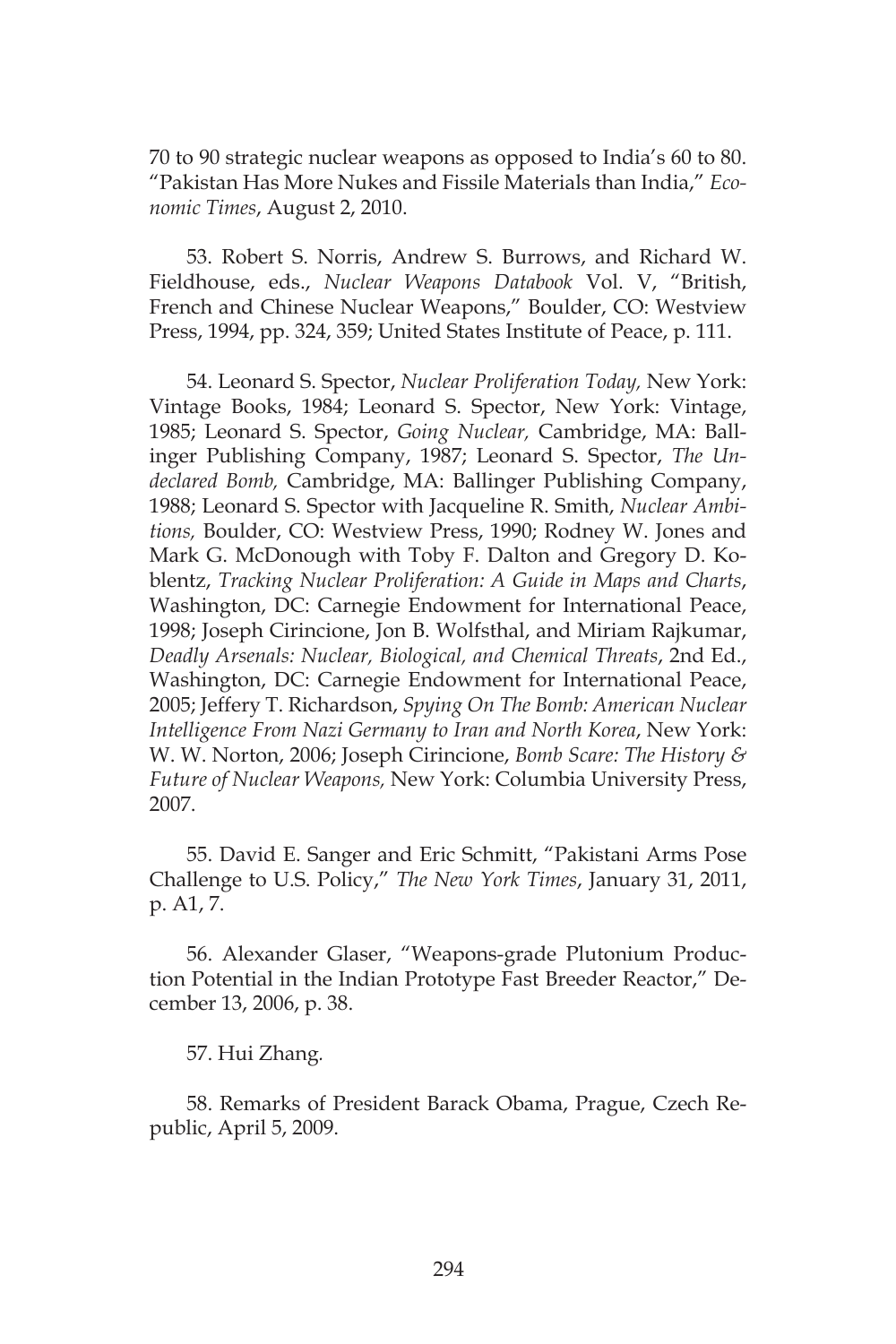59. George N. Lewis and Theodore A. Postal, "A Flawed and Dangerous U.S. Missile Defense Plan," *Arms Control Today*, Vol. 40, No. 4, May 2010. To date, the United States has spent approximately \$100 billion on missile defense. Steven A. Hidreth and Amy F. Woolf, "National Missile Defense: Issues for Congress," Washington, DC: Congressional Research Service, July 17, 2001; Joseph Cirincione, "Brief History of Ballistic Missile Defense and Current Programs in the United States," Washinton, DC: Carnegie Endowment for International Peace, July 1998; Sanger, p. 188.

60. Sanger, pp. 175-344.

61. Feroz Hassan Khan, "Prospects for Indian and Pakistani Arms Control and CBMs," Washington, DC: Nonproliferation Policy Education Center*,* Unpublished Analysis, 2010, p. 5.

62. Bob Woodward, *Obama's Wars,* New York: Simon & Schuster, 2010, pp. 3, 89, 99, 101, 108-9, 111, 187-88, 194, 203, 208-10, 214- 16, 284-89, 296, 302-3, 328, 330, 355, 363-69, 379.

63. Sanger, p. 219.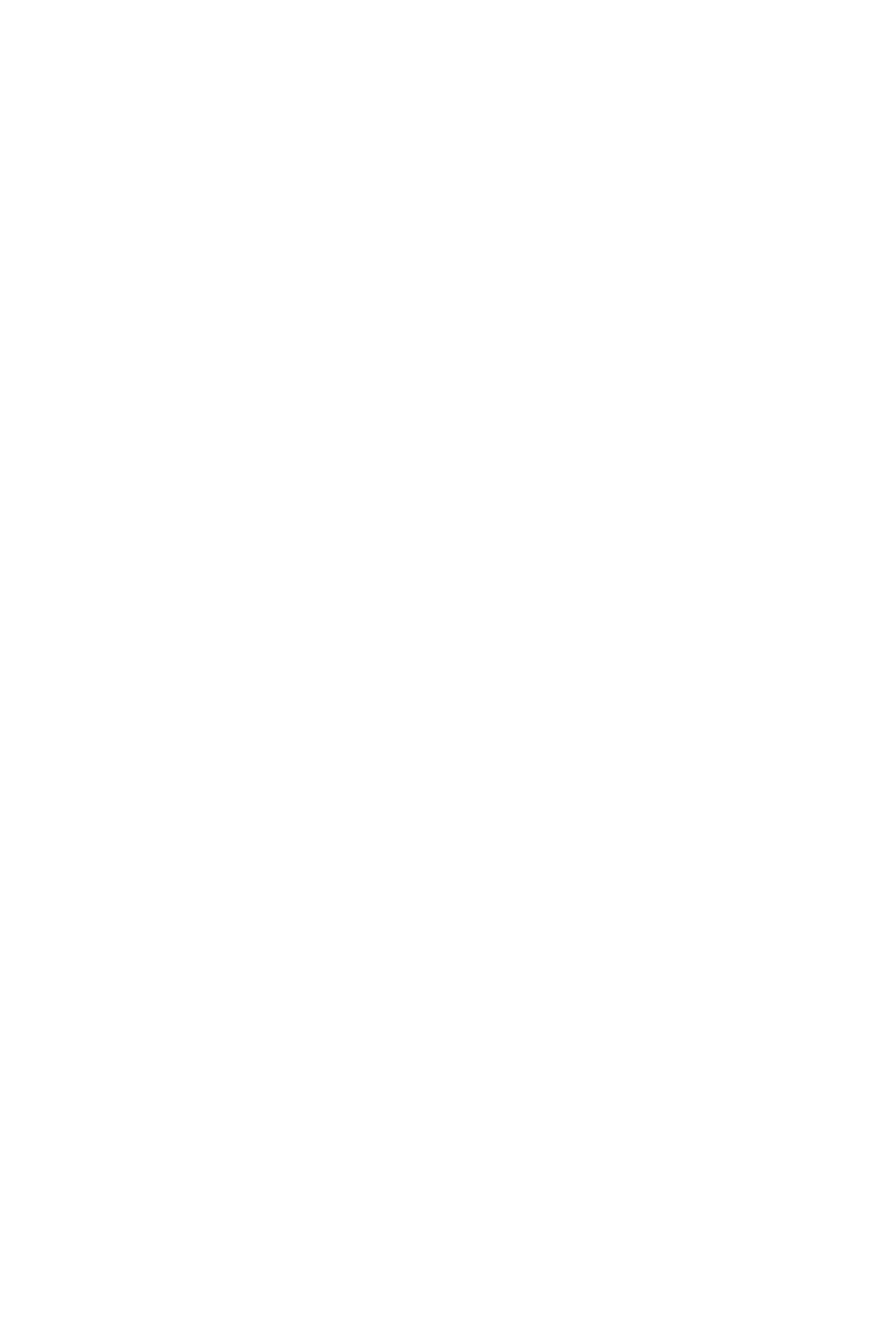# **TEN STAGES OF NUCLEAR PROLIFERATION**

| <b>Stage</b> | <b>Nuclear Weapons, Materials &amp; Testing</b><br><b>Characteristics</b>                                                                                                                                                                                                                                                                                                                                                                                 | <b>Delivery</b><br><b>Characteristics</b>                                                                                                                                                                                                                                                                                                       |
|--------------|-----------------------------------------------------------------------------------------------------------------------------------------------------------------------------------------------------------------------------------------------------------------------------------------------------------------------------------------------------------------------------------------------------------------------------------------------------------|-------------------------------------------------------------------------------------------------------------------------------------------------------------------------------------------------------------------------------------------------------------------------------------------------------------------------------------------------|
| 10           | <b>Superpower Nuclear Forces</b><br>1,000-40,000 nuclear weapons;<br>Stockpile 1,000-19,000 megatons;<br>100s metric tons of HEU and WGPu;<br>Tritium and other materials production<br>relevant to advanced nuclear weapons;<br>around 50 nuclear weapons designs with<br>full range of yields from sub KT to MT;<br>700-1,000 atmospheric, underground<br>and underwater nuclear tests;<br>6-7 years from fission to multi-stage<br>thermonuclear tests | Multi-generation triad<br>systems: air (gravity<br>bombs and ALCMs),<br>land (MRBMs,<br>IRBMs, ICBMs),<br>and sea (SSBNs,<br>SLBMs and SLCMs);<br>MIRVs; Full range of<br>ground-based tactical<br>systems (ADMs, short<br>range artillery, etc.);<br>elaborate tactical<br>nuclear weapons at<br>sea (cruise missiles,<br>depth charges, etc.) |
| 9            | <b>Massive Nuclear Forces</b><br>600-1,000 nuclear weapons<br>34-210 nuclear tests; dozens of nuclear<br>weapons designs<br>tens metric tons HEU & WGPu                                                                                                                                                                                                                                                                                                   | Similar to stage 10<br>except smaller number<br>of delivery systems.                                                                                                                                                                                                                                                                            |
| 8            | <b>Mature Nuclear Forces</b><br>300-500 nuclear weapons;<br>Stockpile 100-400 MT;<br>around 1 metric ton of HEU & WGPu<br>24-210 atmospheric and underground<br>tests<br>10-20 nuclear weapons designs 3-8 years<br>from fission to multistage thermonuclear<br>test                                                                                                                                                                                      | Two generations of<br>triad systems: aircraft,<br>IRBMs; SSBNs;<br>MIRV or multiple RV<br>technology; some<br>tactical nuclear<br>weapons systems                                                                                                                                                                                               |
| 7            | Large Nuclear Forces<br>150-200 weapons<br>Stockpile 20-70 Mega Tons<br>8-52 nuclear tests<br>around 10 nuclear weapons designs<br>hundreds kg of HEU & WGPu                                                                                                                                                                                                                                                                                              | Not necessarily a true<br>triad                                                                                                                                                                                                                                                                                                                 |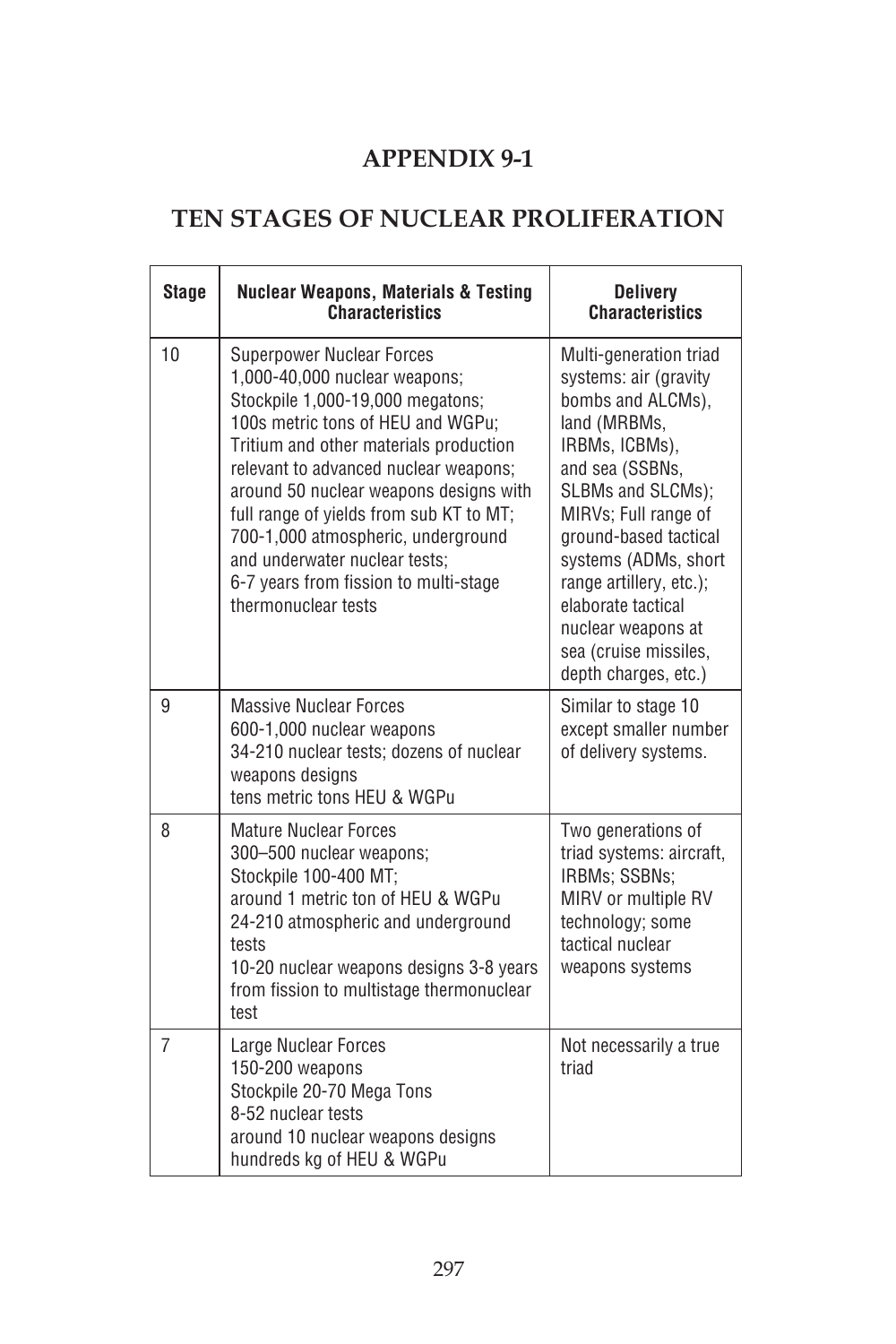| <b>Stage</b> | <b>Nuclear Weapons, Materials &amp; Testing</b><br><b>Characteristics</b>                                    | <b>Delivery</b><br><b>Characteristics</b>                                                               |
|--------------|--------------------------------------------------------------------------------------------------------------|---------------------------------------------------------------------------------------------------------|
| 6            | <b>Medium Nuclear Forces</b><br>100 +/- 25 weapons<br>7-38 nuclear tests<br>around 5 nuclear weapons designs | Aircraft and 2nd-<br>generation ballistic<br>missiles                                                   |
| 5            | <b>Modest Nuclear Forces</b><br>$50 + (-15$ weapons<br>3-30 nuclear tests<br>a few nuclear weapons designs   | Aircraft and 1st-<br>generation ballistic<br>missiles                                                   |
| 4            | <b>Small Nuclear Forces</b><br>$20 + - 5$ weapons<br>1-16 nuclear tests<br>1-2 nuclear weapons designs       | Aircraft only                                                                                           |
| 3            | <b>Tiny Nuclear Forces</b><br>$5 +/- 4$ weapons<br>$0-1$ tests                                               | Aircraft only                                                                                           |
| 2            | <b>Threshold Nations</b>                                                                                     | Assessment based<br>on nuclear material<br>production and nuclear<br>weapons design<br>capabilities     |
| 1            | <b>Watch List Nations</b>                                                                                    | Assessment based on<br>intentions, science and<br>technology potential,<br>and other country's<br>fears |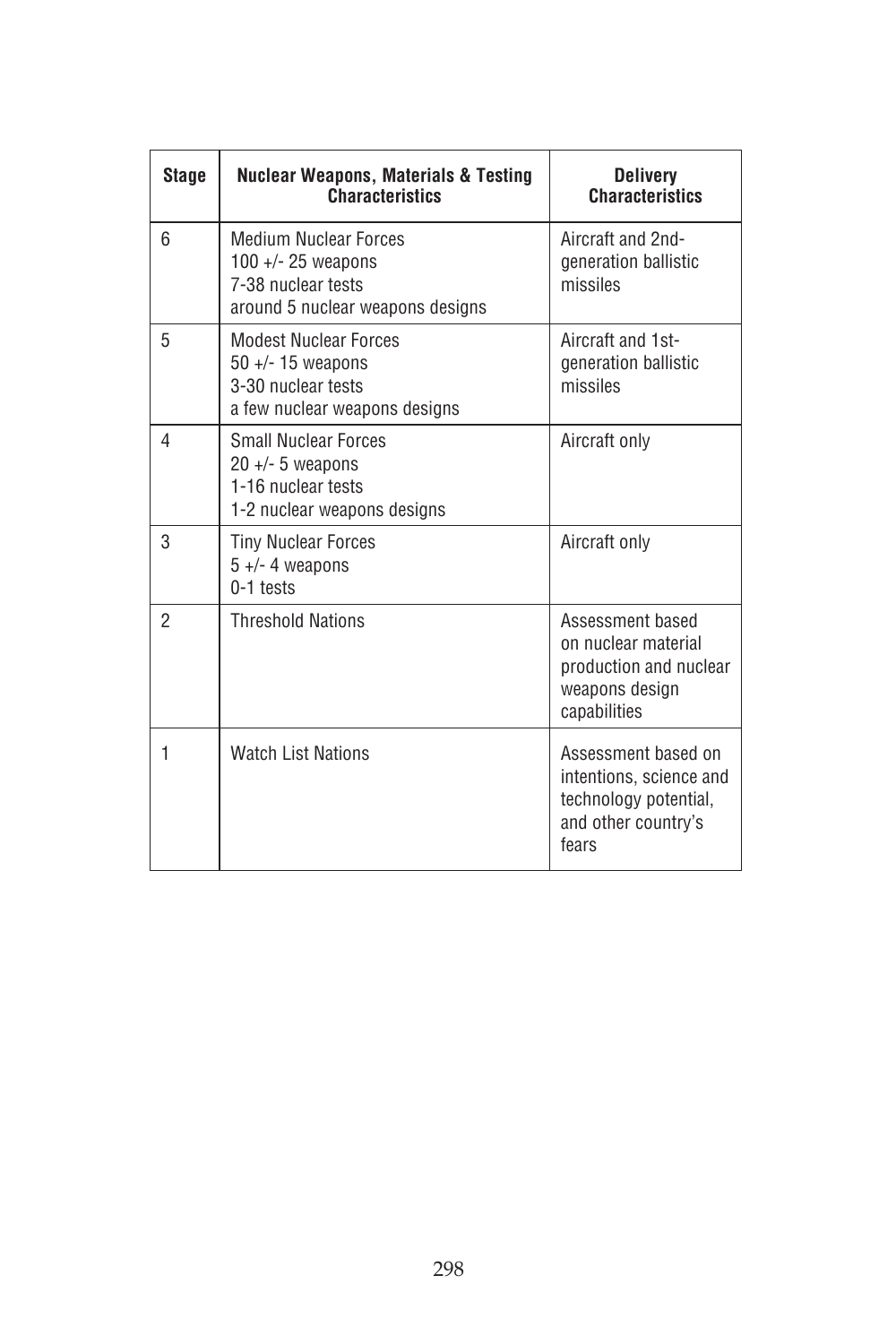# **ELABORATION OF STAGES ONE AND TWO**

| <b>Stage</b> | <b>Stage Name and Indicators</b>                                                                                                                                                                                                                                                                                                                                                                                                                                                                                                                                                                                                                                                                                                                                                                                                                                                                                                                                                                                                                                                                                                                                      |
|--------------|-----------------------------------------------------------------------------------------------------------------------------------------------------------------------------------------------------------------------------------------------------------------------------------------------------------------------------------------------------------------------------------------------------------------------------------------------------------------------------------------------------------------------------------------------------------------------------------------------------------------------------------------------------------------------------------------------------------------------------------------------------------------------------------------------------------------------------------------------------------------------------------------------------------------------------------------------------------------------------------------------------------------------------------------------------------------------------------------------------------------------------------------------------------------------|
|              |                                                                                                                                                                                                                                                                                                                                                                                                                                                                                                                                                                                                                                                                                                                                                                                                                                                                                                                                                                                                                                                                                                                                                                       |
| 1            | Watch List Nations: Education, Training, and Nuclear Institution<br><b>Building</b>                                                                                                                                                                                                                                                                                                                                                                                                                                                                                                                                                                                                                                                                                                                                                                                                                                                                                                                                                                                                                                                                                   |
|              | Indicators: Beginning to establish a nuclear vision or dream<br>among individuals who become future political or science and<br>technology (S&T) leaders; initiate the development of personal<br>networks of individuals who become key future decisionmakers<br>with respect to nuclear issues; initiate advanced nuclear-related<br>education and training of key individuals; establish nuclear organi-<br>zations; start nuclear and related scientific research and develop-<br>ment (R&D) projects; start construction of nuclear infrastructure<br>and facilities; indicators of adequate levels of funding; cadre of<br>individuals identifying external sources of technology and intel-<br>lectual support. Nothing during this stage points specifically to a<br>nuclear weapons program per se, but the level of effort suggests<br>nuclear R&D may be favored over a broad S&T development strat-<br>egy. Thus, it is possible a state at this stage is preparing a nuclear<br>weapons option or just building a nuclear science infrastructure.                                                                                                        |
|              |                                                                                                                                                                                                                                                                                                                                                                                                                                                                                                                                                                                                                                                                                                                                                                                                                                                                                                                                                                                                                                                                                                                                                                       |
| 2A           | Threshold Nations: Initiate Gray-Area Activities Associated with<br>a Nuclear Weapons Option                                                                                                                                                                                                                                                                                                                                                                                                                                                                                                                                                                                                                                                                                                                                                                                                                                                                                                                                                                                                                                                                          |
|              | Indicators: Involvement of the head of state or very senior officials<br>in discussion of relevant nuclear R&D decisions, suggesting<br>either high-level interest or an initial government commitment to<br>create, at a minimum, a nuclear weapons option; general external<br>national security geo-political threats stimulate early development<br>of a nuclear weapons "ideology" in the minds of individuals who<br>become leaders; senior leaders attempt, but fail, to solve their<br>national security problems through other policy approaches (i.e.,<br>security assurances, diplomacy, conventional military buildup);<br>attempts to obtain nuclear technology and training from a friendly<br>foreign source and try to keep the full extent of such cooperation<br>secret; initiate gray-area nuclear purchasing of equipment and<br>materials relevant to a nuclear weapons option; recruit people with<br>specific skills and orientation relevant for possible production of<br>nuclear weapons; make relevant organizational changes that show<br>more than a normal nuclear science and technology R&D program<br>is being developed; accelerate |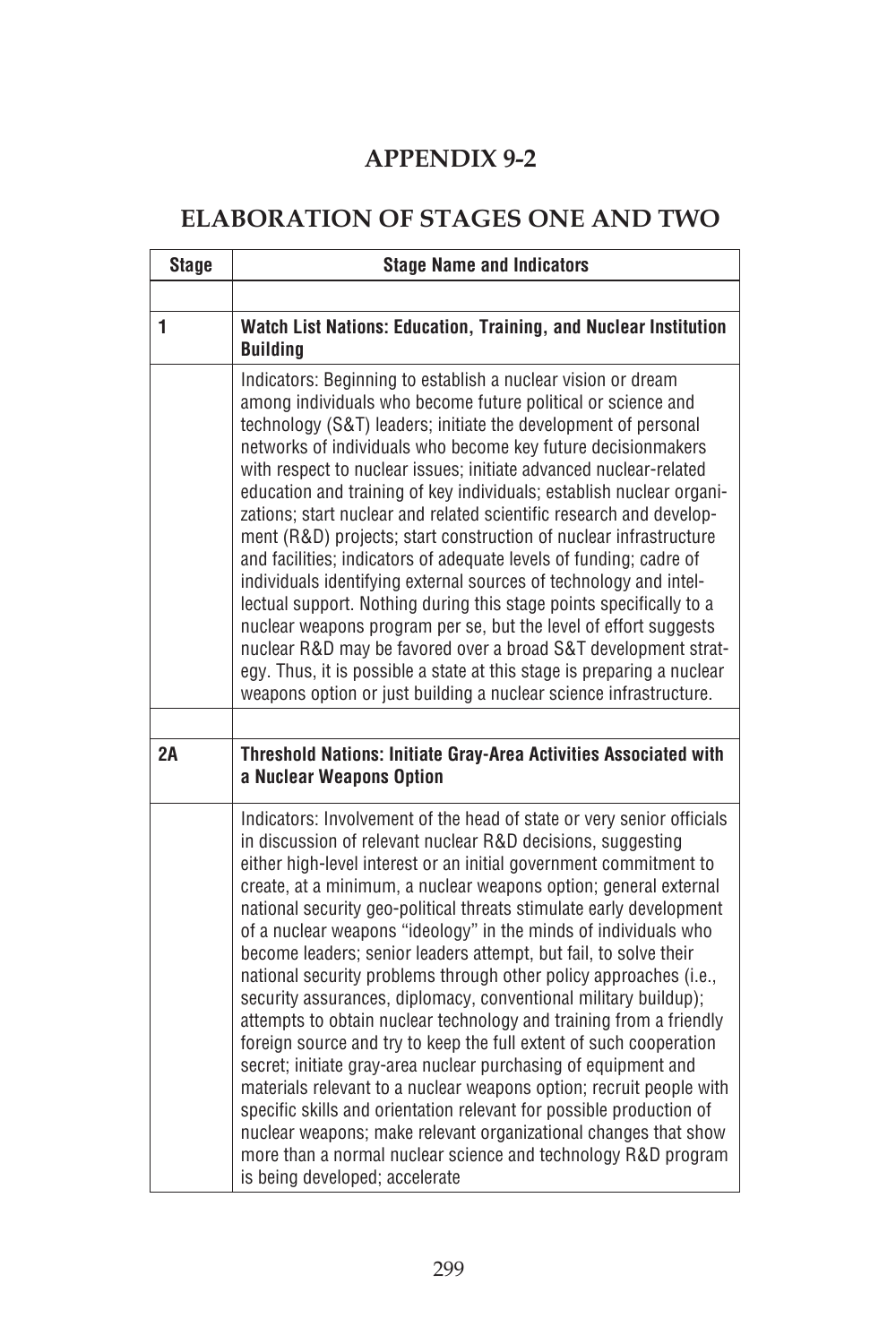| 2A<br>(cont.) | or initiate design and construction of unique facilities more<br>relevant to a nuclear weapons option than to a peaceful nuclear<br>program; experiments are conducted to give leaders evidence a<br>nuclear weapons program might be successful, given their coun-<br>try's constraints; nuclear weapons advocates overcome domestic<br>opposition from scientists who want to pursue strictly peaceful<br>research; the country resists inclusion into some parts of the<br>NPT regime; increased secrecy in parts of the nuclear program;<br>indicators the nuclear weapons program, still at an "option" stage,<br>is receiving significant funding and/or access to senior political<br>leaders.                                                                                                                                                                                                                              |
|---------------|------------------------------------------------------------------------------------------------------------------------------------------------------------------------------------------------------------------------------------------------------------------------------------------------------------------------------------------------------------------------------------------------------------------------------------------------------------------------------------------------------------------------------------------------------------------------------------------------------------------------------------------------------------------------------------------------------------------------------------------------------------------------------------------------------------------------------------------------------------------------------------------------------------------------------------|
|               |                                                                                                                                                                                                                                                                                                                                                                                                                                                                                                                                                                                                                                                                                                                                                                                                                                                                                                                                    |
| 2B            | <b>Threshold Nations: Accelerate Nuclear Weapons Option</b><br>Program                                                                                                                                                                                                                                                                                                                                                                                                                                                                                                                                                                                                                                                                                                                                                                                                                                                             |
|               | Indicators: A consensus view develops among senior officials that<br>your enemy is working on nuclear weapons or may even be ahead;<br>there may or may not be an explicit decision by the head of state<br>to build a nuclear bomb; evidence of institutional learning and<br>maturation indicates the nuclear weapons development "system"<br>is moving up a learning curve; specific external threats cement<br>an orientation that the country must have nuclear weapons at all<br>costs, essentially removing normal budget and organizational con-<br>straints; preliminary milestones are achieved, including successful<br>operation of specific nuclear weapons-oriented facilities; success-<br>ful diplomatic pushback against external nation-state efforts to get<br>the country to participate in the NPT regime; internal opposition<br>to a nuclear weapons-oriented program dissipates or disappears<br>entirely. |
|               |                                                                                                                                                                                                                                                                                                                                                                                                                                                                                                                                                                                                                                                                                                                                                                                                                                                                                                                                    |
| 2C            | <b>Threshold Nations: Opaque Crossing of the Technical Nuclear</b><br><b>Weapons Threshold</b>                                                                                                                                                                                                                                                                                                                                                                                                                                                                                                                                                                                                                                                                                                                                                                                                                                     |
|               | Indicators: The state acquires strategic quantities of un-safe-<br>guarded nuclear weapons material; successful nuclear weapons<br>R&D completed; successful testing of non-nuclear components<br>for nuclear weapons; a second echelon of scientists emerges to<br>manage RDT&E of a full range of technologies relevant to nuclear<br>weapons.                                                                                                                                                                                                                                                                                                                                                                                                                                                                                                                                                                                   |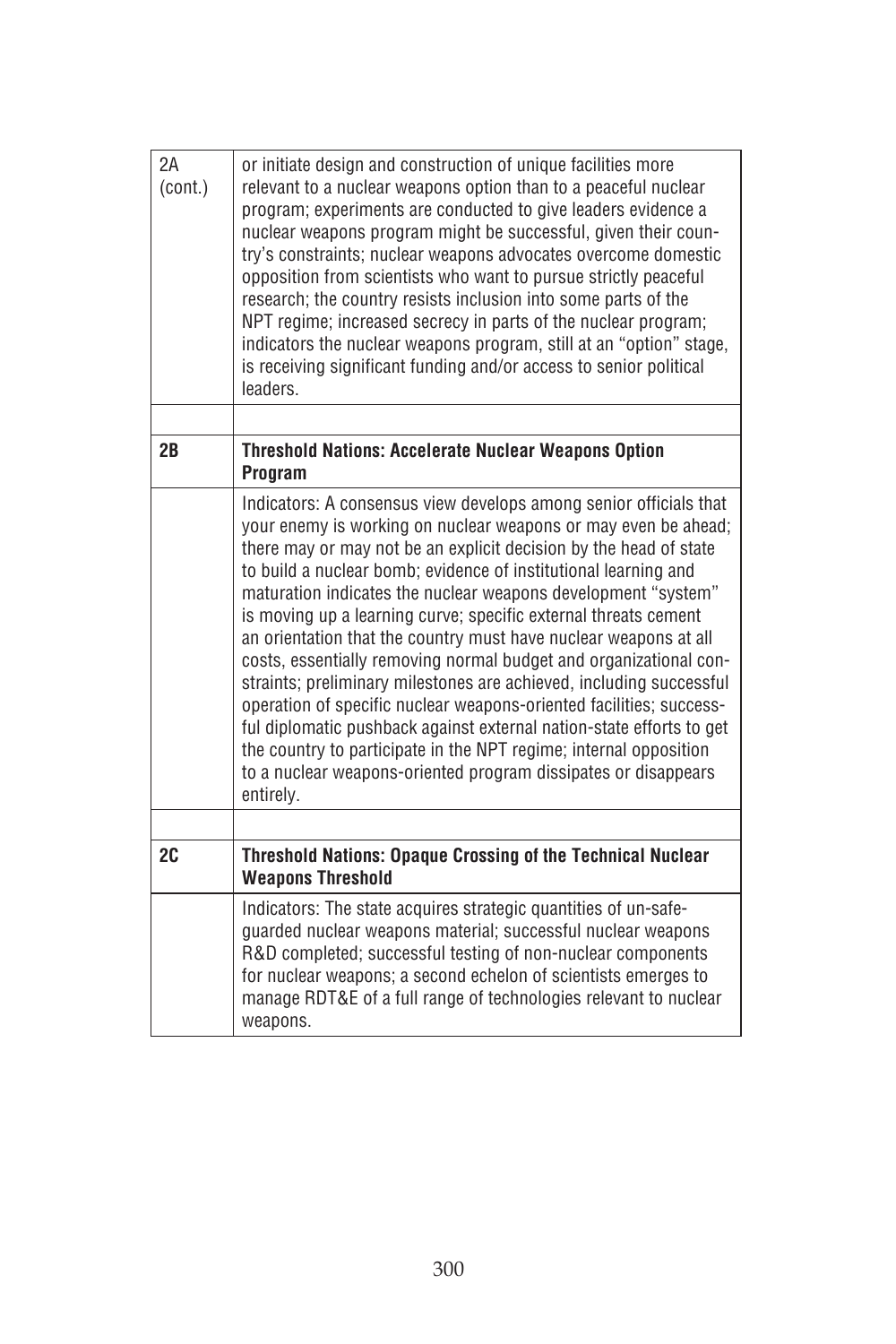# **HEURISTIC DRIVERS OF NUCLEAR PROLIFERATION AND 21ST-CENTURY MODERNIZATION**

| <b>Drivers for China</b>                    | 1944-19761 |             | 1977-1998 <sup>2</sup> |             | 1999-present <sup>3</sup> |      |
|---------------------------------------------|------------|-------------|------------------------|-------------|---------------------------|------|
|                                             | %          | <b>Rank</b> | $\frac{0}{0}$          | <b>Rank</b> | $\frac{0}{0}$             | Rank |
| Fear of U.S. attack                         | 50         | 1           | 25                     | 1           | 30                        |      |
| Senior leadership pressure<br>& nationalism | 20         | 2           | 15                     | 3           | 10                        | 6    |
| Soviet-Russian Influences                   | 20         | 3           | 10                     | 5           | 15                        | 3    |
| Nuclear and missile<br>scientists' pressure | 5          | 4           | 20                     | 2           | 10                        | 5    |
| PLA bureaucratic politics                   | 5          | 5           | 10                     | 6           | 5                         | 7    |
| Nuclear balance with India<br>and Pakistan  | 0          |             | $\Omega$               |             | 5                         | 8    |
| Anti-Americanism                            | 0          |             | 5                      | 7           | 10                        | 4    |
| Desire for broad technical<br>hegemony      | 0          |             | 15                     | 4           | 20                        | 2    |

| <b>Drivers for India</b>                                    |               | 1946-19744 | 1975-1998     |             | 1999-present  |             |
|-------------------------------------------------------------|---------------|------------|---------------|-------------|---------------|-------------|
|                                                             | $\frac{0}{0}$ | Rank       | $\frac{0}{0}$ | <b>Rank</b> | $\frac{0}{0}$ | <b>Rank</b> |
| Head of state pressure                                      | 35            | 1          | 20            | 1           | 10            | 6           |
| Nuclear and missile<br>scientists' pressure                 | 30            | 2          | 15            | 2           | 15            | 1           |
| International prestige                                      | 15            | 3          | 10            | 4           | 10            | 5           |
| China threat and its nuclear<br>posture                     | 15            | 4          | 15            | 3           | 15            | 2           |
| Anti-Americanism                                            | 5             | 5          | 10            | 6           | 10            | 8           |
| Pakistan terrorist threat                                   | 0             | 6          | 10            | 7           | 15            | 4           |
| Nuclear balance with<br>Pakistan and its nuclear<br>posture | 0             | 7          | 15            | 5           | 15            | 3           |
| Bureaucratic politics within<br>the military                | 0             | 8          | 5             | 8           | 10            | 7           |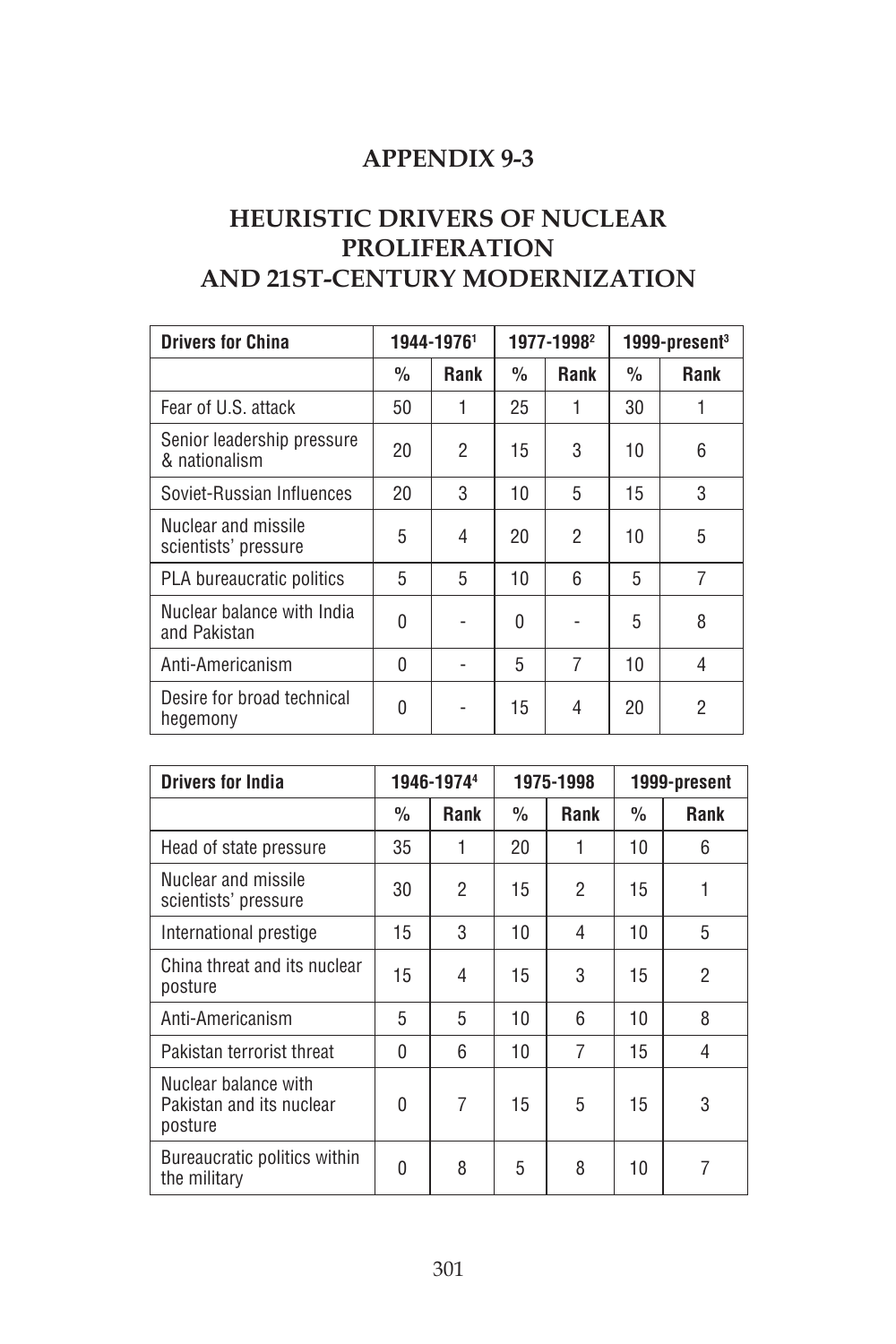| <b>Drivers for Pakistan</b>                           | 1955-1989 <sup>5</sup> |             | 1990-1998     |      | 1999-present  |             |
|-------------------------------------------------------|------------------------|-------------|---------------|------|---------------|-------------|
|                                                       | $\frac{0}{0}$          | <b>Rank</b> | $\frac{0}{0}$ | Rank | $\frac{0}{0}$ | <b>Rank</b> |
| Head of state pressure                                | 25                     | 1           | 10            | 7    | 5             | 7           |
| Chinese support                                       | 20                     | 2           | 15            | 2    | 15            | 3           |
| Nuclear and missile<br>scientists' pressure           | 20                     | 3           | 25            | 1    | 10            | 6           |
| Nuclear balance with India<br>and its nuclear posture | 15                     | 4           | 10            | 4    | 15            | 4           |
| Conventional balance with<br>India                    | 15                     | 5           | 15            | 3    | 20            | 1           |
| International prestige                                | 5                      | 7           | 5             | 8    | 5             | 8           |
| Anti Americanism                                      | 5                      | 8           | 10            | 5    | 10            | 5           |
| Bureaucratic politics within<br>the military          | 0                      | 6           | 10            | 6    | 20            | 2           |

#### **ENDNOTES - APPENDIX 9-3**

1. Most scholars date the beginning of China's nuclear weapons program from 1955. However, even before the establishment of the PRC in 1949, the senior political leadership of the Communist Party emphasized training scientists overseas in advanced fields such as physics and then enticing them to return home. This laid the groundwork for a successful nuclear weapons program.

2. The beginning of this second phase in China's nuclear weapons program is hard to date. In contrast with the first phase—when development of nuclear weapons was the top national security priority—during the second phase, Chinese leaders began to moderate their deployment of nuclear weapons, as they emphasized other national priorities. The beginning of this second phase might have been as early as 1969, when Chinese leaders concluded the Soviets or Americans would find it difficult to initiate a nuclear war against them, even though Chinese nuclear forces at the time were limited (30-40 weapons) and rudimentary. Internal decisions to slow down deployment of nuclear weapons took place sometime between 1971 and 1975. Nixon went to China in 1972, which had the effect of convincing Chinese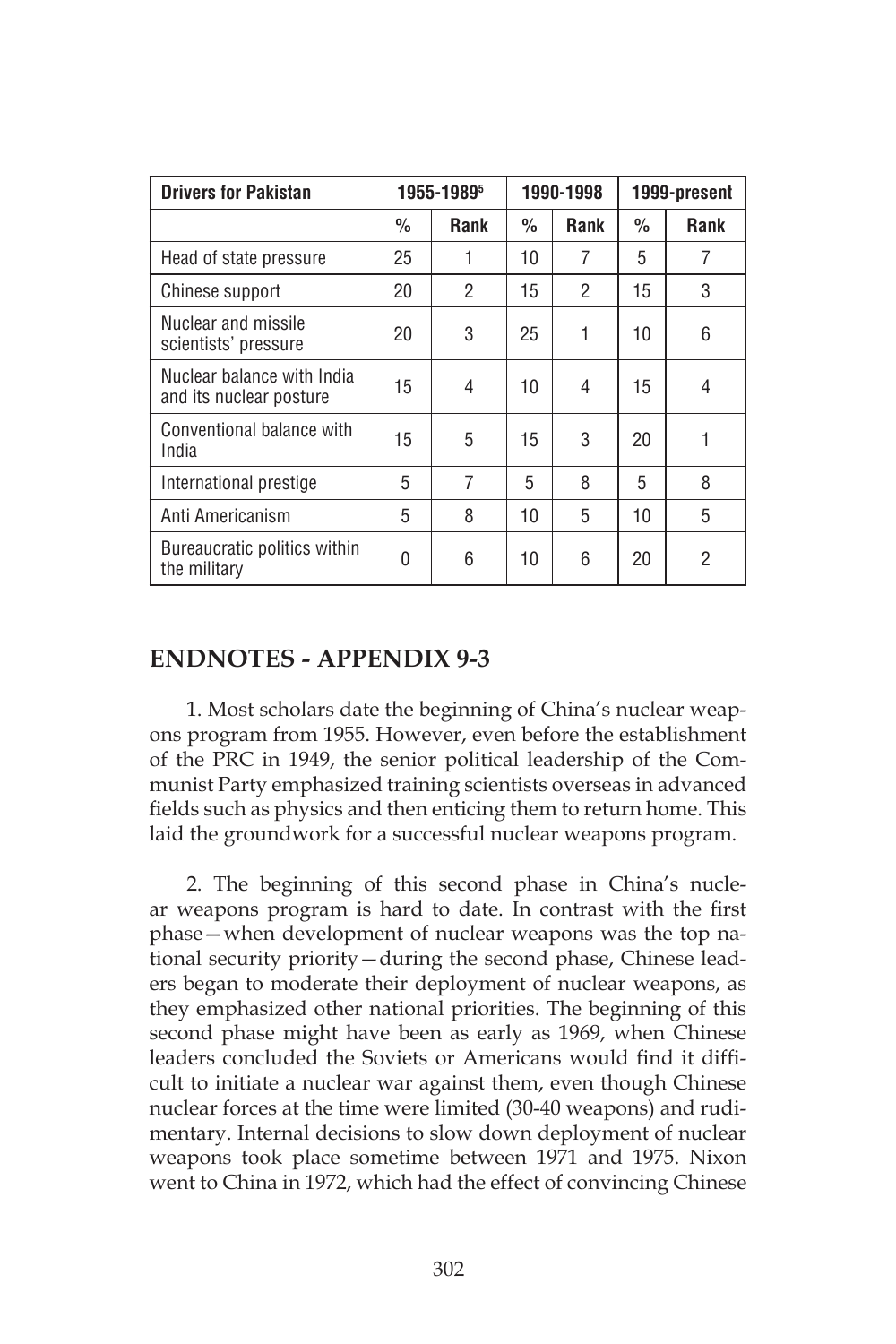leaders that war was not likely for many years or even decades. Mao died in 1976, and Deng returned to power thereafter. His first priority was the economy.

3. The year 1999 is very important to Chinese thinking about nuclear weapons. That year, the U.S. acceleration of SDI took place, the Cox Commission issued its harshly anti-China report, and the United States bombed the Chinese Embassy in Belgrade. It is still not clear whether the current phase of Chinese nuclear modernization will result in a significantly larger nuclear force or one that makes a dramatic break from the past and follows a warfighting nuclear doctrine. It is clear that Chinese nuclear modernization is taking place. This makes its strategic forces both more stable but also more potent.

4. The historical record is clear that India's nuclear energy program was designed to produce a nuclear weapons capability from its very beginning. Initial decisions were made by Nehru and Bhabha in 1946, before Indian independence. Additional decisions were taken in 1948, and the program was accelerated in 1958, due to concerns that China was working to develop nuclear weapons. India increased its nuclear budget and staff. The Department of Atomic Energy received even more autonomy, and Nehru approved Project Phoenix, a reprocessing plant designed to produce 10 kg of plutonium per year.

5. Pakistan set up its nuclear program in 1955. Ali Bhutto tried, and failed, to get Pakistan to take steps to build nuclear weapons in the 1960s. Then, in 1972, when he became Prime Minister, Ali Bhutto explicitly authorized a program to develop nuclear weapons. Steve Weissman and Herbert Krosney, *The Islamic Bomb: The Nuclear Threat to Israel and the Middle East,* New York: Times Books, 1981 pp. 42-52, 181. Most unclassified sources say Pakistan "crossed the line" in 1989. Adrian Levy and Catherine Scott-Clark, *Deception: Pakistan, the United States, and the Secret Trade in Nuclear Weapons*, New York: Walker & Company, 2007.